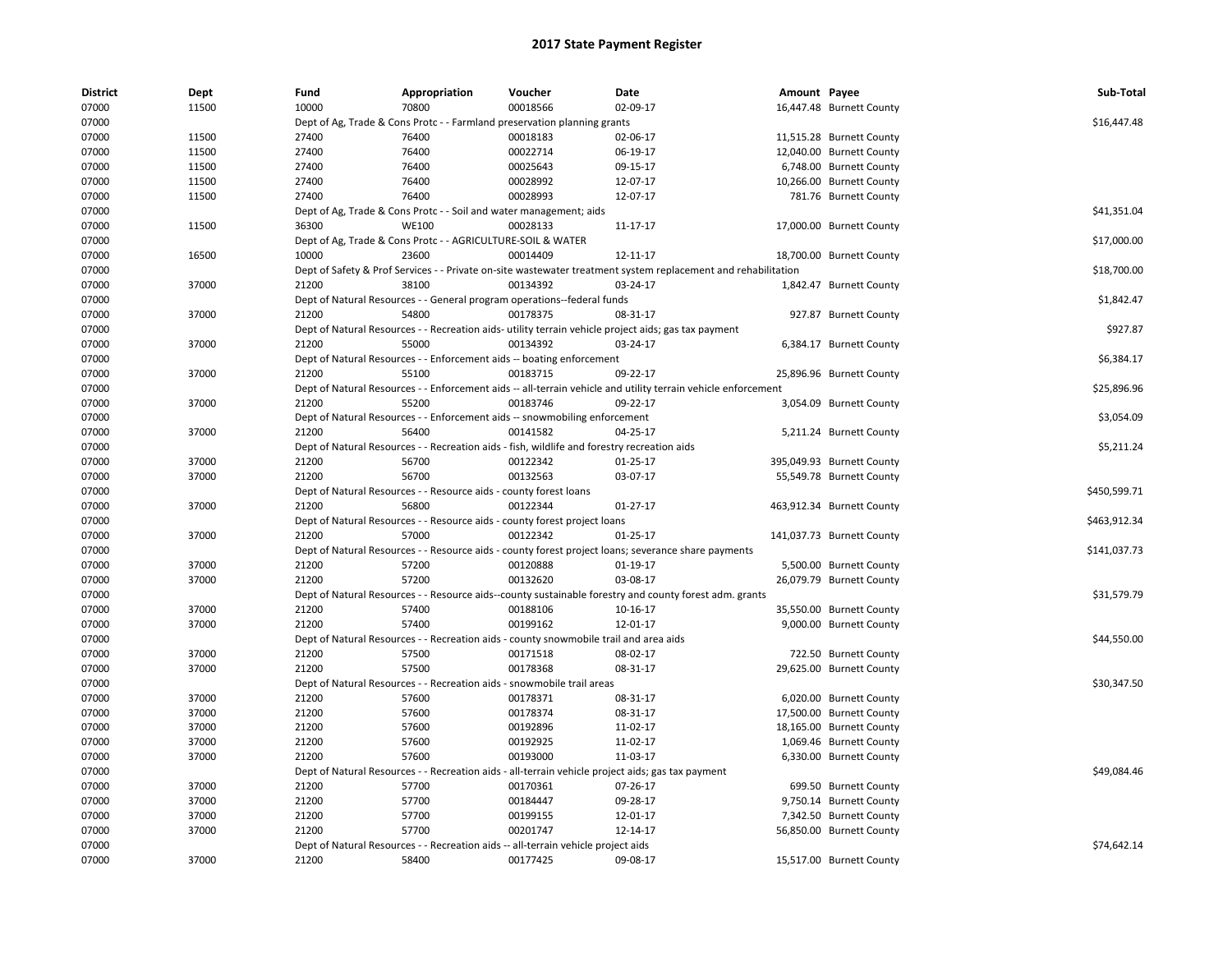| District<br>07000 | Dept  | Fund  | Appropriation                                                       | Voucher<br>Dept of Natural Resources - - Resource aids -- payment in lieu of taxes; federal | Date                                                                                             | Amount Payee |                           | Sub-Total<br>\$15,517.00 |
|-------------------|-------|-------|---------------------------------------------------------------------|---------------------------------------------------------------------------------------------|--------------------------------------------------------------------------------------------------|--------------|---------------------------|--------------------------|
| 07000             | 37000 | 21200 | 66300                                                               | 00118891                                                                                    | 01-11-17                                                                                         |              | 29,365.67 Burnett County  |                          |
| 07000             | 37000 | 21200 | 66300                                                               | 00136483                                                                                    | 03-27-17                                                                                         |              | 29,366.37 Burnett County  |                          |
| 07000             |       |       | Dept of Natural Resources - - Environmental aids - lake protection  |                                                                                             |                                                                                                  |              |                           | \$58,732.04              |
| 07000             | 37000 | 21200 | 67800                                                               | 00119221                                                                                    | $01 - 11 - 17$                                                                                   |              | 55,003.58 Burnett County  |                          |
| 07000             | 37000 | 21200 | 67800                                                               | 00132338                                                                                    | 03-07-17                                                                                         |              | 40,316.41 Burnett County  |                          |
| 07000             |       |       |                                                                     |                                                                                             | Dept of Natural Resources - - Environmental aids -- invasive aquatic species and lake monitoring |              |                           | \$95,319.99              |
| 07000             | 37000 | 27200 | 66700                                                               | 00144353                                                                                    | 04-24-17                                                                                         |              | 1,481.48 Burnett County   |                          |
| 07000             | 37000 | 27200 | 66700                                                               | 00144664                                                                                    | 04-26-17                                                                                         |              | 15,860.07 Burnett County  |                          |
| 07000             | 37000 | 27200 | 66700                                                               | 00145220                                                                                    | 04-28-17                                                                                         |              | 732.48 Burnett County     |                          |
| 07000             | 37000 | 27200 | 66700                                                               | 00147446                                                                                    | 05-05-17                                                                                         |              | 4,982.99 Burnett County   |                          |
| 07000             | 37000 | 27200 | 66700                                                               | 00147450                                                                                    | 05-05-17                                                                                         |              | 3,593.52 Burnett County   |                          |
| 07000             | 37000 | 27200 | 66700                                                               | 00150983                                                                                    | 05-18-17                                                                                         |              | 6,726.62 Burnett County   |                          |
|                   | 37000 | 27200 |                                                                     |                                                                                             | 06-15-17                                                                                         |              |                           |                          |
| 07000<br>07000    | 37000 | 27200 | 66700<br>66700                                                      | 00159888<br>00167650                                                                        | 07-13-17                                                                                         |              | 732.48 Burnett County     |                          |
|                   |       |       |                                                                     |                                                                                             |                                                                                                  |              | 750.12 Burnett County     |                          |
| 07000             | 37000 | 27200 | 66700                                                               | 00175353                                                                                    | 08-17-17                                                                                         |              | 146.58 Burnett County     |                          |
| 07000             | 37000 | 27200 | 66700                                                               | 00176975                                                                                    | 08-23-17                                                                                         |              | 237.75 Burnett County     |                          |
| 07000             | 37000 | 27200 | 66700                                                               | 00177774                                                                                    | 08-28-17                                                                                         |              | 5,749.61 Burnett County   |                          |
| 07000             | 37000 | 27200 | 66700                                                               | 00182998                                                                                    | 09-18-17                                                                                         |              | 4,297.51 Burnett County   |                          |
| 07000             | 37000 | 27200 | 66700                                                               | 00190960                                                                                    | 10-26-17                                                                                         |              | 151.83 Burnett County     |                          |
| 07000             | 37000 | 27200 | 66700                                                               | 00199266                                                                                    | 12-05-17                                                                                         |              | 404.46 Burnett County     |                          |
| 07000             | 37000 | 27200 | 66700                                                               | 00199279                                                                                    | 12-05-17                                                                                         |              | 1,056.93 Burnett County   |                          |
| 07000             |       |       |                                                                     | Dept of Natural Resources - - Petroleum storage environmental remedial action; awards       |                                                                                                  |              |                           | \$46,904.43              |
| 07000             | 37000 | 27400 | 67000                                                               | 00154680                                                                                    | 06-01-17                                                                                         |              | 83,605.37 Burnett County  |                          |
| 07000             |       |       |                                                                     | Dept of Natural Resources - - Financial assistance for responsible units                    |                                                                                                  |              |                           | \$83,605.37              |
| 07000             | 37000 | 27400 | 67300                                                               | 00154680                                                                                    | 06-01-17                                                                                         |              | 3,904.73 Burnett County   |                          |
| 07000             |       |       | Dept of Natural Resources - - Recycling consolidation grants        |                                                                                             |                                                                                                  |              |                           | \$3,904.73               |
| 07000             | 39500 | 21100 | 16800                                                               | 00106646                                                                                    | 04-21-17                                                                                         |              | 69,578.00 Burnett County  |                          |
| 07000             |       |       |                                                                     | WI Dept of Transportation - - Elderly and disabled county aids, state funds                 |                                                                                                  |              |                           | \$69,578.00              |
| 07000             | 39500 | 21100 | 17000                                                               | 00088027                                                                                    | 02-23-17                                                                                         |              | 11,068.78 Burnett County  |                          |
| 07000             |       |       | WI Dept of Transportation - - County forest road aids, state funds  |                                                                                             |                                                                                                  |              |                           | \$11,068.78              |
| 07000             | 39500 | 21100 | 19000                                                               | 00065403                                                                                    | 01-03-17                                                                                         |              | 127,166.91 Burnett County |                          |
| 07000             | 39500 | 21100 | 19000                                                               | 00133952                                                                                    | 07-03-17                                                                                         |              | 254,333.82 Burnett County |                          |
| 07000             | 39500 | 21100 | 19000                                                               | 00169218                                                                                    | 10-02-17                                                                                         |              | 127,166.94 Burnett County |                          |
| 07000             |       |       |                                                                     | WI Dept of Transportation - - Transportation aids to counties, state funds                  |                                                                                                  |              |                           | \$508,667.67             |
| 07000             | 39500 | 21100 | 27800                                                               | 00200734                                                                                    | 12-13-17                                                                                         |              | 5,170.67 Burnett County   |                          |
| 07000             |       |       |                                                                     | WI Dept of Transportation - - Local roads improvement program, state funds                  |                                                                                                  |              |                           | \$5,170.67               |
| 07000             | 39500 | 21100 | 28400                                                               | 00085057                                                                                    | 02-13-17                                                                                         |              | 452,979.68 Burnett County |                          |
| 07000             | 39500 | 21100 | 28400                                                               | 00109707                                                                                    | 04-25-17                                                                                         |              | 14,729.27 Burnett County  |                          |
| 07000             |       |       | WI Dept of Transportation - - Aeronautics assistance, federal funds |                                                                                             |                                                                                                  |              |                           | \$467,708.95             |
| 07000             | 39500 | 21100 | 36300                                                               | 00129526                                                                                    | 06-16-17                                                                                         |              | 270.00 Burnett County     |                          |
| 07000             | 39500 | 21100 | 36300                                                               | 00143069                                                                                    | 07-18-17                                                                                         |              | 11.00 Burnett County      |                          |
| 07000             | 39500 | 21100 | 36300                                                               | 00109304                                                                                    | 04-24-17                                                                                         |              | 14.00 Burnett County      |                          |
| 07000             | 39500 | 21100 | 36300                                                               | 00149627                                                                                    | 08-01-17                                                                                         |              | 13.00 Burnett County      |                          |
| 07000             | 39500 | 21100 | 36300                                                               | 00197120                                                                                    | 11-30-17                                                                                         |              | 6.00 Burnett County       |                          |
| 07000             |       |       |                                                                     | WI Dept of Transportation - - State highway rehabilitation, state funds                     |                                                                                                  |              |                           | \$314.00                 |
| 07000             | 39500 | 21100 | 36800                                                               | 00078314                                                                                    | 01-24-17                                                                                         |              | 117,727.82 Burnett County |                          |
| 07000             | 39500 | 21100 | 36800                                                               | 00102868                                                                                    | 04-04-17                                                                                         |              | 112,283.71 Burnett County |                          |
| 07000             | 39500 | 21100 | 36800                                                               | 00157244                                                                                    | 08-22-17                                                                                         |              | 81,091.43 Burnett County  |                          |
| 07000             | 39500 | 21100 | 36800                                                               | 00157840                                                                                    | 08-23-17                                                                                         |              | 47,509.37 Burnett County  |                          |
| 07000             | 39500 | 21100 | 36800                                                               | 00083568                                                                                    | 02-07-17                                                                                         |              | 313,893.37 Burnett County |                          |
| 07000             | 39500 | 21100 | 36800                                                               | 00094783                                                                                    | 03-15-17                                                                                         |              | 20,337.59 Burnett County  |                          |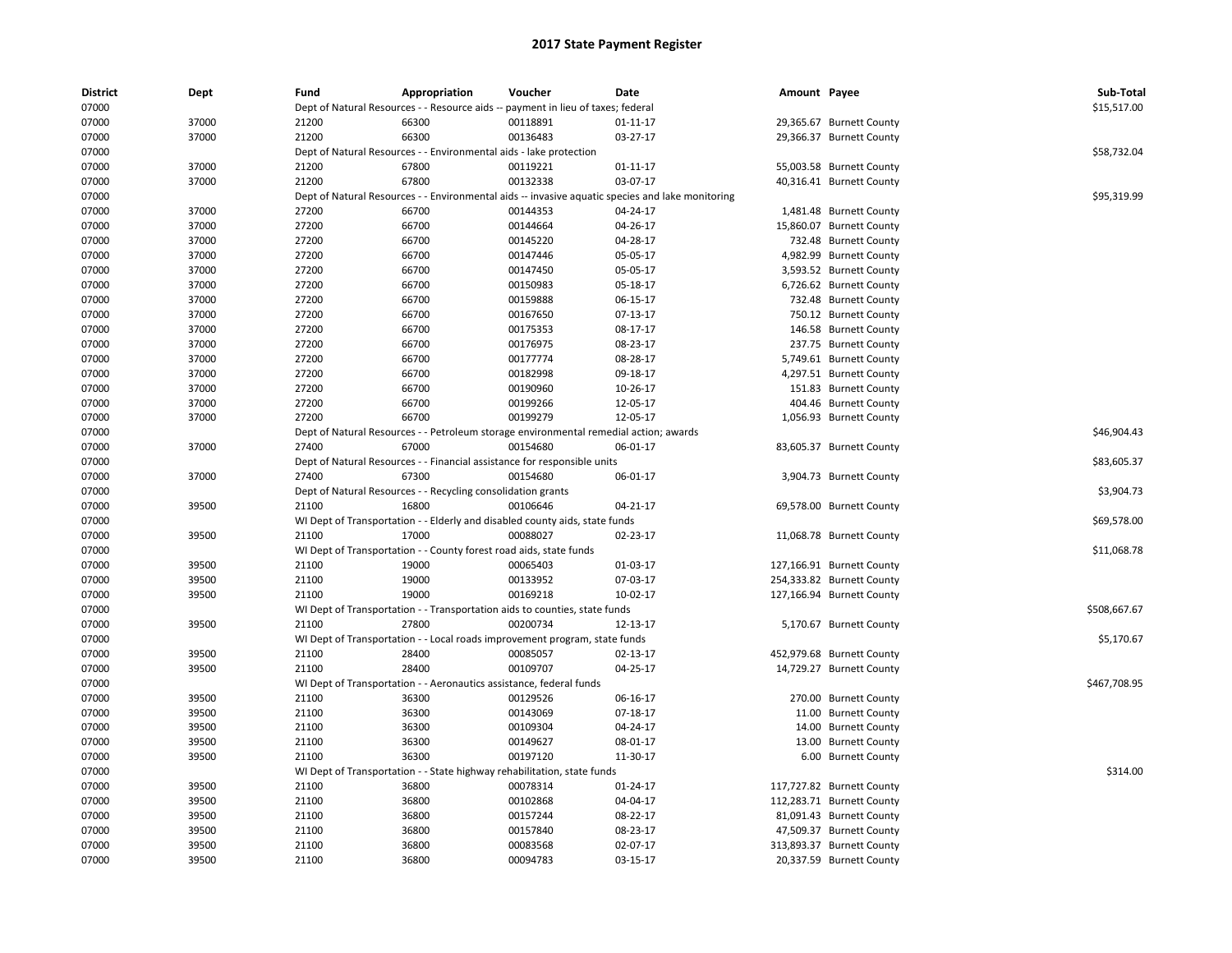| 07000<br>39500<br>21100<br>36800<br>00105298<br>$04-12-17$<br>47,673.98 Burnett County<br>21100<br>36800<br>07000<br>39500<br>00116111<br>05-12-17<br>40,038.55 Burnett County<br>07000<br>39500<br>21100<br>36800<br>00136548<br>06-28-17<br>808.10 Burnett County<br>00136549<br>07000<br>39500<br>21100<br>36800<br>06-28-17<br>85,502.23 Burnett County<br>00150695<br>07000<br>39500<br>21100<br>36800<br>08-03-17<br>108,667.46 Burnett County<br>07000<br>39500<br>36800<br>00167821<br>09-21-17<br>21100<br>34,791.95 Burnett County<br>00173813<br>07000<br>39500<br>21100<br>36800<br>10-03-17<br>10,535.24 Burnett County<br>07000<br>39500<br>21100<br>36800<br>00174765<br>10-05-17<br>1,196.31 Burnett County<br>07000<br>39500<br>00178567<br>21100<br>36800<br>10-13-17<br>12,799.24 Burnett County<br>00192297<br>07000<br>39500<br>21100<br>36800<br>11-14-17<br>34,251.58 Burnett County<br>\$1,069,107.93<br>07000<br>WI Dept of Transportation - - Routine maintenance activities, state funds<br>39500<br>21100<br>37500<br>00116111<br>05-12-17<br>07000<br>258.05 Burnett County<br>07000<br>WI Dept of Transportation - - Highway system management and operations, local funds<br>\$258.05<br>00159607<br>07000<br>39500<br>21100<br>28600<br>08-30-17<br>5,483.04 Burnett County<br>07000<br>39500<br>21100<br>28600<br>00159608<br>08-30-17<br>5,532.08 Burnett County<br>21100<br>28600<br>00159609<br>08-30-17<br>07000<br>39500<br>5,559.71 Burnett County<br>07000<br>39500<br>21100<br>28600<br>00159610<br>08-30-17<br>9,536.23 Burnett County<br>07000<br>39500<br>21100<br>28600<br>00159611<br>08-30-17<br>18,444.65 Burnett County<br>\$44,555.71<br>07000<br>WI Dept of Transportation - - Local transportation facility improvement assistance, federal funds<br>00085057<br>07000<br>39500<br>21100<br>26400<br>02-13-17<br>25,165.53 Burnett County<br>39500<br>21100<br>26400<br>00109707<br>04-25-17<br>07000<br>818.29 Burnett County<br>07000<br>\$25,983.82<br>WI Dept of Transportation - - Aeronautics assistance, state funds<br>27400<br>00085057<br>07000<br>39500<br>21100<br>02-13-17<br>25,165.53 Burnett County<br>39500<br>21100<br>27400<br>00109707<br>04-25-17<br>818.29 Burnett County<br>07000<br>07000<br>WI Dept of Transportation - - Aeronautics assistance, local funds<br>\$25,983.82<br>41000<br>11600<br>00167966<br>11-07-17<br>07000<br>10000<br>37,070.34 Burnett County<br>07000<br>\$37,070.34<br>Department of Corrections - - Reimbursing counties for probation, extended supervision and parole holds<br>10000<br>07000<br>43500<br>14900<br>00151490<br>08-28-17<br>144.28 Burnett County<br>07000<br>43500<br>10000<br>14900<br>00151494<br>09-07-17<br>864.96 Burnett County<br>10000<br>07000<br>43500<br>14900<br>00157197<br>09-29-17<br>1,264.85 Burnett County<br>07000<br>43500<br>10000<br>14900<br>00163611<br>10-27-17<br>1,446.59 Burnett County<br>07000<br>\$3,720.68<br>Department of Health Services - - Federal project operations<br>90708<br>07000<br>43500<br>10000<br>00000<br>01-02-17<br>4,935.00 Burnett County<br>90710<br>07000<br>43500<br>10000<br>00000<br>02-01-17<br>7,901.00 Burnett County<br>10000<br>90711<br>07000<br>43500<br>00000<br>03-01-17<br>4,526.00 Burnett County<br>07000<br>43500<br>10000<br>00000<br>90715<br>05-01-17<br>84,119.00 Burnett County<br>07000<br>43500<br>10000<br>00000<br>90716<br>93,390.00 Burnett County<br>06-01-17<br>07000<br>43500<br>10000<br>00000<br>90717<br>10,080.00 Burnett County<br>06-15-17<br>07000<br>43500<br>10000<br>00000<br>90800<br>07-01-17<br>36,433.00 Burnett County<br>10000<br>90801<br>07000<br>43500<br>00000<br>08-01-17<br>302,722.00 Burnett County<br>90802<br>07000<br>43500<br>10000<br>00000<br>09-01-17<br>162,785.00 Burnett County<br>10000<br>00000<br>90805<br>07000<br>43500<br>10-02-17<br>63,378.00 Burnett County<br>07000<br>43500<br>10000<br>00000<br>90806<br>11-01-17<br>57,225.00 Burnett County<br>07000<br>43500<br>10000<br>00000<br>90713<br>04-01-17<br>28,191.00 Burnett County<br>90714<br>07000<br>43500<br>10000<br>00000<br>04-03-17<br>5,502.00 Burnett County<br>07000<br>Department of Health Services - - State/Federal Aids<br>\$861,187.00<br>45500<br>10000<br>22100<br>00035881<br>10-13-17<br>07000<br>1,250.00 Burnett County<br>07000<br>Department of Justice - - Crime laboratories; deoxyribonucleic acid analysis<br>\$1,250.00<br>45500<br>10000<br>22600<br>00022008<br>07000<br>$01 - 12 - 17$<br>29,638.75 Burnett County<br>\$29,638.75<br>07000<br>Department of Justice - - County law enforcement services<br>07000<br>45500<br>10000<br>23100<br>00021527<br>01-03-17<br>3,680.00 Burnett County<br>10000<br>00039547<br>07000<br>45500<br>23100<br>12-21-17<br>4,480.00 Burnett County | <b>District</b> | Dept | Fund | Appropriation | Voucher | <b>Date</b> | Amount Payee | Sub-Total |
|------------------------------------------------------------------------------------------------------------------------------------------------------------------------------------------------------------------------------------------------------------------------------------------------------------------------------------------------------------------------------------------------------------------------------------------------------------------------------------------------------------------------------------------------------------------------------------------------------------------------------------------------------------------------------------------------------------------------------------------------------------------------------------------------------------------------------------------------------------------------------------------------------------------------------------------------------------------------------------------------------------------------------------------------------------------------------------------------------------------------------------------------------------------------------------------------------------------------------------------------------------------------------------------------------------------------------------------------------------------------------------------------------------------------------------------------------------------------------------------------------------------------------------------------------------------------------------------------------------------------------------------------------------------------------------------------------------------------------------------------------------------------------------------------------------------------------------------------------------------------------------------------------------------------------------------------------------------------------------------------------------------------------------------------------------------------------------------------------------------------------------------------------------------------------------------------------------------------------------------------------------------------------------------------------------------------------------------------------------------------------------------------------------------------------------------------------------------------------------------------------------------------------------------------------------------------------------------------------------------------------------------------------------------------------------------------------------------------------------------------------------------------------------------------------------------------------------------------------------------------------------------------------------------------------------------------------------------------------------------------------------------------------------------------------------------------------------------------------------------------------------------------------------------------------------------------------------------------------------------------------------------------------------------------------------------------------------------------------------------------------------------------------------------------------------------------------------------------------------------------------------------------------------------------------------------------------------------------------------------------------------------------------------------------------------------------------------------------------------------------------------------------------------------------------------------------------------------------------------------------------------------------------------------------------------------------------------------------------------------------------------------------------------------------------------------------------------------------------------------------------------------------------------------------------------------------------------------------------------------------------------------------------------------------------------------------------------------------------------------------------------------------------------------------------------------------------------------------------------------------------------------------------------------------------------------------------------------------------------------------------------------------------------------------------------------------------------------------------------------------------------------------------------------------------------------------------------|-----------------|------|------|---------------|---------|-------------|--------------|-----------|
|                                                                                                                                                                                                                                                                                                                                                                                                                                                                                                                                                                                                                                                                                                                                                                                                                                                                                                                                                                                                                                                                                                                                                                                                                                                                                                                                                                                                                                                                                                                                                                                                                                                                                                                                                                                                                                                                                                                                                                                                                                                                                                                                                                                                                                                                                                                                                                                                                                                                                                                                                                                                                                                                                                                                                                                                                                                                                                                                                                                                                                                                                                                                                                                                                                                                                                                                                                                                                                                                                                                                                                                                                                                                                                                                                                                                                                                                                                                                                                                                                                                                                                                                                                                                                                                                                                                                                                                                                                                                                                                                                                                                                                                                                                                                                                                                                                    |                 |      |      |               |         |             |              |           |
|                                                                                                                                                                                                                                                                                                                                                                                                                                                                                                                                                                                                                                                                                                                                                                                                                                                                                                                                                                                                                                                                                                                                                                                                                                                                                                                                                                                                                                                                                                                                                                                                                                                                                                                                                                                                                                                                                                                                                                                                                                                                                                                                                                                                                                                                                                                                                                                                                                                                                                                                                                                                                                                                                                                                                                                                                                                                                                                                                                                                                                                                                                                                                                                                                                                                                                                                                                                                                                                                                                                                                                                                                                                                                                                                                                                                                                                                                                                                                                                                                                                                                                                                                                                                                                                                                                                                                                                                                                                                                                                                                                                                                                                                                                                                                                                                                                    |                 |      |      |               |         |             |              |           |
|                                                                                                                                                                                                                                                                                                                                                                                                                                                                                                                                                                                                                                                                                                                                                                                                                                                                                                                                                                                                                                                                                                                                                                                                                                                                                                                                                                                                                                                                                                                                                                                                                                                                                                                                                                                                                                                                                                                                                                                                                                                                                                                                                                                                                                                                                                                                                                                                                                                                                                                                                                                                                                                                                                                                                                                                                                                                                                                                                                                                                                                                                                                                                                                                                                                                                                                                                                                                                                                                                                                                                                                                                                                                                                                                                                                                                                                                                                                                                                                                                                                                                                                                                                                                                                                                                                                                                                                                                                                                                                                                                                                                                                                                                                                                                                                                                                    |                 |      |      |               |         |             |              |           |
|                                                                                                                                                                                                                                                                                                                                                                                                                                                                                                                                                                                                                                                                                                                                                                                                                                                                                                                                                                                                                                                                                                                                                                                                                                                                                                                                                                                                                                                                                                                                                                                                                                                                                                                                                                                                                                                                                                                                                                                                                                                                                                                                                                                                                                                                                                                                                                                                                                                                                                                                                                                                                                                                                                                                                                                                                                                                                                                                                                                                                                                                                                                                                                                                                                                                                                                                                                                                                                                                                                                                                                                                                                                                                                                                                                                                                                                                                                                                                                                                                                                                                                                                                                                                                                                                                                                                                                                                                                                                                                                                                                                                                                                                                                                                                                                                                                    |                 |      |      |               |         |             |              |           |
|                                                                                                                                                                                                                                                                                                                                                                                                                                                                                                                                                                                                                                                                                                                                                                                                                                                                                                                                                                                                                                                                                                                                                                                                                                                                                                                                                                                                                                                                                                                                                                                                                                                                                                                                                                                                                                                                                                                                                                                                                                                                                                                                                                                                                                                                                                                                                                                                                                                                                                                                                                                                                                                                                                                                                                                                                                                                                                                                                                                                                                                                                                                                                                                                                                                                                                                                                                                                                                                                                                                                                                                                                                                                                                                                                                                                                                                                                                                                                                                                                                                                                                                                                                                                                                                                                                                                                                                                                                                                                                                                                                                                                                                                                                                                                                                                                                    |                 |      |      |               |         |             |              |           |
|                                                                                                                                                                                                                                                                                                                                                                                                                                                                                                                                                                                                                                                                                                                                                                                                                                                                                                                                                                                                                                                                                                                                                                                                                                                                                                                                                                                                                                                                                                                                                                                                                                                                                                                                                                                                                                                                                                                                                                                                                                                                                                                                                                                                                                                                                                                                                                                                                                                                                                                                                                                                                                                                                                                                                                                                                                                                                                                                                                                                                                                                                                                                                                                                                                                                                                                                                                                                                                                                                                                                                                                                                                                                                                                                                                                                                                                                                                                                                                                                                                                                                                                                                                                                                                                                                                                                                                                                                                                                                                                                                                                                                                                                                                                                                                                                                                    |                 |      |      |               |         |             |              |           |
|                                                                                                                                                                                                                                                                                                                                                                                                                                                                                                                                                                                                                                                                                                                                                                                                                                                                                                                                                                                                                                                                                                                                                                                                                                                                                                                                                                                                                                                                                                                                                                                                                                                                                                                                                                                                                                                                                                                                                                                                                                                                                                                                                                                                                                                                                                                                                                                                                                                                                                                                                                                                                                                                                                                                                                                                                                                                                                                                                                                                                                                                                                                                                                                                                                                                                                                                                                                                                                                                                                                                                                                                                                                                                                                                                                                                                                                                                                                                                                                                                                                                                                                                                                                                                                                                                                                                                                                                                                                                                                                                                                                                                                                                                                                                                                                                                                    |                 |      |      |               |         |             |              |           |
|                                                                                                                                                                                                                                                                                                                                                                                                                                                                                                                                                                                                                                                                                                                                                                                                                                                                                                                                                                                                                                                                                                                                                                                                                                                                                                                                                                                                                                                                                                                                                                                                                                                                                                                                                                                                                                                                                                                                                                                                                                                                                                                                                                                                                                                                                                                                                                                                                                                                                                                                                                                                                                                                                                                                                                                                                                                                                                                                                                                                                                                                                                                                                                                                                                                                                                                                                                                                                                                                                                                                                                                                                                                                                                                                                                                                                                                                                                                                                                                                                                                                                                                                                                                                                                                                                                                                                                                                                                                                                                                                                                                                                                                                                                                                                                                                                                    |                 |      |      |               |         |             |              |           |
|                                                                                                                                                                                                                                                                                                                                                                                                                                                                                                                                                                                                                                                                                                                                                                                                                                                                                                                                                                                                                                                                                                                                                                                                                                                                                                                                                                                                                                                                                                                                                                                                                                                                                                                                                                                                                                                                                                                                                                                                                                                                                                                                                                                                                                                                                                                                                                                                                                                                                                                                                                                                                                                                                                                                                                                                                                                                                                                                                                                                                                                                                                                                                                                                                                                                                                                                                                                                                                                                                                                                                                                                                                                                                                                                                                                                                                                                                                                                                                                                                                                                                                                                                                                                                                                                                                                                                                                                                                                                                                                                                                                                                                                                                                                                                                                                                                    |                 |      |      |               |         |             |              |           |
|                                                                                                                                                                                                                                                                                                                                                                                                                                                                                                                                                                                                                                                                                                                                                                                                                                                                                                                                                                                                                                                                                                                                                                                                                                                                                                                                                                                                                                                                                                                                                                                                                                                                                                                                                                                                                                                                                                                                                                                                                                                                                                                                                                                                                                                                                                                                                                                                                                                                                                                                                                                                                                                                                                                                                                                                                                                                                                                                                                                                                                                                                                                                                                                                                                                                                                                                                                                                                                                                                                                                                                                                                                                                                                                                                                                                                                                                                                                                                                                                                                                                                                                                                                                                                                                                                                                                                                                                                                                                                                                                                                                                                                                                                                                                                                                                                                    |                 |      |      |               |         |             |              |           |
|                                                                                                                                                                                                                                                                                                                                                                                                                                                                                                                                                                                                                                                                                                                                                                                                                                                                                                                                                                                                                                                                                                                                                                                                                                                                                                                                                                                                                                                                                                                                                                                                                                                                                                                                                                                                                                                                                                                                                                                                                                                                                                                                                                                                                                                                                                                                                                                                                                                                                                                                                                                                                                                                                                                                                                                                                                                                                                                                                                                                                                                                                                                                                                                                                                                                                                                                                                                                                                                                                                                                                                                                                                                                                                                                                                                                                                                                                                                                                                                                                                                                                                                                                                                                                                                                                                                                                                                                                                                                                                                                                                                                                                                                                                                                                                                                                                    |                 |      |      |               |         |             |              |           |
|                                                                                                                                                                                                                                                                                                                                                                                                                                                                                                                                                                                                                                                                                                                                                                                                                                                                                                                                                                                                                                                                                                                                                                                                                                                                                                                                                                                                                                                                                                                                                                                                                                                                                                                                                                                                                                                                                                                                                                                                                                                                                                                                                                                                                                                                                                                                                                                                                                                                                                                                                                                                                                                                                                                                                                                                                                                                                                                                                                                                                                                                                                                                                                                                                                                                                                                                                                                                                                                                                                                                                                                                                                                                                                                                                                                                                                                                                                                                                                                                                                                                                                                                                                                                                                                                                                                                                                                                                                                                                                                                                                                                                                                                                                                                                                                                                                    |                 |      |      |               |         |             |              |           |
|                                                                                                                                                                                                                                                                                                                                                                                                                                                                                                                                                                                                                                                                                                                                                                                                                                                                                                                                                                                                                                                                                                                                                                                                                                                                                                                                                                                                                                                                                                                                                                                                                                                                                                                                                                                                                                                                                                                                                                                                                                                                                                                                                                                                                                                                                                                                                                                                                                                                                                                                                                                                                                                                                                                                                                                                                                                                                                                                                                                                                                                                                                                                                                                                                                                                                                                                                                                                                                                                                                                                                                                                                                                                                                                                                                                                                                                                                                                                                                                                                                                                                                                                                                                                                                                                                                                                                                                                                                                                                                                                                                                                                                                                                                                                                                                                                                    |                 |      |      |               |         |             |              |           |
|                                                                                                                                                                                                                                                                                                                                                                                                                                                                                                                                                                                                                                                                                                                                                                                                                                                                                                                                                                                                                                                                                                                                                                                                                                                                                                                                                                                                                                                                                                                                                                                                                                                                                                                                                                                                                                                                                                                                                                                                                                                                                                                                                                                                                                                                                                                                                                                                                                                                                                                                                                                                                                                                                                                                                                                                                                                                                                                                                                                                                                                                                                                                                                                                                                                                                                                                                                                                                                                                                                                                                                                                                                                                                                                                                                                                                                                                                                                                                                                                                                                                                                                                                                                                                                                                                                                                                                                                                                                                                                                                                                                                                                                                                                                                                                                                                                    |                 |      |      |               |         |             |              |           |
|                                                                                                                                                                                                                                                                                                                                                                                                                                                                                                                                                                                                                                                                                                                                                                                                                                                                                                                                                                                                                                                                                                                                                                                                                                                                                                                                                                                                                                                                                                                                                                                                                                                                                                                                                                                                                                                                                                                                                                                                                                                                                                                                                                                                                                                                                                                                                                                                                                                                                                                                                                                                                                                                                                                                                                                                                                                                                                                                                                                                                                                                                                                                                                                                                                                                                                                                                                                                                                                                                                                                                                                                                                                                                                                                                                                                                                                                                                                                                                                                                                                                                                                                                                                                                                                                                                                                                                                                                                                                                                                                                                                                                                                                                                                                                                                                                                    |                 |      |      |               |         |             |              |           |
|                                                                                                                                                                                                                                                                                                                                                                                                                                                                                                                                                                                                                                                                                                                                                                                                                                                                                                                                                                                                                                                                                                                                                                                                                                                                                                                                                                                                                                                                                                                                                                                                                                                                                                                                                                                                                                                                                                                                                                                                                                                                                                                                                                                                                                                                                                                                                                                                                                                                                                                                                                                                                                                                                                                                                                                                                                                                                                                                                                                                                                                                                                                                                                                                                                                                                                                                                                                                                                                                                                                                                                                                                                                                                                                                                                                                                                                                                                                                                                                                                                                                                                                                                                                                                                                                                                                                                                                                                                                                                                                                                                                                                                                                                                                                                                                                                                    |                 |      |      |               |         |             |              |           |
|                                                                                                                                                                                                                                                                                                                                                                                                                                                                                                                                                                                                                                                                                                                                                                                                                                                                                                                                                                                                                                                                                                                                                                                                                                                                                                                                                                                                                                                                                                                                                                                                                                                                                                                                                                                                                                                                                                                                                                                                                                                                                                                                                                                                                                                                                                                                                                                                                                                                                                                                                                                                                                                                                                                                                                                                                                                                                                                                                                                                                                                                                                                                                                                                                                                                                                                                                                                                                                                                                                                                                                                                                                                                                                                                                                                                                                                                                                                                                                                                                                                                                                                                                                                                                                                                                                                                                                                                                                                                                                                                                                                                                                                                                                                                                                                                                                    |                 |      |      |               |         |             |              |           |
|                                                                                                                                                                                                                                                                                                                                                                                                                                                                                                                                                                                                                                                                                                                                                                                                                                                                                                                                                                                                                                                                                                                                                                                                                                                                                                                                                                                                                                                                                                                                                                                                                                                                                                                                                                                                                                                                                                                                                                                                                                                                                                                                                                                                                                                                                                                                                                                                                                                                                                                                                                                                                                                                                                                                                                                                                                                                                                                                                                                                                                                                                                                                                                                                                                                                                                                                                                                                                                                                                                                                                                                                                                                                                                                                                                                                                                                                                                                                                                                                                                                                                                                                                                                                                                                                                                                                                                                                                                                                                                                                                                                                                                                                                                                                                                                                                                    |                 |      |      |               |         |             |              |           |
|                                                                                                                                                                                                                                                                                                                                                                                                                                                                                                                                                                                                                                                                                                                                                                                                                                                                                                                                                                                                                                                                                                                                                                                                                                                                                                                                                                                                                                                                                                                                                                                                                                                                                                                                                                                                                                                                                                                                                                                                                                                                                                                                                                                                                                                                                                                                                                                                                                                                                                                                                                                                                                                                                                                                                                                                                                                                                                                                                                                                                                                                                                                                                                                                                                                                                                                                                                                                                                                                                                                                                                                                                                                                                                                                                                                                                                                                                                                                                                                                                                                                                                                                                                                                                                                                                                                                                                                                                                                                                                                                                                                                                                                                                                                                                                                                                                    |                 |      |      |               |         |             |              |           |
|                                                                                                                                                                                                                                                                                                                                                                                                                                                                                                                                                                                                                                                                                                                                                                                                                                                                                                                                                                                                                                                                                                                                                                                                                                                                                                                                                                                                                                                                                                                                                                                                                                                                                                                                                                                                                                                                                                                                                                                                                                                                                                                                                                                                                                                                                                                                                                                                                                                                                                                                                                                                                                                                                                                                                                                                                                                                                                                                                                                                                                                                                                                                                                                                                                                                                                                                                                                                                                                                                                                                                                                                                                                                                                                                                                                                                                                                                                                                                                                                                                                                                                                                                                                                                                                                                                                                                                                                                                                                                                                                                                                                                                                                                                                                                                                                                                    |                 |      |      |               |         |             |              |           |
|                                                                                                                                                                                                                                                                                                                                                                                                                                                                                                                                                                                                                                                                                                                                                                                                                                                                                                                                                                                                                                                                                                                                                                                                                                                                                                                                                                                                                                                                                                                                                                                                                                                                                                                                                                                                                                                                                                                                                                                                                                                                                                                                                                                                                                                                                                                                                                                                                                                                                                                                                                                                                                                                                                                                                                                                                                                                                                                                                                                                                                                                                                                                                                                                                                                                                                                                                                                                                                                                                                                                                                                                                                                                                                                                                                                                                                                                                                                                                                                                                                                                                                                                                                                                                                                                                                                                                                                                                                                                                                                                                                                                                                                                                                                                                                                                                                    |                 |      |      |               |         |             |              |           |
|                                                                                                                                                                                                                                                                                                                                                                                                                                                                                                                                                                                                                                                                                                                                                                                                                                                                                                                                                                                                                                                                                                                                                                                                                                                                                                                                                                                                                                                                                                                                                                                                                                                                                                                                                                                                                                                                                                                                                                                                                                                                                                                                                                                                                                                                                                                                                                                                                                                                                                                                                                                                                                                                                                                                                                                                                                                                                                                                                                                                                                                                                                                                                                                                                                                                                                                                                                                                                                                                                                                                                                                                                                                                                                                                                                                                                                                                                                                                                                                                                                                                                                                                                                                                                                                                                                                                                                                                                                                                                                                                                                                                                                                                                                                                                                                                                                    |                 |      |      |               |         |             |              |           |
|                                                                                                                                                                                                                                                                                                                                                                                                                                                                                                                                                                                                                                                                                                                                                                                                                                                                                                                                                                                                                                                                                                                                                                                                                                                                                                                                                                                                                                                                                                                                                                                                                                                                                                                                                                                                                                                                                                                                                                                                                                                                                                                                                                                                                                                                                                                                                                                                                                                                                                                                                                                                                                                                                                                                                                                                                                                                                                                                                                                                                                                                                                                                                                                                                                                                                                                                                                                                                                                                                                                                                                                                                                                                                                                                                                                                                                                                                                                                                                                                                                                                                                                                                                                                                                                                                                                                                                                                                                                                                                                                                                                                                                                                                                                                                                                                                                    |                 |      |      |               |         |             |              |           |
|                                                                                                                                                                                                                                                                                                                                                                                                                                                                                                                                                                                                                                                                                                                                                                                                                                                                                                                                                                                                                                                                                                                                                                                                                                                                                                                                                                                                                                                                                                                                                                                                                                                                                                                                                                                                                                                                                                                                                                                                                                                                                                                                                                                                                                                                                                                                                                                                                                                                                                                                                                                                                                                                                                                                                                                                                                                                                                                                                                                                                                                                                                                                                                                                                                                                                                                                                                                                                                                                                                                                                                                                                                                                                                                                                                                                                                                                                                                                                                                                                                                                                                                                                                                                                                                                                                                                                                                                                                                                                                                                                                                                                                                                                                                                                                                                                                    |                 |      |      |               |         |             |              |           |
|                                                                                                                                                                                                                                                                                                                                                                                                                                                                                                                                                                                                                                                                                                                                                                                                                                                                                                                                                                                                                                                                                                                                                                                                                                                                                                                                                                                                                                                                                                                                                                                                                                                                                                                                                                                                                                                                                                                                                                                                                                                                                                                                                                                                                                                                                                                                                                                                                                                                                                                                                                                                                                                                                                                                                                                                                                                                                                                                                                                                                                                                                                                                                                                                                                                                                                                                                                                                                                                                                                                                                                                                                                                                                                                                                                                                                                                                                                                                                                                                                                                                                                                                                                                                                                                                                                                                                                                                                                                                                                                                                                                                                                                                                                                                                                                                                                    |                 |      |      |               |         |             |              |           |
|                                                                                                                                                                                                                                                                                                                                                                                                                                                                                                                                                                                                                                                                                                                                                                                                                                                                                                                                                                                                                                                                                                                                                                                                                                                                                                                                                                                                                                                                                                                                                                                                                                                                                                                                                                                                                                                                                                                                                                                                                                                                                                                                                                                                                                                                                                                                                                                                                                                                                                                                                                                                                                                                                                                                                                                                                                                                                                                                                                                                                                                                                                                                                                                                                                                                                                                                                                                                                                                                                                                                                                                                                                                                                                                                                                                                                                                                                                                                                                                                                                                                                                                                                                                                                                                                                                                                                                                                                                                                                                                                                                                                                                                                                                                                                                                                                                    |                 |      |      |               |         |             |              |           |
|                                                                                                                                                                                                                                                                                                                                                                                                                                                                                                                                                                                                                                                                                                                                                                                                                                                                                                                                                                                                                                                                                                                                                                                                                                                                                                                                                                                                                                                                                                                                                                                                                                                                                                                                                                                                                                                                                                                                                                                                                                                                                                                                                                                                                                                                                                                                                                                                                                                                                                                                                                                                                                                                                                                                                                                                                                                                                                                                                                                                                                                                                                                                                                                                                                                                                                                                                                                                                                                                                                                                                                                                                                                                                                                                                                                                                                                                                                                                                                                                                                                                                                                                                                                                                                                                                                                                                                                                                                                                                                                                                                                                                                                                                                                                                                                                                                    |                 |      |      |               |         |             |              |           |
|                                                                                                                                                                                                                                                                                                                                                                                                                                                                                                                                                                                                                                                                                                                                                                                                                                                                                                                                                                                                                                                                                                                                                                                                                                                                                                                                                                                                                                                                                                                                                                                                                                                                                                                                                                                                                                                                                                                                                                                                                                                                                                                                                                                                                                                                                                                                                                                                                                                                                                                                                                                                                                                                                                                                                                                                                                                                                                                                                                                                                                                                                                                                                                                                                                                                                                                                                                                                                                                                                                                                                                                                                                                                                                                                                                                                                                                                                                                                                                                                                                                                                                                                                                                                                                                                                                                                                                                                                                                                                                                                                                                                                                                                                                                                                                                                                                    |                 |      |      |               |         |             |              |           |
|                                                                                                                                                                                                                                                                                                                                                                                                                                                                                                                                                                                                                                                                                                                                                                                                                                                                                                                                                                                                                                                                                                                                                                                                                                                                                                                                                                                                                                                                                                                                                                                                                                                                                                                                                                                                                                                                                                                                                                                                                                                                                                                                                                                                                                                                                                                                                                                                                                                                                                                                                                                                                                                                                                                                                                                                                                                                                                                                                                                                                                                                                                                                                                                                                                                                                                                                                                                                                                                                                                                                                                                                                                                                                                                                                                                                                                                                                                                                                                                                                                                                                                                                                                                                                                                                                                                                                                                                                                                                                                                                                                                                                                                                                                                                                                                                                                    |                 |      |      |               |         |             |              |           |
|                                                                                                                                                                                                                                                                                                                                                                                                                                                                                                                                                                                                                                                                                                                                                                                                                                                                                                                                                                                                                                                                                                                                                                                                                                                                                                                                                                                                                                                                                                                                                                                                                                                                                                                                                                                                                                                                                                                                                                                                                                                                                                                                                                                                                                                                                                                                                                                                                                                                                                                                                                                                                                                                                                                                                                                                                                                                                                                                                                                                                                                                                                                                                                                                                                                                                                                                                                                                                                                                                                                                                                                                                                                                                                                                                                                                                                                                                                                                                                                                                                                                                                                                                                                                                                                                                                                                                                                                                                                                                                                                                                                                                                                                                                                                                                                                                                    |                 |      |      |               |         |             |              |           |
|                                                                                                                                                                                                                                                                                                                                                                                                                                                                                                                                                                                                                                                                                                                                                                                                                                                                                                                                                                                                                                                                                                                                                                                                                                                                                                                                                                                                                                                                                                                                                                                                                                                                                                                                                                                                                                                                                                                                                                                                                                                                                                                                                                                                                                                                                                                                                                                                                                                                                                                                                                                                                                                                                                                                                                                                                                                                                                                                                                                                                                                                                                                                                                                                                                                                                                                                                                                                                                                                                                                                                                                                                                                                                                                                                                                                                                                                                                                                                                                                                                                                                                                                                                                                                                                                                                                                                                                                                                                                                                                                                                                                                                                                                                                                                                                                                                    |                 |      |      |               |         |             |              |           |
|                                                                                                                                                                                                                                                                                                                                                                                                                                                                                                                                                                                                                                                                                                                                                                                                                                                                                                                                                                                                                                                                                                                                                                                                                                                                                                                                                                                                                                                                                                                                                                                                                                                                                                                                                                                                                                                                                                                                                                                                                                                                                                                                                                                                                                                                                                                                                                                                                                                                                                                                                                                                                                                                                                                                                                                                                                                                                                                                                                                                                                                                                                                                                                                                                                                                                                                                                                                                                                                                                                                                                                                                                                                                                                                                                                                                                                                                                                                                                                                                                                                                                                                                                                                                                                                                                                                                                                                                                                                                                                                                                                                                                                                                                                                                                                                                                                    |                 |      |      |               |         |             |              |           |
|                                                                                                                                                                                                                                                                                                                                                                                                                                                                                                                                                                                                                                                                                                                                                                                                                                                                                                                                                                                                                                                                                                                                                                                                                                                                                                                                                                                                                                                                                                                                                                                                                                                                                                                                                                                                                                                                                                                                                                                                                                                                                                                                                                                                                                                                                                                                                                                                                                                                                                                                                                                                                                                                                                                                                                                                                                                                                                                                                                                                                                                                                                                                                                                                                                                                                                                                                                                                                                                                                                                                                                                                                                                                                                                                                                                                                                                                                                                                                                                                                                                                                                                                                                                                                                                                                                                                                                                                                                                                                                                                                                                                                                                                                                                                                                                                                                    |                 |      |      |               |         |             |              |           |
|                                                                                                                                                                                                                                                                                                                                                                                                                                                                                                                                                                                                                                                                                                                                                                                                                                                                                                                                                                                                                                                                                                                                                                                                                                                                                                                                                                                                                                                                                                                                                                                                                                                                                                                                                                                                                                                                                                                                                                                                                                                                                                                                                                                                                                                                                                                                                                                                                                                                                                                                                                                                                                                                                                                                                                                                                                                                                                                                                                                                                                                                                                                                                                                                                                                                                                                                                                                                                                                                                                                                                                                                                                                                                                                                                                                                                                                                                                                                                                                                                                                                                                                                                                                                                                                                                                                                                                                                                                                                                                                                                                                                                                                                                                                                                                                                                                    |                 |      |      |               |         |             |              |           |
|                                                                                                                                                                                                                                                                                                                                                                                                                                                                                                                                                                                                                                                                                                                                                                                                                                                                                                                                                                                                                                                                                                                                                                                                                                                                                                                                                                                                                                                                                                                                                                                                                                                                                                                                                                                                                                                                                                                                                                                                                                                                                                                                                                                                                                                                                                                                                                                                                                                                                                                                                                                                                                                                                                                                                                                                                                                                                                                                                                                                                                                                                                                                                                                                                                                                                                                                                                                                                                                                                                                                                                                                                                                                                                                                                                                                                                                                                                                                                                                                                                                                                                                                                                                                                                                                                                                                                                                                                                                                                                                                                                                                                                                                                                                                                                                                                                    |                 |      |      |               |         |             |              |           |
|                                                                                                                                                                                                                                                                                                                                                                                                                                                                                                                                                                                                                                                                                                                                                                                                                                                                                                                                                                                                                                                                                                                                                                                                                                                                                                                                                                                                                                                                                                                                                                                                                                                                                                                                                                                                                                                                                                                                                                                                                                                                                                                                                                                                                                                                                                                                                                                                                                                                                                                                                                                                                                                                                                                                                                                                                                                                                                                                                                                                                                                                                                                                                                                                                                                                                                                                                                                                                                                                                                                                                                                                                                                                                                                                                                                                                                                                                                                                                                                                                                                                                                                                                                                                                                                                                                                                                                                                                                                                                                                                                                                                                                                                                                                                                                                                                                    |                 |      |      |               |         |             |              |           |
|                                                                                                                                                                                                                                                                                                                                                                                                                                                                                                                                                                                                                                                                                                                                                                                                                                                                                                                                                                                                                                                                                                                                                                                                                                                                                                                                                                                                                                                                                                                                                                                                                                                                                                                                                                                                                                                                                                                                                                                                                                                                                                                                                                                                                                                                                                                                                                                                                                                                                                                                                                                                                                                                                                                                                                                                                                                                                                                                                                                                                                                                                                                                                                                                                                                                                                                                                                                                                                                                                                                                                                                                                                                                                                                                                                                                                                                                                                                                                                                                                                                                                                                                                                                                                                                                                                                                                                                                                                                                                                                                                                                                                                                                                                                                                                                                                                    |                 |      |      |               |         |             |              |           |
|                                                                                                                                                                                                                                                                                                                                                                                                                                                                                                                                                                                                                                                                                                                                                                                                                                                                                                                                                                                                                                                                                                                                                                                                                                                                                                                                                                                                                                                                                                                                                                                                                                                                                                                                                                                                                                                                                                                                                                                                                                                                                                                                                                                                                                                                                                                                                                                                                                                                                                                                                                                                                                                                                                                                                                                                                                                                                                                                                                                                                                                                                                                                                                                                                                                                                                                                                                                                                                                                                                                                                                                                                                                                                                                                                                                                                                                                                                                                                                                                                                                                                                                                                                                                                                                                                                                                                                                                                                                                                                                                                                                                                                                                                                                                                                                                                                    |                 |      |      |               |         |             |              |           |
|                                                                                                                                                                                                                                                                                                                                                                                                                                                                                                                                                                                                                                                                                                                                                                                                                                                                                                                                                                                                                                                                                                                                                                                                                                                                                                                                                                                                                                                                                                                                                                                                                                                                                                                                                                                                                                                                                                                                                                                                                                                                                                                                                                                                                                                                                                                                                                                                                                                                                                                                                                                                                                                                                                                                                                                                                                                                                                                                                                                                                                                                                                                                                                                                                                                                                                                                                                                                                                                                                                                                                                                                                                                                                                                                                                                                                                                                                                                                                                                                                                                                                                                                                                                                                                                                                                                                                                                                                                                                                                                                                                                                                                                                                                                                                                                                                                    |                 |      |      |               |         |             |              |           |
|                                                                                                                                                                                                                                                                                                                                                                                                                                                                                                                                                                                                                                                                                                                                                                                                                                                                                                                                                                                                                                                                                                                                                                                                                                                                                                                                                                                                                                                                                                                                                                                                                                                                                                                                                                                                                                                                                                                                                                                                                                                                                                                                                                                                                                                                                                                                                                                                                                                                                                                                                                                                                                                                                                                                                                                                                                                                                                                                                                                                                                                                                                                                                                                                                                                                                                                                                                                                                                                                                                                                                                                                                                                                                                                                                                                                                                                                                                                                                                                                                                                                                                                                                                                                                                                                                                                                                                                                                                                                                                                                                                                                                                                                                                                                                                                                                                    |                 |      |      |               |         |             |              |           |
|                                                                                                                                                                                                                                                                                                                                                                                                                                                                                                                                                                                                                                                                                                                                                                                                                                                                                                                                                                                                                                                                                                                                                                                                                                                                                                                                                                                                                                                                                                                                                                                                                                                                                                                                                                                                                                                                                                                                                                                                                                                                                                                                                                                                                                                                                                                                                                                                                                                                                                                                                                                                                                                                                                                                                                                                                                                                                                                                                                                                                                                                                                                                                                                                                                                                                                                                                                                                                                                                                                                                                                                                                                                                                                                                                                                                                                                                                                                                                                                                                                                                                                                                                                                                                                                                                                                                                                                                                                                                                                                                                                                                                                                                                                                                                                                                                                    |                 |      |      |               |         |             |              |           |
|                                                                                                                                                                                                                                                                                                                                                                                                                                                                                                                                                                                                                                                                                                                                                                                                                                                                                                                                                                                                                                                                                                                                                                                                                                                                                                                                                                                                                                                                                                                                                                                                                                                                                                                                                                                                                                                                                                                                                                                                                                                                                                                                                                                                                                                                                                                                                                                                                                                                                                                                                                                                                                                                                                                                                                                                                                                                                                                                                                                                                                                                                                                                                                                                                                                                                                                                                                                                                                                                                                                                                                                                                                                                                                                                                                                                                                                                                                                                                                                                                                                                                                                                                                                                                                                                                                                                                                                                                                                                                                                                                                                                                                                                                                                                                                                                                                    |                 |      |      |               |         |             |              |           |
|                                                                                                                                                                                                                                                                                                                                                                                                                                                                                                                                                                                                                                                                                                                                                                                                                                                                                                                                                                                                                                                                                                                                                                                                                                                                                                                                                                                                                                                                                                                                                                                                                                                                                                                                                                                                                                                                                                                                                                                                                                                                                                                                                                                                                                                                                                                                                                                                                                                                                                                                                                                                                                                                                                                                                                                                                                                                                                                                                                                                                                                                                                                                                                                                                                                                                                                                                                                                                                                                                                                                                                                                                                                                                                                                                                                                                                                                                                                                                                                                                                                                                                                                                                                                                                                                                                                                                                                                                                                                                                                                                                                                                                                                                                                                                                                                                                    |                 |      |      |               |         |             |              |           |
|                                                                                                                                                                                                                                                                                                                                                                                                                                                                                                                                                                                                                                                                                                                                                                                                                                                                                                                                                                                                                                                                                                                                                                                                                                                                                                                                                                                                                                                                                                                                                                                                                                                                                                                                                                                                                                                                                                                                                                                                                                                                                                                                                                                                                                                                                                                                                                                                                                                                                                                                                                                                                                                                                                                                                                                                                                                                                                                                                                                                                                                                                                                                                                                                                                                                                                                                                                                                                                                                                                                                                                                                                                                                                                                                                                                                                                                                                                                                                                                                                                                                                                                                                                                                                                                                                                                                                                                                                                                                                                                                                                                                                                                                                                                                                                                                                                    |                 |      |      |               |         |             |              |           |
|                                                                                                                                                                                                                                                                                                                                                                                                                                                                                                                                                                                                                                                                                                                                                                                                                                                                                                                                                                                                                                                                                                                                                                                                                                                                                                                                                                                                                                                                                                                                                                                                                                                                                                                                                                                                                                                                                                                                                                                                                                                                                                                                                                                                                                                                                                                                                                                                                                                                                                                                                                                                                                                                                                                                                                                                                                                                                                                                                                                                                                                                                                                                                                                                                                                                                                                                                                                                                                                                                                                                                                                                                                                                                                                                                                                                                                                                                                                                                                                                                                                                                                                                                                                                                                                                                                                                                                                                                                                                                                                                                                                                                                                                                                                                                                                                                                    |                 |      |      |               |         |             |              |           |
|                                                                                                                                                                                                                                                                                                                                                                                                                                                                                                                                                                                                                                                                                                                                                                                                                                                                                                                                                                                                                                                                                                                                                                                                                                                                                                                                                                                                                                                                                                                                                                                                                                                                                                                                                                                                                                                                                                                                                                                                                                                                                                                                                                                                                                                                                                                                                                                                                                                                                                                                                                                                                                                                                                                                                                                                                                                                                                                                                                                                                                                                                                                                                                                                                                                                                                                                                                                                                                                                                                                                                                                                                                                                                                                                                                                                                                                                                                                                                                                                                                                                                                                                                                                                                                                                                                                                                                                                                                                                                                                                                                                                                                                                                                                                                                                                                                    |                 |      |      |               |         |             |              |           |
|                                                                                                                                                                                                                                                                                                                                                                                                                                                                                                                                                                                                                                                                                                                                                                                                                                                                                                                                                                                                                                                                                                                                                                                                                                                                                                                                                                                                                                                                                                                                                                                                                                                                                                                                                                                                                                                                                                                                                                                                                                                                                                                                                                                                                                                                                                                                                                                                                                                                                                                                                                                                                                                                                                                                                                                                                                                                                                                                                                                                                                                                                                                                                                                                                                                                                                                                                                                                                                                                                                                                                                                                                                                                                                                                                                                                                                                                                                                                                                                                                                                                                                                                                                                                                                                                                                                                                                                                                                                                                                                                                                                                                                                                                                                                                                                                                                    |                 |      |      |               |         |             |              |           |
|                                                                                                                                                                                                                                                                                                                                                                                                                                                                                                                                                                                                                                                                                                                                                                                                                                                                                                                                                                                                                                                                                                                                                                                                                                                                                                                                                                                                                                                                                                                                                                                                                                                                                                                                                                                                                                                                                                                                                                                                                                                                                                                                                                                                                                                                                                                                                                                                                                                                                                                                                                                                                                                                                                                                                                                                                                                                                                                                                                                                                                                                                                                                                                                                                                                                                                                                                                                                                                                                                                                                                                                                                                                                                                                                                                                                                                                                                                                                                                                                                                                                                                                                                                                                                                                                                                                                                                                                                                                                                                                                                                                                                                                                                                                                                                                                                                    |                 |      |      |               |         |             |              |           |
|                                                                                                                                                                                                                                                                                                                                                                                                                                                                                                                                                                                                                                                                                                                                                                                                                                                                                                                                                                                                                                                                                                                                                                                                                                                                                                                                                                                                                                                                                                                                                                                                                                                                                                                                                                                                                                                                                                                                                                                                                                                                                                                                                                                                                                                                                                                                                                                                                                                                                                                                                                                                                                                                                                                                                                                                                                                                                                                                                                                                                                                                                                                                                                                                                                                                                                                                                                                                                                                                                                                                                                                                                                                                                                                                                                                                                                                                                                                                                                                                                                                                                                                                                                                                                                                                                                                                                                                                                                                                                                                                                                                                                                                                                                                                                                                                                                    |                 |      |      |               |         |             |              |           |
|                                                                                                                                                                                                                                                                                                                                                                                                                                                                                                                                                                                                                                                                                                                                                                                                                                                                                                                                                                                                                                                                                                                                                                                                                                                                                                                                                                                                                                                                                                                                                                                                                                                                                                                                                                                                                                                                                                                                                                                                                                                                                                                                                                                                                                                                                                                                                                                                                                                                                                                                                                                                                                                                                                                                                                                                                                                                                                                                                                                                                                                                                                                                                                                                                                                                                                                                                                                                                                                                                                                                                                                                                                                                                                                                                                                                                                                                                                                                                                                                                                                                                                                                                                                                                                                                                                                                                                                                                                                                                                                                                                                                                                                                                                                                                                                                                                    |                 |      |      |               |         |             |              |           |
|                                                                                                                                                                                                                                                                                                                                                                                                                                                                                                                                                                                                                                                                                                                                                                                                                                                                                                                                                                                                                                                                                                                                                                                                                                                                                                                                                                                                                                                                                                                                                                                                                                                                                                                                                                                                                                                                                                                                                                                                                                                                                                                                                                                                                                                                                                                                                                                                                                                                                                                                                                                                                                                                                                                                                                                                                                                                                                                                                                                                                                                                                                                                                                                                                                                                                                                                                                                                                                                                                                                                                                                                                                                                                                                                                                                                                                                                                                                                                                                                                                                                                                                                                                                                                                                                                                                                                                                                                                                                                                                                                                                                                                                                                                                                                                                                                                    |                 |      |      |               |         |             |              |           |
|                                                                                                                                                                                                                                                                                                                                                                                                                                                                                                                                                                                                                                                                                                                                                                                                                                                                                                                                                                                                                                                                                                                                                                                                                                                                                                                                                                                                                                                                                                                                                                                                                                                                                                                                                                                                                                                                                                                                                                                                                                                                                                                                                                                                                                                                                                                                                                                                                                                                                                                                                                                                                                                                                                                                                                                                                                                                                                                                                                                                                                                                                                                                                                                                                                                                                                                                                                                                                                                                                                                                                                                                                                                                                                                                                                                                                                                                                                                                                                                                                                                                                                                                                                                                                                                                                                                                                                                                                                                                                                                                                                                                                                                                                                                                                                                                                                    |                 |      |      |               |         |             |              |           |
|                                                                                                                                                                                                                                                                                                                                                                                                                                                                                                                                                                                                                                                                                                                                                                                                                                                                                                                                                                                                                                                                                                                                                                                                                                                                                                                                                                                                                                                                                                                                                                                                                                                                                                                                                                                                                                                                                                                                                                                                                                                                                                                                                                                                                                                                                                                                                                                                                                                                                                                                                                                                                                                                                                                                                                                                                                                                                                                                                                                                                                                                                                                                                                                                                                                                                                                                                                                                                                                                                                                                                                                                                                                                                                                                                                                                                                                                                                                                                                                                                                                                                                                                                                                                                                                                                                                                                                                                                                                                                                                                                                                                                                                                                                                                                                                                                                    |                 |      |      |               |         |             |              |           |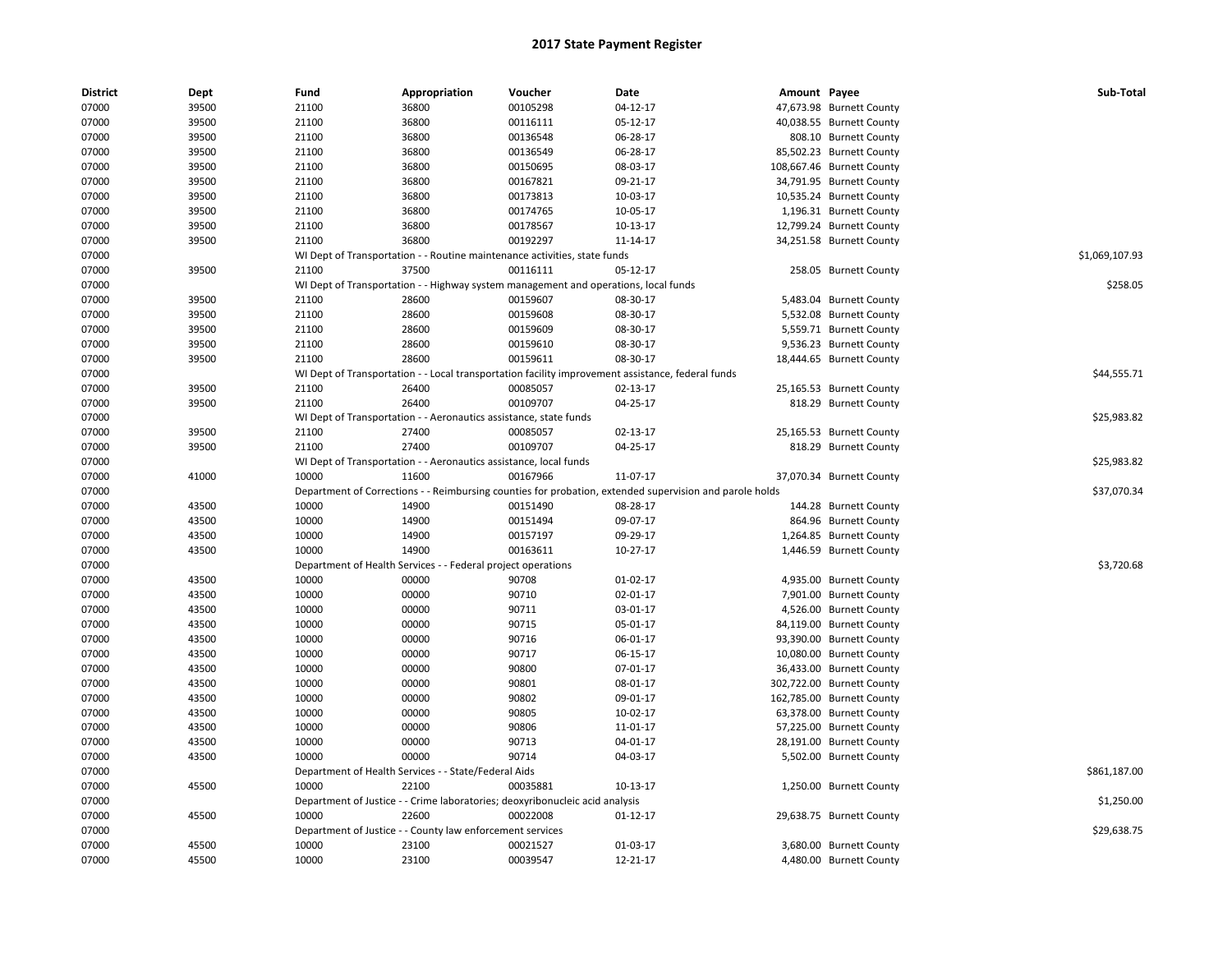| <b>District</b><br>07000 | Dept  | Fund           | Appropriation                                                      | Voucher<br>Department of Justice - - Law enforcement training fund, local assistance      | <b>Date</b>                                                                                                                                 | Amount Payee |                                                    | Sub-Total<br>\$8,160.00 |
|--------------------------|-------|----------------|--------------------------------------------------------------------|-------------------------------------------------------------------------------------------|---------------------------------------------------------------------------------------------------------------------------------------------|--------------|----------------------------------------------------|-------------------------|
| 07000                    | 45500 | 10000          | 26300                                                              | 00022032                                                                                  | $01 - 12 - 17$                                                                                                                              |              | 14,740.00 Burnett County                           |                         |
| 07000                    |       |                | Department of Justice - - County-tribal programs, local assistance |                                                                                           |                                                                                                                                             |              |                                                    | \$14,740.00             |
| 07000                    | 45500 | 10000          | 27900                                                              | 00022824                                                                                  | 01-26-17                                                                                                                                    |              | 9,597.93 Burnett County                            |                         |
| 07000                    | 45500 | 10000          | 27900                                                              | 00023112                                                                                  | 02-02-17                                                                                                                                    |              | 17,021.17 Burnett County                           |                         |
|                          |       |                |                                                                    |                                                                                           |                                                                                                                                             |              | 46,016.09 Burnett County                           |                         |
| 07000                    | 45500 | 10000<br>10000 | 27900<br>27900                                                     | 00034030<br>00036206                                                                      | 09-11-17<br>10-23-17                                                                                                                        |              |                                                    |                         |
| 07000                    | 45500 |                |                                                                    |                                                                                           |                                                                                                                                             |              | 31,700.85 Burnett County                           | \$104,336.04            |
| 07000                    |       |                |                                                                    |                                                                                           | Department of Justice - - Alternatives to prosecution and incarceration for persons who use alcohol or other drugs; justice information fee |              |                                                    |                         |
| 07000                    | 45500 | 10000          | 53200                                                              | 00031685                                                                                  | 07-20-17                                                                                                                                    |              | 17,904.08 Burnett County                           |                         |
| 07000                    |       |                |                                                                    | Department of Justice - - Crime victim and witness assistance surcharge, general services |                                                                                                                                             |              |                                                    | \$17,904.08             |
| 07000                    | 45500 | 10000          | 53900                                                              | 00024941                                                                                  | 03-03-17                                                                                                                                    |              | 18,624.39 Burnett County                           |                         |
| 07000                    |       |                |                                                                    | Department of Justice - - Reimbursement to counties for victim-witness services           |                                                                                                                                             |              |                                                    | \$18,624.39             |
| 07000                    | 46500 | 10000          | 30800                                                              | 00021613                                                                                  | 02-06-17                                                                                                                                    |              | 533.90 Burnett County                              |                         |
| 07000                    | 46500 | 10000          | 30800                                                              | 00035568                                                                                  | 12-12-17                                                                                                                                    |              | 8,193.78 Burnett County                            |                         |
| 07000                    |       |                | Department of Military Affairs - - Emergency response equipment    |                                                                                           |                                                                                                                                             |              |                                                    | \$8,727.68              |
| 07000                    | 46500 | 10000          | 34200                                                              | 00025745                                                                                  | 05-05-17                                                                                                                                    |              | 371.34 Burnett County                              |                         |
| 07000                    | 46500 | 10000          | 34200                                                              | 00030300                                                                                  | 08-11-17                                                                                                                                    |              | 269.56 Burnett County                              |                         |
| 07000                    | 46500 | 10000          | 34200                                                              | 00030702                                                                                  | 08-23-17                                                                                                                                    |              | 15,423.12 Burnett County                           |                         |
| 07000                    |       |                | Department of Military Affairs - - Federal aid, local assistance   |                                                                                           |                                                                                                                                             |              |                                                    | \$16,064.02             |
| 07000                    | 46500 | 27200          | 36400                                                              | 00027660                                                                                  | 06-14-17                                                                                                                                    |              | 2,596.42 Burnett County                            |                         |
| 07000                    |       |                |                                                                    |                                                                                           | Department of Military Affairs - - Division of emergency management; petroleum inspection fund                                              |              |                                                    | \$2,596.42              |
| 07000                    | 48500 | 15200          | 12700                                                              | 00024312                                                                                  | $01 - 25 - 17$                                                                                                                              |              | 157.11 Burnett County                              |                         |
| 07000                    | 48500 | 15200          | 12700                                                              | 00031936                                                                                  | 06-29-17                                                                                                                                    |              | 184.33 Burnett County                              |                         |
| 07000                    |       |                | Department of Veterans Affairs - - Grants to counties              |                                                                                           |                                                                                                                                             |              |                                                    | \$341.44                |
| 07000                    | 48500 | 58200          | 26700                                                              | 00024312                                                                                  | $01 - 25 - 17$                                                                                                                              |              | 707.02 Burnett County                              |                         |
| 07000                    | 48500 | 58200          | 26700                                                              | 00031936                                                                                  | 06-29-17                                                                                                                                    |              | 829.51 Burnett County                              |                         |
| 07000                    |       |                | Department of Veterans Affairs - - County grants                   |                                                                                           |                                                                                                                                             |              |                                                    | \$1,536.53              |
| 07000                    | 48500 | 58300          | 37000                                                              | 00024312                                                                                  | $01 - 25 - 17$                                                                                                                              |              | 707.03 Burnett County                              |                         |
| 07000                    | 48500 | 58300          | 37000                                                              | 00031936                                                                                  | 06-29-17                                                                                                                                    |              | 829.51 Burnett County                              |                         |
| 07000                    |       |                | Department of Veterans Affairs - - County grants                   |                                                                                           |                                                                                                                                             |              |                                                    | \$1,536.54              |
| 07000                    | 50500 | 10000          | 15500                                                              | 00041353                                                                                  | 01-30-17                                                                                                                                    |              | 2,230.14 Burnett County                            |                         |
| 07000                    | 50500 | 10000          | 15500                                                              | 00043729                                                                                  | 02-28-17                                                                                                                                    |              | 944.08 Burnett County                              |                         |
| 07000                    | 50500 | 10000          | 15500                                                              | 00046111                                                                                  | 03-28-17                                                                                                                                    |              | 910.61 Burnett County                              |                         |
| 07000                    | 50500 | 10000          | 15500                                                              | 00048863                                                                                  | 04-28-17                                                                                                                                    |              | 3,076.23 Burnett County                            |                         |
| 07000                    | 50500 | 10000          | 15500                                                              | 00051802                                                                                  | 05-30-17                                                                                                                                    |              | 1,896.43 Burnett County                            |                         |
| 07000                    | 50500 | 10000          | 15500                                                              | 00054225                                                                                  | 06-28-17                                                                                                                                    |              | 2,672.97 Burnett County                            |                         |
| 07000                    | 50500 | 10000          | 15500                                                              | 00056675                                                                                  | 07-28-17                                                                                                                                    |              | 1,800.76 Burnett County                            |                         |
| 07000                    | 50500 | 10000          | 15500                                                              | 00057853                                                                                  | 08-14-17                                                                                                                                    |              | 2,157.89 Burnett County                            |                         |
| 07000                    | 50500 | 10000          | 15500                                                              | 00061454                                                                                  | 09-28-17                                                                                                                                    |              | 1,772.33 Burnett County                            |                         |
| 07000                    | 50500 | 10000          | 15500                                                              | 00062813                                                                                  | 10-16-17                                                                                                                                    |              | 1,153.68 Burnett County                            |                         |
| 07000                    | 50500 | 10000          | 15500                                                              | 00066442                                                                                  | 11-28-17                                                                                                                                    |              | 915.87 Burnett County                              |                         |
| 07000                    | 50500 | 10000          | 15500                                                              | 00068726                                                                                  | 12-28-17                                                                                                                                    |              | 2,385.36 Burnett County                            |                         |
| 07000                    |       |                | Department of Administration - - Federal aid; local assistance     |                                                                                           |                                                                                                                                             |              |                                                    | \$21,916.35             |
| 07000                    | 50500 | 23500          | 37100                                                              | 00041353                                                                                  | 01-30-17                                                                                                                                    |              | 2,522.18 Burnett County                            |                         |
| 07000                    | 50500 | 23500          | 37100                                                              | 00043729                                                                                  | 02-28-17                                                                                                                                    |              |                                                    |                         |
| 07000                    | 50500 | 23500          | 37100                                                              | 00046111                                                                                  | 03-28-17                                                                                                                                    |              | 1,018.37 Burnett County<br>1,214.94 Burnett County |                         |
|                          |       |                |                                                                    |                                                                                           |                                                                                                                                             |              |                                                    |                         |
| 07000                    | 50500 | 23500          | 37100                                                              | 00048863                                                                                  | 04-28-17                                                                                                                                    |              | 1,129.90 Burnett County                            |                         |
| 07000                    | 50500 | 23500          | 37100                                                              | 00051802                                                                                  | 05-30-17                                                                                                                                    |              | 1,018.27 Burnett County                            |                         |
| 07000                    | 50500 | 23500          | 37100                                                              | 00054225                                                                                  | 06-28-17                                                                                                                                    |              | 1,724.23 Burnett County                            |                         |
| 07000                    | 50500 | 23500          | 37100                                                              | 00056675                                                                                  | 07-28-17                                                                                                                                    |              | 1,032.16 Burnett County                            |                         |
| 07000                    | 50500 | 23500          | 37100                                                              | 00057853                                                                                  | 08-14-17                                                                                                                                    |              | 1,238.80 Burnett County                            |                         |
| 07000                    | 50500 | 23500          | 37100                                                              | 00061454                                                                                  | 09-28-17                                                                                                                                    |              | 953.29 Burnett County                              |                         |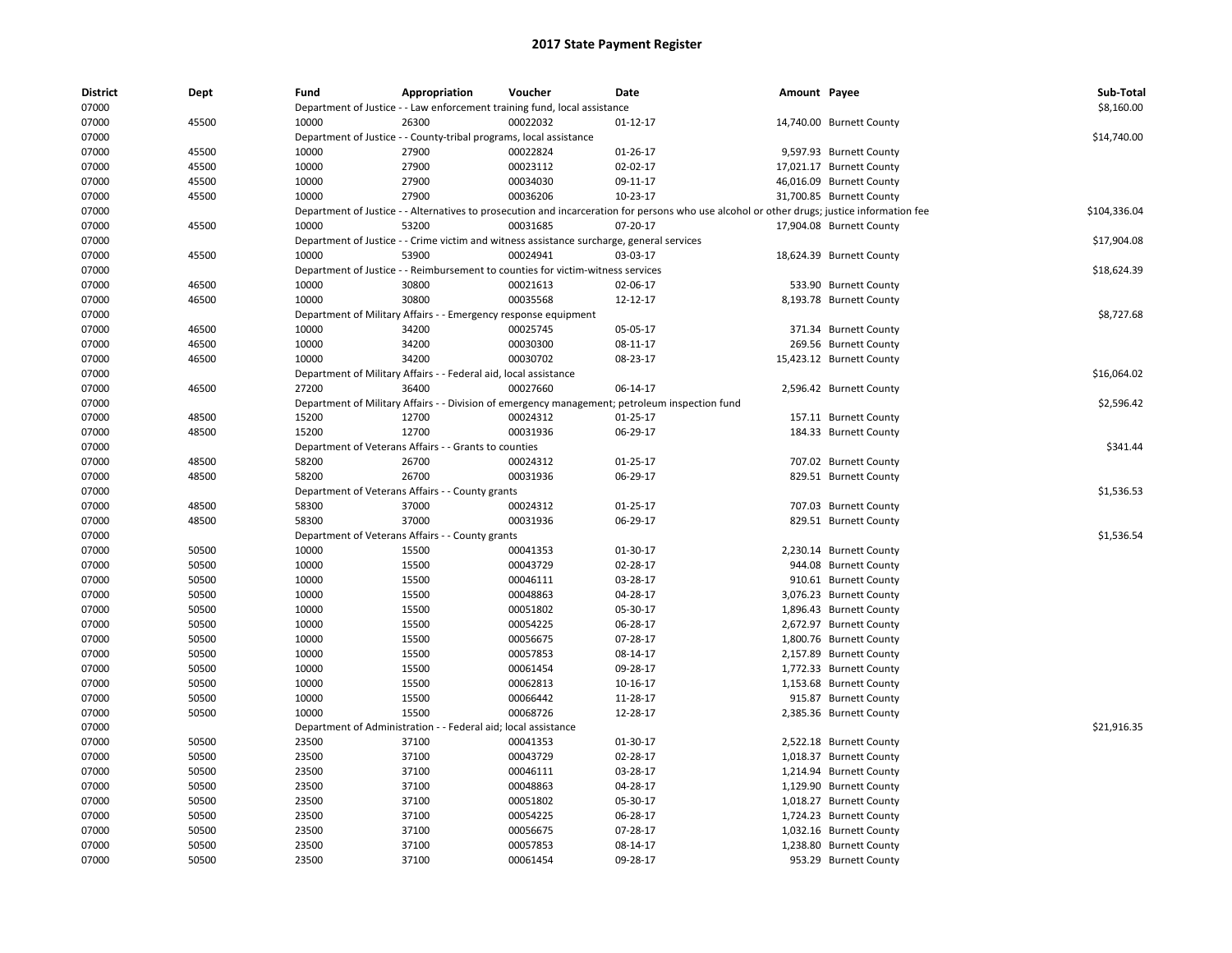| <b>District</b> | Dept  | Fund                                  | Appropriation                                                         | Voucher                                                                          | Date     | Amount Payee |                             | Sub-Total       |
|-----------------|-------|---------------------------------------|-----------------------------------------------------------------------|----------------------------------------------------------------------------------|----------|--------------|-----------------------------|-----------------|
| 07000           | 50500 | 23500                                 | 37100                                                                 | 00062813                                                                         | 10-16-17 |              | 5,574.14 Burnett County     |                 |
| 07000           | 50500 | 23500                                 | 37100                                                                 | 00066442                                                                         | 11-28-17 |              | 3,443.99 Burnett County     |                 |
| 07000           | 50500 | 23500                                 | 37100                                                                 | 00068726                                                                         | 12-28-17 |              | 2,663.00 Burnett County     |                 |
| 07000           |       |                                       | Department of Administration - - Low-income assistance grants         |                                                                                  |          |              |                             | \$23,533.27     |
| 07000           | 50500 | 26900                                 | 16600                                                                 | 00041056                                                                         | 02-07-17 |              | 1,000.00 Burnett County     |                 |
| 07000           | 50500 | 26900                                 | 16600                                                                 | 00042984                                                                         | 02-21-17 |              | 60,624.00 Burnett County    |                 |
| 07000           | 50500 | 26900                                 | 16600                                                                 | 00049573                                                                         | 05-12-17 |              | 25,000.00 Burnett County    |                 |
| 07000           |       | Department of Administration - - Land |                                                                       |                                                                                  |          |              |                             | \$86,624.00     |
| 07000           | 51000 | 10000                                 | 12000                                                                 | 00000302                                                                         | 02-03-17 |              | 9,974.65 Burnett County     |                 |
| 07000           |       | Elections Commission - - Recount fees |                                                                       |                                                                                  |          |              |                             | \$9,974.65      |
| 07000           | 83500 | 10000                                 | 10500                                                                 | 00023394                                                                         | 11-20-17 |              | 16,550.92 Burnett County    |                 |
| 07000           |       |                                       |                                                                       | Shared Revenue and Tax Relief - - County and municipal aid account               |          |              |                             | \$16,550.92     |
| 07000           | 83500 | 10000                                 | 10900                                                                 | 00017321                                                                         | 07-24-17 |              | 3,708.00 Burnett County     |                 |
| 07000           |       |                                       | Shared Revenue and Tax Relief - - State aid; tax exempt property      |                                                                                  |          |              |                             | \$3,708.00      |
| 07000           | 83500 | 10000                                 | 11000                                                                 | 00023394                                                                         | 11-20-17 |              | 44,903.64 Burnett County    |                 |
| 07000           |       |                                       | Shared Revenue and Tax Relief - - Public utility distribution account |                                                                                  |          |              |                             | \$44,903.64     |
| 07000           | 83500 | 10000                                 | 30200                                                                 | 00020072                                                                         | 07-24-17 |              | 782,176.80 Burnett County   |                 |
| 07000           | 83500 | 10000                                 | 30200                                                                 | 00022117                                                                         | 07-24-17 |              | 3,687,967.64 Burnett County |                 |
| 07000           |       |                                       |                                                                       | Shared Revenue and Tax Relief - - School levy tax credit and first dollar credit |          |              |                             | \$4,470,144.44  |
| 07000           | 83500 | 52100                                 | 36300                                                                 | 00016122                                                                         | 03-27-17 |              | 517,676.49 Burnett County   |                 |
| 07000           |       |                                       | Shared Revenue and Tax Relief - - Lottery and gaming credit           |                                                                                  |          |              |                             | \$517,676.49    |
| 07000 Total     |       |                                       |                                                                       |                                                                                  |          |              |                             | \$10,277,415.62 |
|                 |       |                                       |                                                                       |                                                                                  |          |              |                             |                 |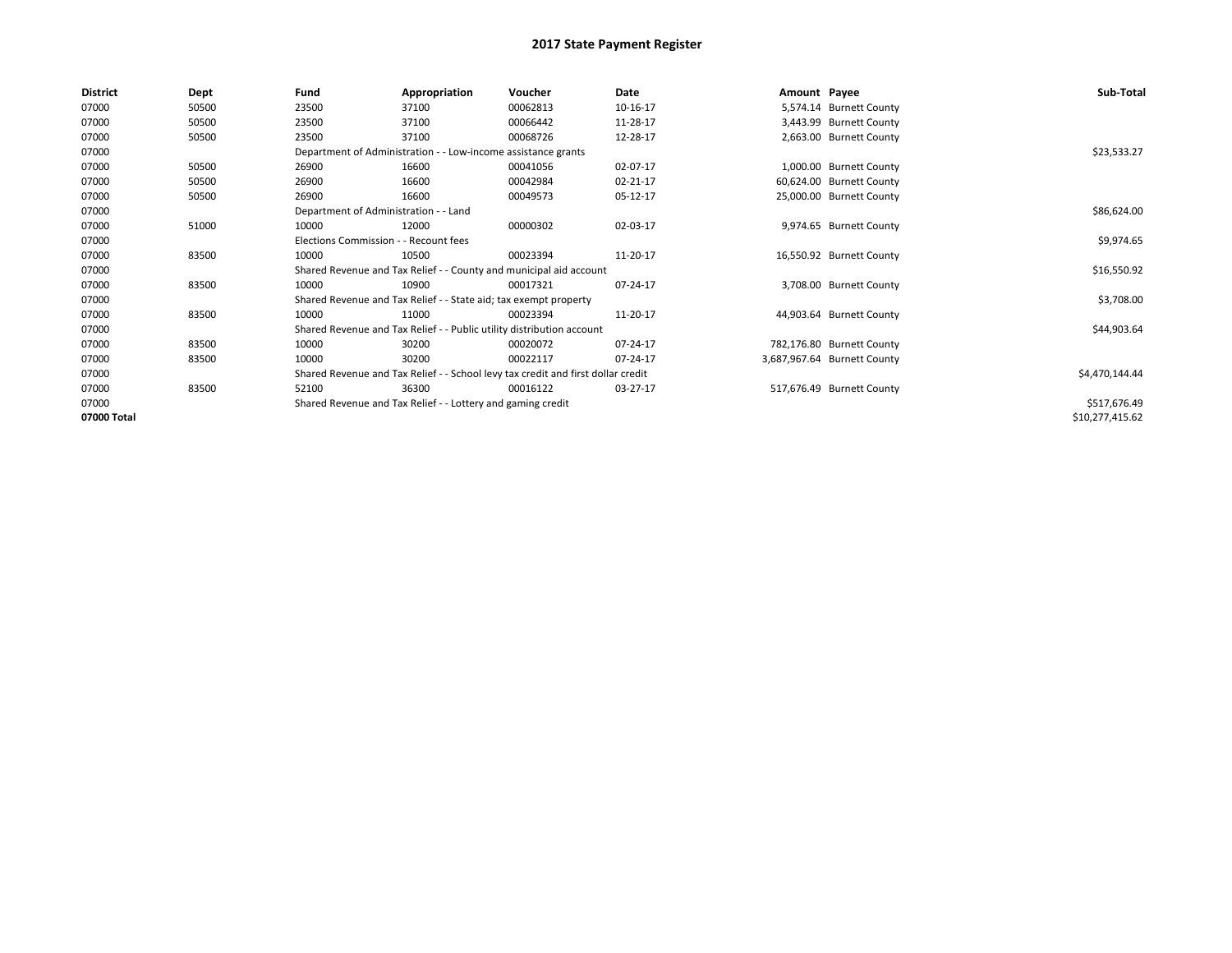| <b>District</b> | Dept  | Fund                                                               | Appropriation                                                                      | Voucher     | <b>Date</b>                                                                                                  | Amount Payee |                            | Sub-Total    |
|-----------------|-------|--------------------------------------------------------------------|------------------------------------------------------------------------------------|-------------|--------------------------------------------------------------------------------------------------------------|--------------|----------------------------|--------------|
| 07002           | 16500 | 10000                                                              | 22500                                                                              | 00010610    | 06-26-17                                                                                                     |              | 1,165.37 Town Of Anderson  |              |
| 07002           |       |                                                                    | Dept of Safety & Prof Services - - Fire dues distribution                          |             |                                                                                                              |              |                            | \$1,165.37   |
| 07002           | 37000 | 10000                                                              | 50300                                                                              | 00123987    | 02-02-17                                                                                                     |              | 181.97 Town Of Anderson    |              |
| 07002           | 37000 | 10000                                                              | 50300                                                                              | 00123988    | 02-02-17                                                                                                     |              | 2,139.48 Town Of Anderson  |              |
| 07002           | 37000 | 10000                                                              | 50300                                                                              | 00123989    | 02-02-17                                                                                                     |              | 1,956.88 Town Of Anderson  |              |
| 07002           | 37000 | 10000                                                              | 50300                                                                              | 00143222    | 04-21-17                                                                                                     |              | 1.079.99 Town Of Anderson  |              |
| 07002           |       |                                                                    | Dept of Natural Resources - - Aids in lieu of taxes - general fund                 |             |                                                                                                              |              |                            | \$5,358.32   |
| 07002           | 37000 | 21200                                                              | 16600                                                                              | 00157064    | 06-19-17                                                                                                     |              | 237.79 Town Of Anderson    |              |
| 07002           |       |                                                                    | Dept of Natural Resources - - General program operations - state funds; forestry   |             |                                                                                                              |              |                            | \$237.79     |
| 07002           | 37000 | 21200                                                              | 57100                                                                              | 00157064    | 06-19-17                                                                                                     |              | 4,459.38 Town Of Anderson  |              |
| 07002           |       |                                                                    |                                                                                    |             | Dept of Natural Resources - - Resource aids -- county forests, forest croplands and managed forest land aids |              |                            | \$4,459.38   |
| 07002           | 37000 | 21200                                                              | 57900                                                                              | 00143223    | 04-21-17                                                                                                     |              | 1,202.51 Town Of Anderson  |              |
| 07002           | 37000 | 21200                                                              | 57900                                                                              | 00143224    | 04-21-17                                                                                                     |              | 8,013.84 Town Of Anderson  |              |
| 07002           |       |                                                                    | Dept of Natural Resources - - Aids in lieu of taxes - sum sufficient               |             |                                                                                                              |              |                            | \$9,216.35   |
| 07002           | 37000 | 21200                                                              | 58900                                                                              | 00157064    | 06-19-17                                                                                                     |              | 1.093.83 Town Of Anderson  |              |
| 07002           |       |                                                                    | Dept of Natural Resources - - Resource aids - distribution of closed acreage fees. |             |                                                                                                              |              |                            | \$1,093.83   |
| 07002           | 39500 | 21100                                                              | 19100                                                                              | 00065614    | 01-03-17                                                                                                     |              | 36,740.37 Town Of Anderson |              |
| 07002           | 39500 | 21100                                                              | 19100                                                                              | 00096737    | 04-03-17                                                                                                     |              | 36.740.37 Town Of Anderson |              |
| 07002           | 39500 | 21100                                                              | 19100                                                                              | 00134163    | 07-03-17                                                                                                     |              | 36.740.37 Town Of Anderson |              |
| 07002           | 39500 | 21100                                                              | 19100                                                                              | 00169429    | 10-02-17                                                                                                     |              | 36.740.37 Town Of Anderson |              |
| 07002           |       |                                                                    | WI Dept of Transportation - - Transportation aids to municipalities, state funds   |             |                                                                                                              |              |                            | \$146,961.48 |
| 07002           | 83500 | 10000                                                              | 10500                                                                              | 00020355    | 07-24-17                                                                                                     |              | 3,398.96 Town Of Anderson  |              |
| 07002           | 83500 | 10000                                                              | 10500                                                                              | 00023371    | 11-20-17                                                                                                     |              | 19,260.80 Town Of Anderson |              |
| 07002           |       | Shared Revenue and Tax Relief - - County and municipal aid account |                                                                                    | \$22,659.76 |                                                                                                              |              |                            |              |
| 07002           | 83500 | 10000                                                              | 10900                                                                              | 00017522    | 07-24-17                                                                                                     |              | 1.00 Town Of Anderson      |              |
| 07002           |       | Shared Revenue and Tax Relief - - State aid; tax exempt property   |                                                                                    | \$1.00      |                                                                                                              |              |                            |              |
| 07002 Total     |       |                                                                    |                                                                                    |             |                                                                                                              |              |                            | \$191,153.28 |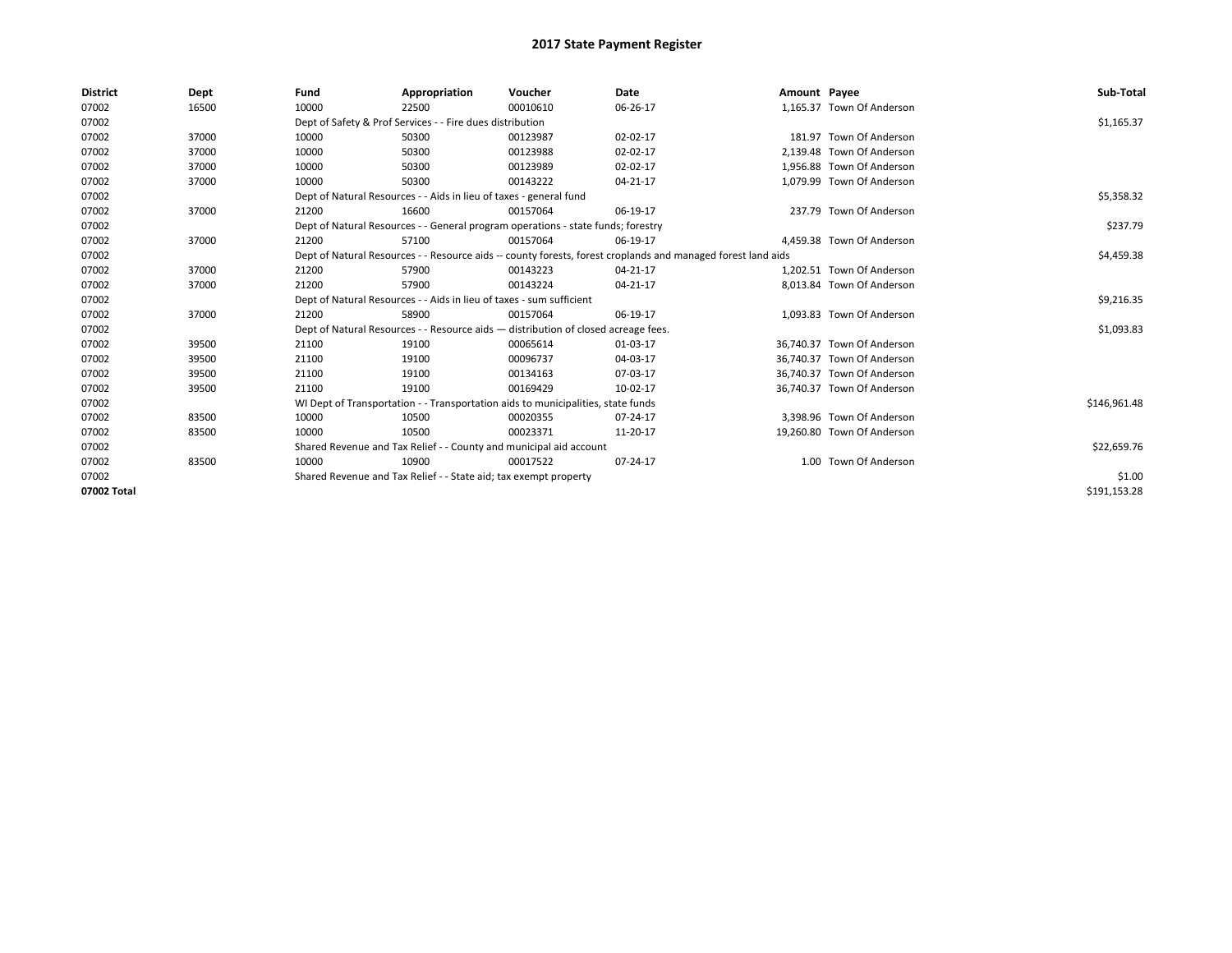| <b>District</b> | Dept  | Fund  | Appropriation                                                                      | Voucher  | Date                                                                                                         | Amount Payee |                          | Sub-Total    |
|-----------------|-------|-------|------------------------------------------------------------------------------------|----------|--------------------------------------------------------------------------------------------------------------|--------------|--------------------------|--------------|
| 07004           | 16500 | 10000 | 22500                                                                              | 00012254 | 06-26-17                                                                                                     |              | 1,145.58 Town Of Blaine  |              |
| 07004           |       |       | Dept of Safety & Prof Services - - Fire dues distribution                          |          |                                                                                                              |              |                          | \$1,145.58   |
| 07004           | 37000 | 10000 | 50300                                                                              | 00123974 | 02-02-17                                                                                                     |              | 42,298.77 Town Of Blaine |              |
| 07004           |       |       | Dept of Natural Resources - - Aids in lieu of taxes - general fund                 |          |                                                                                                              |              |                          | \$42,298.77  |
| 07004           | 37000 | 21200 | 16600                                                                              | 00157065 | 06-19-17                                                                                                     |              | 221.16 Town Of Blaine    |              |
| 07004           |       |       | Dept of Natural Resources - - General program operations - state funds; forestry   |          |                                                                                                              |              |                          | \$221.16     |
| 07004           | 37000 | 21200 | 57100                                                                              | 00157065 | 06-19-17                                                                                                     |              | 8,607.59 Town Of Blaine  |              |
| 07004           |       |       |                                                                                    |          | Dept of Natural Resources - - Resource aids -- county forests, forest croplands and managed forest land aids |              |                          | \$8,607.59   |
| 07004           | 37000 | 21200 | 58900                                                                              | 00157065 | 06-19-17                                                                                                     |              | 1,017.33 Town Of Blaine  |              |
| 07004           |       |       | Dept of Natural Resources - - Resource aids - distribution of closed acreage fees. |          |                                                                                                              |              |                          | \$1,017.33   |
| 07004           | 39500 | 21100 | 19100                                                                              | 00065615 | 01-03-17                                                                                                     |              | 32,963.94 Town Of Blaine |              |
| 07004           | 39500 | 21100 | 19100                                                                              | 00096738 | 04-03-17                                                                                                     |              | 32,963.94 Town Of Blaine |              |
| 07004           | 39500 | 21100 | 19100                                                                              | 00134164 | 07-03-17                                                                                                     |              | 32,963.94 Town Of Blaine |              |
| 07004           | 39500 | 21100 | 19100                                                                              | 00169430 | 10-02-17                                                                                                     |              | 32,963.94 Town Of Blaine |              |
| 07004           |       |       | WI Dept of Transportation - - Transportation aids to municipalities, state funds   |          |                                                                                                              |              |                          | \$131,855.76 |
| 07004           | 83500 | 10000 | 10500                                                                              | 00020356 | 07-24-17                                                                                                     |              | 1,246.75 Town Of Blaine  |              |
| 07004           | 83500 | 10000 | 10500                                                                              | 00023372 | 11-20-17                                                                                                     |              | 7,064.93 Town Of Blaine  |              |
| 07004           |       |       | Shared Revenue and Tax Relief - - County and municipal aid account                 |          |                                                                                                              |              |                          | \$8,311.68   |
| 07004           | 83500 | 10000 | 10900                                                                              | 00017523 | 07-24-17                                                                                                     |              | 1.00 Town Of Blaine      |              |
| 07004           |       |       | Shared Revenue and Tax Relief - - State aid; tax exempt property                   |          |                                                                                                              |              |                          | \$1.00       |
| 07004 Total     |       |       |                                                                                    |          |                                                                                                              |              |                          | \$193,458.87 |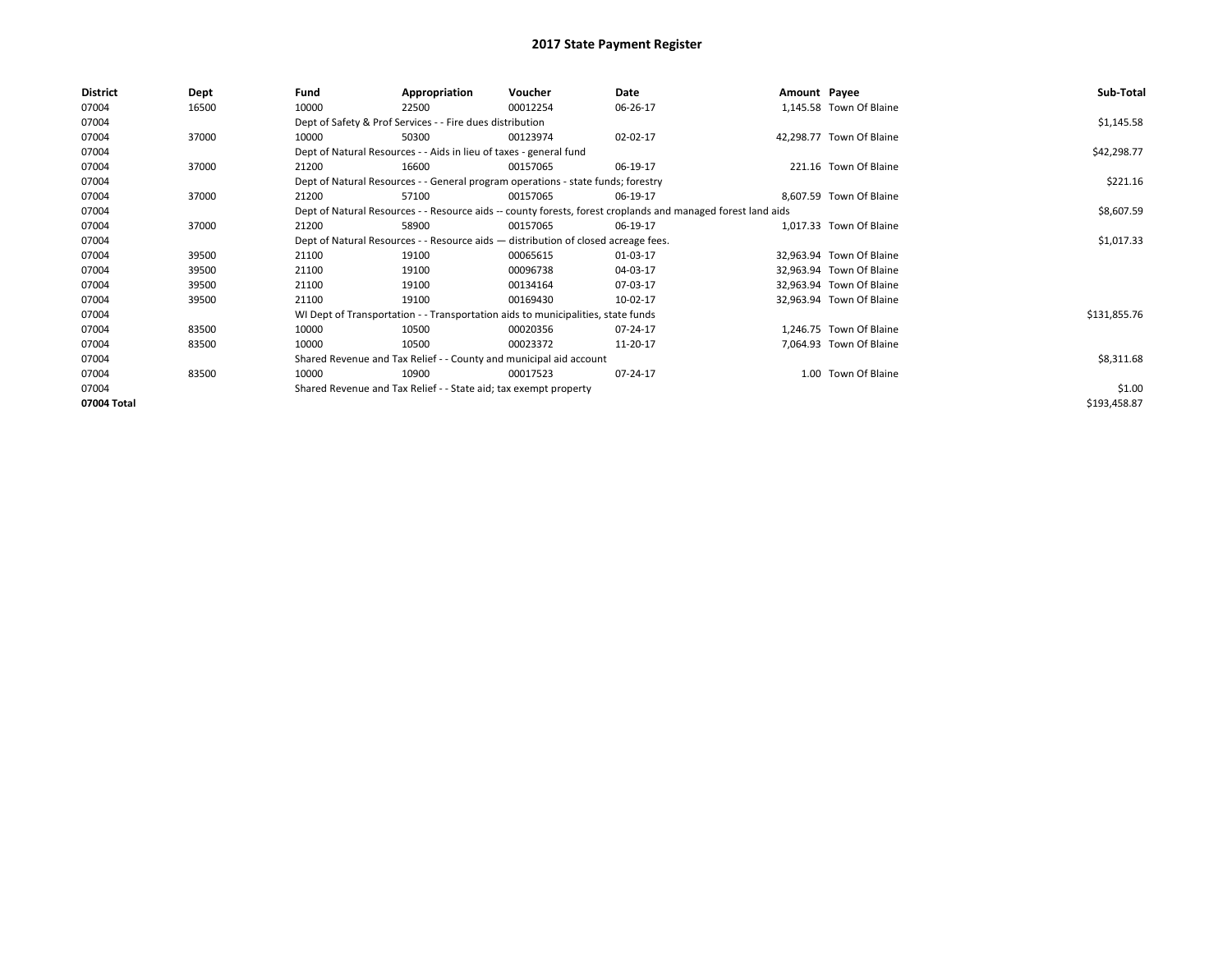| <b>District</b> | Dept  | Fund                                                              | Appropriation                                                         | Voucher                                                                            | <b>Date</b>                                                                                                  | Amount Payee |                            | Sub-Total    |
|-----------------|-------|-------------------------------------------------------------------|-----------------------------------------------------------------------|------------------------------------------------------------------------------------|--------------------------------------------------------------------------------------------------------------|--------------|----------------------------|--------------|
| 07006           | 16500 | 10000                                                             | 22500                                                                 | 00010611                                                                           | 06-26-17                                                                                                     |              | 2,675.59 Daniels, Town of  |              |
| 07006           |       |                                                                   | Dept of Safety & Prof Services - - Fire dues distribution             |                                                                                    |                                                                                                              |              |                            | \$2,675.59   |
| 07006           | 37000 | 10000                                                             | 50300                                                                 | 00143440                                                                           | 04-21-17                                                                                                     |              | 321.01 Daniels, Town of    |              |
| 07006           |       |                                                                   | Dept of Natural Resources - - Aids in lieu of taxes - general fund    |                                                                                    |                                                                                                              |              |                            | \$321.01     |
| 07006           | 37000 | 21200                                                             | 16600                                                                 | 00157066                                                                           | 06-19-17                                                                                                     |              | 468.05 Daniels, Town of    |              |
| 07006           |       |                                                                   |                                                                       | Dept of Natural Resources - - General program operations - state funds; forestry   |                                                                                                              |              |                            | \$468.05     |
| 07006           | 37000 | 21200                                                             | 57100                                                                 | 00157066                                                                           | 06-19-17                                                                                                     |              | 411.22 Daniels, Town of    |              |
| 07006           |       |                                                                   |                                                                       |                                                                                    | Dept of Natural Resources - - Resource aids -- county forests, forest croplands and managed forest land aids |              |                            | \$411.22     |
| 07006           | 37000 | 21200                                                             | 57900                                                                 | 00143439                                                                           | 04-21-17                                                                                                     |              | 590.36 Daniels, Town of    |              |
| 07006           |       |                                                                   | Dept of Natural Resources - - Aids in lieu of taxes - sum sufficient  |                                                                                    |                                                                                                              |              |                            | \$590.36     |
| 07006           | 37000 | 21200                                                             | 58900                                                                 | 00157066                                                                           | 06-19-17                                                                                                     |              | 2,153.03 Daniels, Town of  |              |
| 07006           |       |                                                                   |                                                                       | Dept of Natural Resources - - Resource aids - distribution of closed acreage fees. |                                                                                                              |              |                            | \$2,153.03   |
| 07006           | 39500 | 21100                                                             | 19100                                                                 | 00065616                                                                           | 01-03-17                                                                                                     |              | 33,580.50 Daniels, Town of |              |
| 07006           | 39500 | 21100                                                             | 19100                                                                 | 00096739                                                                           | 04-03-17                                                                                                     |              | 33,580.50 Daniels, Town of |              |
| 07006           | 39500 | 21100                                                             | 19100                                                                 | 00134165                                                                           | 07-03-17                                                                                                     |              | 33,580.50 Daniels, Town of |              |
| 07006           | 39500 | 21100                                                             | 19100                                                                 | 00169431                                                                           | 10-02-17                                                                                                     |              | 33,580.50 Daniels, Town of |              |
| 07006           |       |                                                                   |                                                                       | WI Dept of Transportation - - Transportation aids to municipalities, state funds   |                                                                                                              |              |                            | \$134,322.00 |
| 07006           | 39500 | 21100                                                             | 27800                                                                 | 00201166                                                                           | 12-13-17                                                                                                     |              | 15,160.45 Daniels, Town of |              |
| 07006           |       |                                                                   |                                                                       | WI Dept of Transportation - - Local roads improvement program, state funds         |                                                                                                              |              |                            | \$15,160.45  |
| 07006           | 50500 | 10000                                                             | 74300                                                                 | 00042435                                                                           | 02-17-17                                                                                                     |              | 94,071.00 Daniels, Town of |              |
| 07006           | 50500 | 10000                                                             | 74300                                                                 | 00056750                                                                           | 08-03-17                                                                                                     |              | 9,010.00 Daniels, Town of  |              |
| 07006           |       |                                                                   | Department of Administration - - Federal aid; local assistance        |                                                                                    |                                                                                                              |              |                            | \$103,081.00 |
| 07006           | 83500 | 10000                                                             | 10500                                                                 | 00020357                                                                           | 07-24-17                                                                                                     |              | 2,412.31 Daniels, Town of  |              |
| 07006           | 83500 | 10000                                                             | 10500                                                                 | 00023373                                                                           | 11-20-17                                                                                                     |              | 13,669.75 Daniels, Town of |              |
| 07006           |       |                                                                   |                                                                       | Shared Revenue and Tax Relief - - County and municipal aid account                 |                                                                                                              |              |                            | \$16,082.06  |
| 07006           | 83500 | 10000                                                             | 10900                                                                 | 00017524                                                                           | 07-24-17                                                                                                     |              | 9.00 Daniels, Town of      |              |
| 07006           |       |                                                                   | Shared Revenue and Tax Relief - - State aid; tax exempt property      |                                                                                    |                                                                                                              |              |                            | \$9.00       |
| 07006           | 83500 | 10000                                                             | 11000                                                                 | 00020357                                                                           | 07-24-17                                                                                                     |              | 29.06 Daniels, Town of     |              |
| 07006           | 83500 | 10000                                                             | 11000                                                                 | 00023373                                                                           | 11-20-17                                                                                                     |              | 160.44 Daniels, Town of    |              |
| 07006           |       |                                                                   | Shared Revenue and Tax Relief - - Public utility distribution account |                                                                                    |                                                                                                              |              |                            | \$189.50     |
| 07006           | 83500 | 10000                                                             | 50100                                                                 | 00015170                                                                           | 01-31-17                                                                                                     |              | 2,782.75 Daniels, Town of  |              |
| 07006           |       | Shared Revenue and Tax Relief - - Payments for municipal services | \$2,782.75                                                            |                                                                                    |                                                                                                              |              |                            |              |
| 07006 Total     |       |                                                                   |                                                                       |                                                                                    |                                                                                                              |              |                            | \$278,246.02 |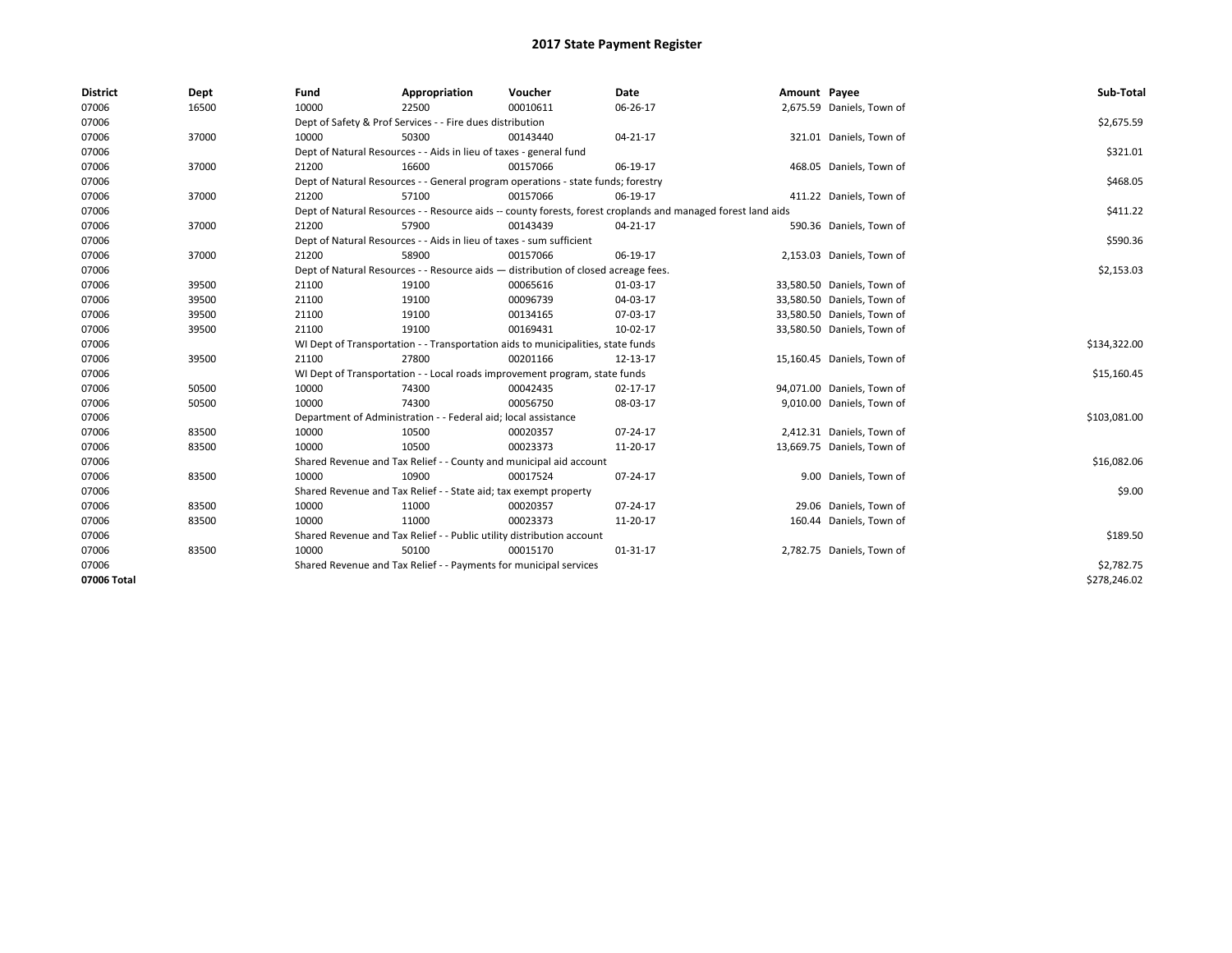| <b>District</b> | Dept  | Fund                                                             | Appropriation                                                                      | Voucher  | Date                                                                                                         | Amount Payee |                         | Sub-Total    |
|-----------------|-------|------------------------------------------------------------------|------------------------------------------------------------------------------------|----------|--------------------------------------------------------------------------------------------------------------|--------------|-------------------------|--------------|
| 07008           | 16500 | 10000                                                            | 22500                                                                              | 00010612 | 06-26-17                                                                                                     |              | 1,532.04 Town Of Dewey  |              |
| 07008           |       |                                                                  | Dept of Safety & Prof Services - - Fire dues distribution                          |          |                                                                                                              |              |                         | \$1,532.04   |
| 07008           | 37000 | 10000                                                            | 50300                                                                              | 00125740 | 02-06-17                                                                                                     |              | 6,110.53 Town Of Dewey  |              |
| 07008           | 37000 | 10000                                                            | 50300                                                                              | 00142445 | 04-21-17                                                                                                     |              | 148.89 Town Of Dewey    |              |
| 07008           |       |                                                                  | Dept of Natural Resources - - Aids in lieu of taxes - general fund                 |          |                                                                                                              |              |                         | \$6,259.42   |
| 07008           | 37000 | 21200                                                            | 16600                                                                              | 00157067 | 06-19-17                                                                                                     |              | 411.95 Town Of Dewey    |              |
| 07008           |       |                                                                  | Dept of Natural Resources - - General program operations - state funds; forestry   |          |                                                                                                              |              |                         | \$411.95     |
| 07008           | 37000 | 21200                                                            | 57100                                                                              | 00157067 | 06-19-17                                                                                                     |              | 232.67 Town Of Dewey    |              |
| 07008           |       |                                                                  |                                                                                    |          | Dept of Natural Resources - - Resource aids -- county forests, forest croplands and managed forest land aids |              |                         | \$232.67     |
| 07008           | 37000 | 21200                                                            | 57900                                                                              | 00142446 | 04-21-17                                                                                                     |              | 0.62 Town Of Dewey      |              |
| 07008           | 37000 | 21200                                                            | 57900                                                                              | 00142447 | 04-21-17                                                                                                     |              | 140.80 Town Of Dewey    |              |
| 07008           |       |                                                                  | Dept of Natural Resources - - Aids in lieu of taxes - sum sufficient               |          |                                                                                                              |              |                         | \$141.42     |
| 07008           | 37000 | 21200                                                            | 58900                                                                              | 00157067 | 06-19-17                                                                                                     |              | 1,894.95 Town Of Dewey  |              |
| 07008           |       |                                                                  | Dept of Natural Resources - - Resource aids - distribution of closed acreage fees. |          |                                                                                                              |              |                         | \$1,894.95   |
| 07008           | 39500 | 21100                                                            | 19100                                                                              | 00065617 | 01-03-17                                                                                                     |              | 21,771.19 Town Of Dewey |              |
| 07008           | 39500 | 21100                                                            | 19100                                                                              | 00096740 | 04-03-17                                                                                                     |              | 21,771.19 Town Of Dewey |              |
| 07008           | 39500 | 21100                                                            | 19100                                                                              | 00134166 | 07-03-17                                                                                                     |              | 21,771.19 Town Of Dewey |              |
| 07008           | 39500 | 21100                                                            | 19100                                                                              | 00169432 | 10-02-17                                                                                                     |              | 21,771.20 Town Of Dewey |              |
| 07008           |       |                                                                  | WI Dept of Transportation - - Transportation aids to municipalities, state funds   |          |                                                                                                              |              |                         | \$87,084.77  |
| 07008           | 39500 | 21100                                                            | 27800                                                                              | 00120008 | 05-23-17                                                                                                     |              | 15,160.46 Town Of Dewey |              |
| 07008           |       |                                                                  | WI Dept of Transportation - - Local roads improvement program, state funds         |          |                                                                                                              |              |                         | \$15,160.46  |
| 07008           | 83500 | 10000                                                            | 10500                                                                              | 00020358 | 07-24-17                                                                                                     |              | 3,677.17 Town Of Dewey  |              |
| 07008           | 83500 | 10000                                                            | 10500                                                                              | 00023374 | 11-20-17                                                                                                     |              | 20,837.32 Town Of Dewey |              |
| 07008           |       |                                                                  | Shared Revenue and Tax Relief - - County and municipal aid account                 |          |                                                                                                              |              |                         | \$24,514.49  |
| 07008           | 83500 | 10000                                                            | 10900                                                                              | 00017525 | 07-24-17                                                                                                     |              | 9.00 Town Of Dewey      |              |
| 07008           |       | Shared Revenue and Tax Relief - - State aid; tax exempt property |                                                                                    | \$9.00   |                                                                                                              |              |                         |              |
| 07008 Total     |       |                                                                  |                                                                                    |          |                                                                                                              |              |                         | \$137,241.17 |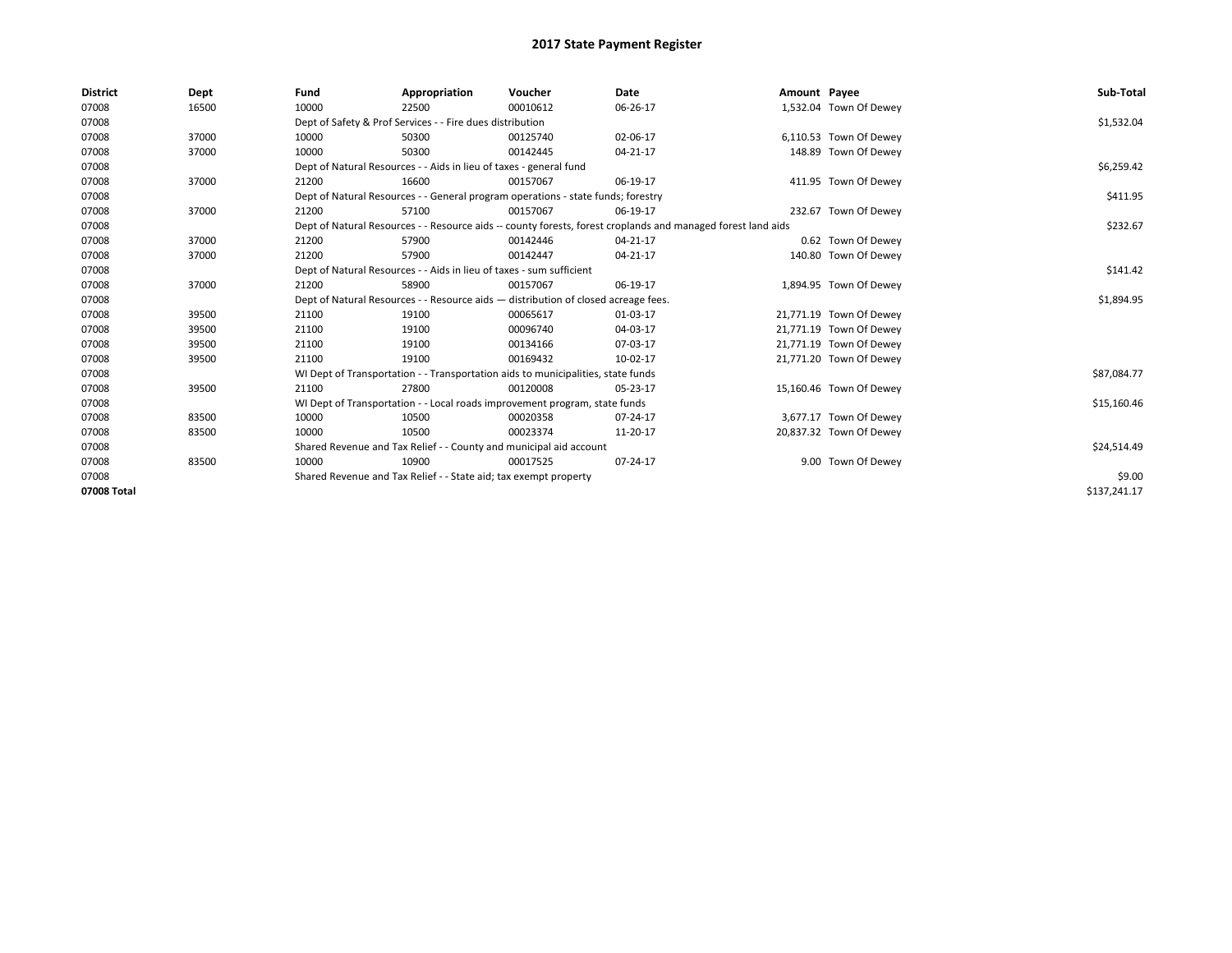| <b>District</b> | Dept  | Fund  | Appropriation                                                                                                | Voucher  | Date     | Amount Payee |                              | Sub-Total    |  |  |
|-----------------|-------|-------|--------------------------------------------------------------------------------------------------------------|----------|----------|--------------|------------------------------|--------------|--|--|
| 07010           | 16500 | 10000 | 22500                                                                                                        | 00010613 | 06-26-17 |              | 2,532.99 Town Of Grantsburg  |              |  |  |
| 07010           |       |       | Dept of Safety & Prof Services - - Fire dues distribution                                                    |          |          |              |                              | \$2,532.99   |  |  |
| 07010           | 37000 | 10000 | 50300                                                                                                        | 00123979 | 02-02-17 |              | 7,496.95 Town Of Grantsburg  |              |  |  |
| 07010           | 37000 | 10000 | 50300                                                                                                        | 00123980 | 02-02-17 |              | 266.92 Town Of Grantsburg    |              |  |  |
| 07010           | 37000 | 10000 | 50300                                                                                                        | 00123981 | 02-02-17 |              | 1,230.01 Town Of Grantsburg  |              |  |  |
| 07010           | 37000 | 10000 | 50300                                                                                                        | 00143115 | 04-21-17 |              | 209.55 Town Of Grantsburg    |              |  |  |
| 07010           | 37000 | 10000 | 50300                                                                                                        | 00143116 | 04-21-17 |              | 363.97 Town Of Grantsburg    |              |  |  |
| 07010           |       |       | Dept of Natural Resources - - Aids in lieu of taxes - general fund                                           |          |          |              |                              | \$9,567.40   |  |  |
| 07010           | 37000 | 21200 | 16600                                                                                                        | 00157068 | 06-19-17 |              | 215.43 Town Of Grantsburg    |              |  |  |
| 07010           |       |       | Dept of Natural Resources - - General program operations - state funds; forestry                             |          |          |              |                              | \$215.43     |  |  |
| 07010           | 37000 | 21200 | 57100                                                                                                        | 00157068 | 06-19-17 |              | 180.10 Town Of Grantsburg    |              |  |  |
| 07010           |       |       | Dept of Natural Resources - - Resource aids -- county forests, forest croplands and managed forest land aids |          |          |              |                              | \$180.10     |  |  |
| 07010           | 37000 | 21200 | 57900                                                                                                        | 00143113 | 04-21-17 |              | 1,345.43 Town Of Grantsburg  |              |  |  |
| 07010           | 37000 | 21200 | 57900                                                                                                        | 00143114 | 04-21-17 |              | 2,650.55 Town Of Grantsburg  |              |  |  |
| 07010           |       |       | Dept of Natural Resources - - Aids in lieu of taxes - sum sufficient                                         |          |          |              |                              | \$3,995.98   |  |  |
| 07010           | 37000 | 21200 | 58900                                                                                                        | 00157068 | 06-19-17 |              | 990.99 Town Of Grantsburg    |              |  |  |
| 07010           |       |       | Dept of Natural Resources - - Resource aids - distribution of closed acreage fees.                           |          |          |              |                              |              |  |  |
| 07010           | 39500 | 21100 | 19100                                                                                                        | 00065618 | 01-03-17 |              | 28,510.39 Town Of Grantsburg |              |  |  |
| 07010           | 39500 | 21100 | 19100                                                                                                        | 00096741 | 04-03-17 |              | 28,510.39 Town Of Grantsburg |              |  |  |
| 07010           | 39500 | 21100 | 19100                                                                                                        | 00134167 | 07-03-17 |              | 28,510.39 Town Of Grantsburg |              |  |  |
| 07010           | 39500 | 21100 | 19100                                                                                                        | 00169433 | 10-02-17 |              | 28,510.41 Town Of Grantsburg |              |  |  |
| 07010           |       |       | WI Dept of Transportation - - Transportation aids to municipalities, state funds                             |          |          |              |                              | \$114,041.58 |  |  |
| 07010           | 83500 | 10000 | 10500                                                                                                        | 00020359 | 07-24-17 |              | 6,554.28 Town Of Grantsburg  |              |  |  |
| 07010           | 83500 | 10000 | 10500                                                                                                        | 00023375 | 11-20-17 |              | 37,140.91 Town Of Grantsburg |              |  |  |
| 07010           |       |       | Shared Revenue and Tax Relief - - County and municipal aid account                                           |          |          |              |                              | \$43,695.19  |  |  |
| 07010           | 83500 | 10000 | 10900                                                                                                        | 00017526 | 07-24-17 |              | 41.00 Town Of Grantsburg     |              |  |  |
| 07010           |       |       | Shared Revenue and Tax Relief - - State aid; tax exempt property                                             |          |          |              |                              | \$41.00      |  |  |
| 07010           | 83500 | 10000 | 11000                                                                                                        | 00020359 | 07-24-17 |              | 236.04 Town Of Grantsburg    |              |  |  |
| 07010           | 83500 | 10000 | 11000                                                                                                        | 00023375 | 11-20-17 |              | 1,325.92 Town Of Grantsburg  |              |  |  |
| 07010           |       |       | Shared Revenue and Tax Relief - - Public utility distribution account                                        |          |          |              |                              | \$1,561.96   |  |  |
| 07010           | 83500 | 10000 | 50100                                                                                                        | 00015171 | 01-31-17 |              | 285.83 Town Of Grantsburg    |              |  |  |
| 07010           |       |       | Shared Revenue and Tax Relief - - Payments for municipal services                                            |          |          |              |                              | \$285.83     |  |  |
| 07010           | 83500 | 52100 | 36300                                                                                                        | 00015682 | 03-27-17 |              | 1,065.38 Town Of Grantsburg  |              |  |  |
| 07010           |       |       | Shared Revenue and Tax Relief - - Lottery and gaming credit                                                  |          |          |              |                              | \$1,065.38   |  |  |
| 07010 Total     |       |       |                                                                                                              |          |          |              |                              | \$178,173.83 |  |  |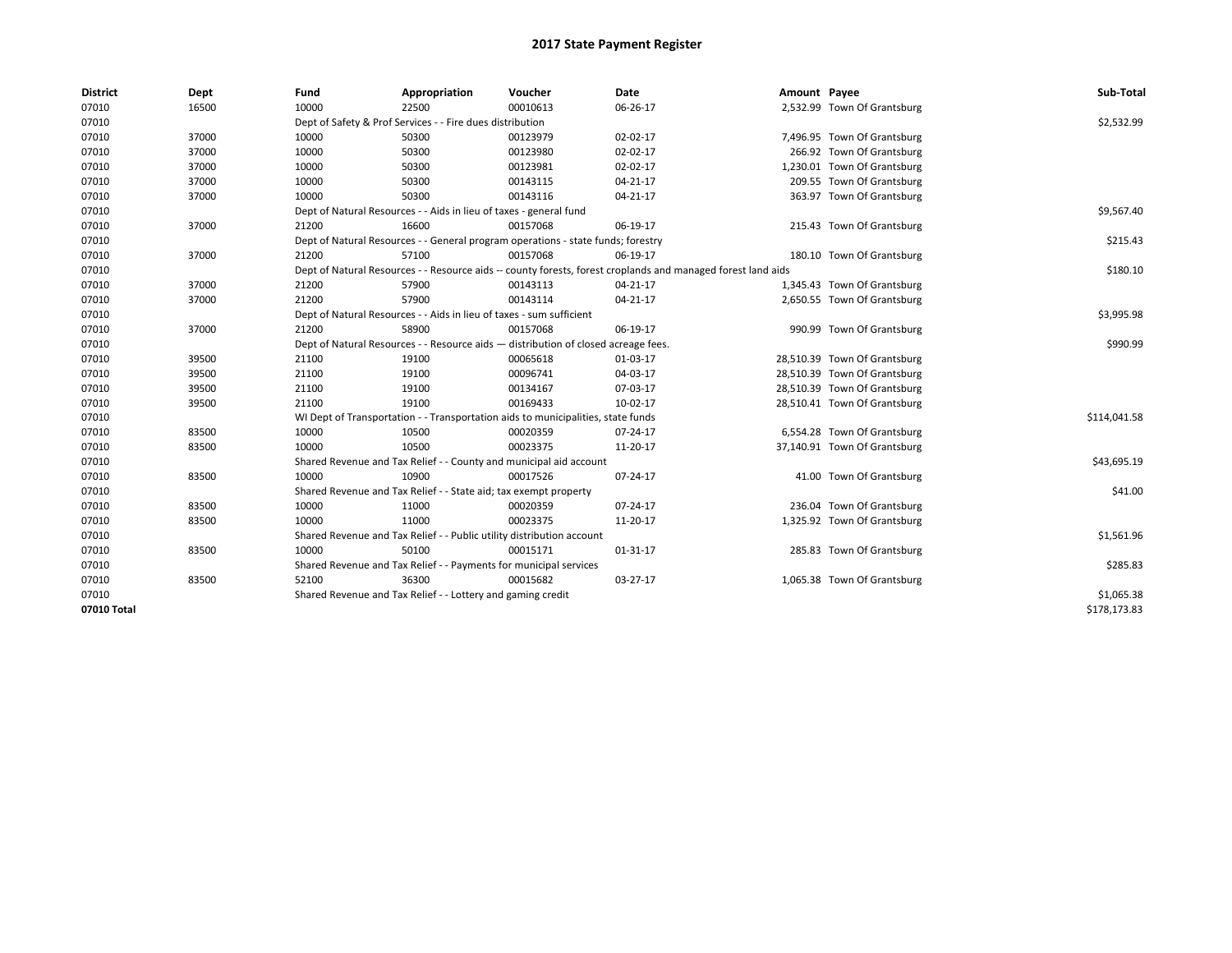| <b>District</b> | Dept  | Fund  | Appropriation                                                                      | Voucher  | Date                                                                                                         | Amount Payee |                           | Sub-Total    |
|-----------------|-------|-------|------------------------------------------------------------------------------------|----------|--------------------------------------------------------------------------------------------------------------|--------------|---------------------------|--------------|
| 07012           | 16500 | 10000 | 22500                                                                              | 00012405 | 06-30-17                                                                                                     |              | 7,690.37 Town Of Jackson  |              |
| 07012           |       |       | Dept of Safety & Prof Services - - Fire dues distribution                          |          |                                                                                                              |              |                           | \$7,690.37   |
| 07012           | 37000 | 10000 | 50300                                                                              | 00123960 | 02-02-17                                                                                                     |              | 325.53 Town Of Jackson    |              |
| 07012           | 37000 | 10000 | 50300                                                                              | 00142708 | 04-21-17                                                                                                     |              | 33.12 Town Of Jackson     |              |
| 07012           |       |       | Dept of Natural Resources - - Aids in lieu of taxes - general fund                 |          |                                                                                                              |              |                           | \$358.65     |
| 07012           | 37000 | 21200 | 16600                                                                              | 00157069 | 06-19-17                                                                                                     |              | 698.50 Town Of Jackson    |              |
| 07012           |       |       | Dept of Natural Resources - - General program operations - state funds; forestry   |          |                                                                                                              |              |                           | \$698.50     |
| 07012           | 37000 | 21200 | 57100                                                                              | 00157069 | 06-19-17                                                                                                     |              | 1,642.34 Town Of Jackson  |              |
| 07012           |       |       |                                                                                    |          | Dept of Natural Resources - - Resource aids -- county forests, forest croplands and managed forest land aids |              |                           | \$1,642.34   |
| 07012           | 37000 | 21200 | 57900                                                                              | 00142706 | 04-21-17                                                                                                     |              | 7.01 Town Of Jackson      |              |
| 07012           | 37000 | 21200 | 57900                                                                              | 00142707 | 04-21-17                                                                                                     |              | 38.51 Town Of Jackson     |              |
| 07012           |       |       | Dept of Natural Resources - - Aids in lieu of taxes - sum sufficient               |          |                                                                                                              |              |                           | \$45.52      |
| 07012           | 37000 | 21200 | 58900                                                                              | 00157069 | 06-19-17                                                                                                     |              | 3,213.11 Town Of Jackson  |              |
| 07012           |       |       | Dept of Natural Resources - - Resource aids - distribution of closed acreage fees. |          |                                                                                                              |              |                           | \$3,213.11   |
| 07012           | 39500 | 21100 | 17400                                                                              | 00091942 | 03-08-17                                                                                                     |              | 58,658.01 Town Of Jackson |              |
| 07012           | 39500 | 21100 | 17400                                                                              | 00091943 | 03-08-17                                                                                                     |              | 25,121.92 Town Of Jackson |              |
| 07012           | 39500 | 21100 | 17400                                                                              | 00110992 | 05-01-17                                                                                                     |              | 49,384.03 Town Of Jackson |              |
| 07012           | 39500 | 21100 | 17400                                                                              | 00180704 | 10-19-17                                                                                                     |              | 20,516.00 Town Of Jackson |              |
| 07012           |       |       | WI Dept of Transportation - - Disaster damage aids, state funds                    |          |                                                                                                              |              |                           | \$153,679.96 |
| 07012           | 39500 | 21100 | 19100                                                                              | 00065619 | 01-03-17                                                                                                     |              | 44,854.74 Town Of Jackson |              |
| 07012           | 39500 | 21100 | 19100                                                                              | 00096742 | 04-03-17                                                                                                     |              | 44,854.74 Town Of Jackson |              |
| 07012           | 39500 | 21100 | 19100                                                                              | 00134168 | 07-03-17                                                                                                     |              | 44,854.74 Town Of Jackson |              |
| 07012           | 39500 | 21100 | 19100                                                                              | 00169434 | 10-02-17                                                                                                     |              | 44,854.74 Town Of Jackson |              |
| 07012           |       |       | WI Dept of Transportation - - Transportation aids to municipalities, state funds   |          |                                                                                                              |              |                           | \$179,418.96 |
| 07012           | 46500 | 10000 | 30500                                                                              | 00025651 | 05-04-17                                                                                                     |              | 4,070.55 Town Of Jackson  |              |
| 07012           |       |       |                                                                                    |          | Department of Military Affairs - - Disaster recovery aid; public health emergency quarantine costs           |              |                           | \$4,070.55   |
| 07012           | 46500 | 10000 | 34200                                                                              | 00025651 | 05-04-17                                                                                                     |              | 24,423.32 Town Of Jackson |              |
| 07012           |       |       | Department of Military Affairs - - Federal aid, local assistance                   |          |                                                                                                              |              |                           | \$24,423.32  |
| 07012           | 83500 | 10000 | 10500                                                                              | 00020360 | 07-24-17                                                                                                     |              | 1,017.39 Town Of Jackson  |              |
| 07012           | 83500 | 10000 | 10500                                                                              | 00023376 | 11-20-17                                                                                                     |              | 5,765.23 Town Of Jackson  |              |
| 07012           |       |       | Shared Revenue and Tax Relief - - County and municipal aid account                 |          |                                                                                                              |              |                           | \$6,782.62   |
| 07012           | 83500 | 10000 | 10900                                                                              | 00017527 | 07-24-17                                                                                                     |              | 2.00 Town Of Jackson      |              |
| 07012           |       |       | Shared Revenue and Tax Relief - - State aid; tax exempt property                   |          |                                                                                                              |              |                           | \$2.00       |
| 07012           | 83500 | 10000 | 11000                                                                              | 00020360 | 07-24-17                                                                                                     |              | 132.19 Town Of Jackson    |              |
| 07012           | 83500 | 10000 | 11000                                                                              | 00023376 | 11-20-17                                                                                                     |              | 810.09 Town Of Jackson    |              |
| 07012           |       |       | Shared Revenue and Tax Relief - - Public utility distribution account              |          |                                                                                                              |              |                           | \$942.28     |
| 07012 Total     |       |       |                                                                                    |          |                                                                                                              |              |                           | \$382,968.18 |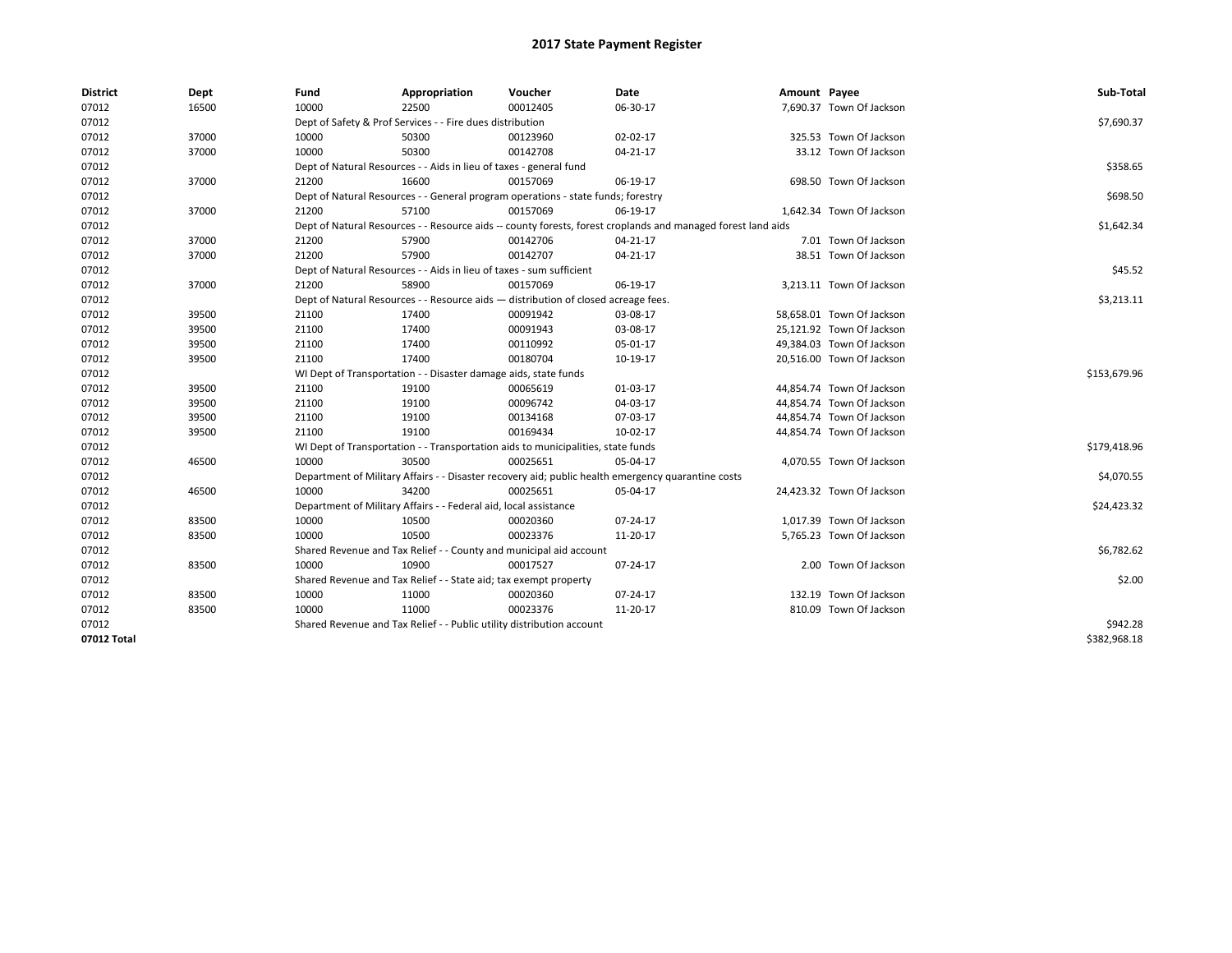| <b>District</b> | Dept  | Fund                                                             | Appropriation                                                                      | Voucher  | Date                                                                                                         | Amount Payee |                               | Sub-Total    |
|-----------------|-------|------------------------------------------------------------------|------------------------------------------------------------------------------------|----------|--------------------------------------------------------------------------------------------------------------|--------------|-------------------------------|--------------|
| 07014           | 16500 | 10000                                                            | 22500                                                                              | 00010614 | 06-26-17                                                                                                     |              | 2.867.98 Town Of La Follette  |              |
| 07014           |       |                                                                  | Dept of Safety & Prof Services - - Fire dues distribution                          |          |                                                                                                              |              |                               | \$2,867.98   |
| 07014           | 37000 | 10000                                                            | 50300                                                                              | 00144163 | 04-21-17                                                                                                     |              | 101.68 Town Of La Follette    |              |
| 07014           |       |                                                                  | Dept of Natural Resources - - Aids in lieu of taxes - general fund                 |          |                                                                                                              |              |                               | \$101.68     |
| 07014           | 37000 | 21200                                                            | 16600                                                                              | 00157070 | 06-19-17                                                                                                     |              | 837.18 Town Of La Follette    |              |
| 07014           |       |                                                                  | Dept of Natural Resources - - General program operations - state funds; forestry   |          |                                                                                                              |              |                               | \$837.18     |
| 07014           | 37000 | 21200                                                            | 57100                                                                              | 00157070 | 06-19-17                                                                                                     |              | 545.26 Town Of La Follette    |              |
| 07014           |       |                                                                  |                                                                                    |          | Dept of Natural Resources - - Resource aids -- county forests, forest croplands and managed forest land aids |              |                               | \$545.26     |
| 07014           | 37000 | 21200                                                            | 57900                                                                              | 00144162 | 04-21-17                                                                                                     |              | 35.20 Town Of La Follette     |              |
| 07014           |       |                                                                  | Dept of Natural Resources - - Aids in lieu of taxes - sum sufficient               |          |                                                                                                              |              |                               | \$35.20      |
| 07014           | 37000 | 21200                                                            | 58900                                                                              | 00157070 | 06-19-17                                                                                                     |              | 3,851.02 Town Of La Follette  |              |
| 07014           |       |                                                                  | Dept of Natural Resources - - Resource aids - distribution of closed acreage fees. |          |                                                                                                              |              |                               | \$3,851.02   |
| 07014           | 39500 | 21100                                                            | 19100                                                                              | 00065620 | 01-03-17                                                                                                     |              | 23,610.94 Town Of La Follette |              |
| 07014           | 39500 | 21100                                                            | 19100                                                                              | 00096743 | 04-03-17                                                                                                     |              | 23.610.94 Town Of La Follette |              |
| 07014           | 39500 | 21100                                                            | 19100                                                                              | 00134169 | 07-03-17                                                                                                     |              | 23,610.94 Town Of La Follette |              |
| 07014           | 39500 | 21100                                                            | 19100                                                                              | 00169435 | 10-02-17                                                                                                     |              | 23.610.96 Town Of La Follette |              |
| 07014           |       |                                                                  | WI Dept of Transportation - - Transportation aids to municipalities, state funds   |          |                                                                                                              |              |                               | \$94,443.78  |
| 07014           | 39500 | 21100                                                            | 27800                                                                              | 00189004 | 11-07-17                                                                                                     |              | 15,160.46 Town Of La Follette |              |
| 07014           |       |                                                                  | WI Dept of Transportation - - Local roads improvement program, state funds         |          |                                                                                                              |              |                               | \$15,160.46  |
| 07014           | 83500 | 10000                                                            | 10500                                                                              | 00020361 | 07-24-17                                                                                                     |              | 978.29 Town Of La Follette    |              |
| 07014           | 83500 | 10000                                                            | 10500                                                                              | 00023377 | 11-20-17                                                                                                     |              | 5,543.61 Town Of La Follette  |              |
| 07014           |       |                                                                  | Shared Revenue and Tax Relief - - County and municipal aid account                 |          |                                                                                                              |              |                               | \$6,521.90   |
| 07014           | 83500 | 10000                                                            | 10900                                                                              | 00017528 | 07-24-17                                                                                                     |              | 5.00 Town Of La Follette      |              |
| 07014           |       | Shared Revenue and Tax Relief - - State aid; tax exempt property |                                                                                    | \$5.00   |                                                                                                              |              |                               |              |
| 07014 Total     |       |                                                                  |                                                                                    |          |                                                                                                              |              |                               | \$124,369.46 |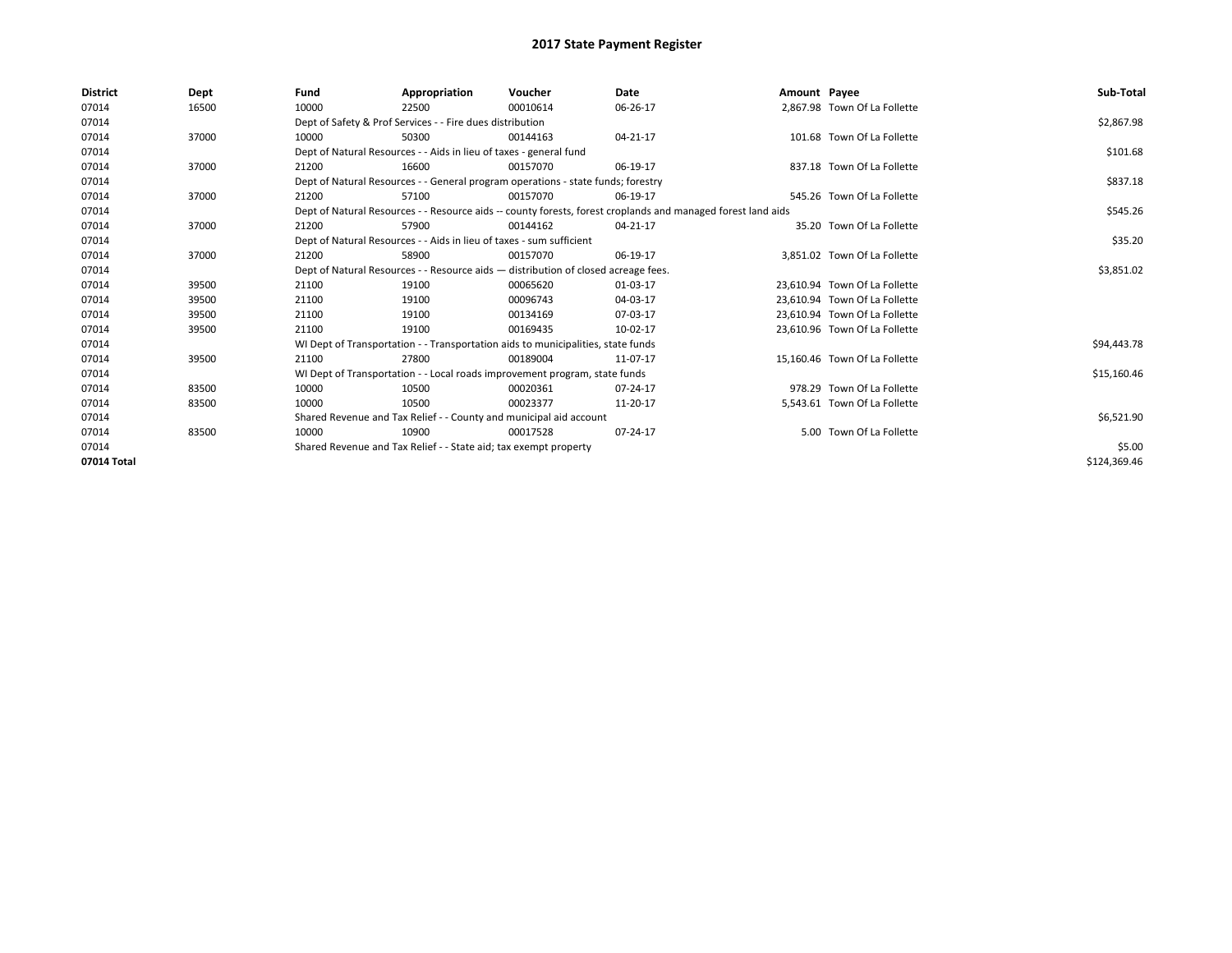| <b>District</b> | Dept  | Fund                                                             | Appropriation                                                        | Voucher                                                                            | Date                                                                                                         | Amount Payee |                           | Sub-Total    |
|-----------------|-------|------------------------------------------------------------------|----------------------------------------------------------------------|------------------------------------------------------------------------------------|--------------------------------------------------------------------------------------------------------------|--------------|---------------------------|--------------|
| 07016           | 16500 | 10000                                                            | 22500                                                                | 00010615                                                                           | 06-26-17                                                                                                     |              | 947.24 Town Of Lincoln    |              |
| 07016           |       |                                                                  | Dept of Safety & Prof Services - - Fire dues distribution            |                                                                                    |                                                                                                              |              |                           | \$947.24     |
| 07016           | 37000 | 10000                                                            | 50300                                                                | 00123982                                                                           | 02-02-17                                                                                                     |              | 571.74 Town Of Lincoln    |              |
| 07016           | 37000 | 10000                                                            | 50300                                                                | 00143140                                                                           | 04-21-17                                                                                                     |              | 456.19 Town Of Lincoln    |              |
| 07016           |       |                                                                  | Dept of Natural Resources - - Aids in lieu of taxes - general fund   |                                                                                    |                                                                                                              |              |                           | \$1,027.93   |
| 07016           | 37000 | 21200                                                            | 16600                                                                | 00157071                                                                           | 06-19-17                                                                                                     |              | 384.21 Town Of Lincoln    |              |
| 07016           |       |                                                                  |                                                                      | Dept of Natural Resources - - General program operations - state funds; forestry   |                                                                                                              |              |                           | \$384.21     |
| 07016           | 37000 | 21200                                                            | 57100                                                                | 00157071                                                                           | 06-19-17                                                                                                     |              | 1.699.62 Town Of Lincoln  |              |
| 07016           |       |                                                                  |                                                                      |                                                                                    | Dept of Natural Resources - - Resource aids -- county forests, forest croplands and managed forest land aids |              |                           | \$1,699.62   |
| 07016           | 37000 | 21200                                                            | 57900                                                                | 00143139                                                                           | 04-21-17                                                                                                     |              | 2,605.59 Town Of Lincoln  |              |
| 07016           |       |                                                                  | Dept of Natural Resources - - Aids in lieu of taxes - sum sufficient |                                                                                    |                                                                                                              |              |                           | \$2,605.59   |
| 07016           | 37000 | 21200                                                            | 58900                                                                | 00157071                                                                           | 06-19-17                                                                                                     |              | 1.767.35 Town Of Lincoln  |              |
| 07016           |       |                                                                  |                                                                      | Dept of Natural Resources - - Resource aids - distribution of closed acreage fees. |                                                                                                              |              |                           | \$1,767.35   |
| 07016           | 39500 | 21100                                                            | 19100                                                                | 00065621                                                                           | 01-03-17                                                                                                     |              | 24,106.39 Town Of Lincoln |              |
| 07016           | 39500 | 21100                                                            | 19100                                                                | 00096744                                                                           | 04-03-17                                                                                                     |              | 24,106.39 Town Of Lincoln |              |
| 07016           | 39500 | 21100                                                            | 19100                                                                | 00134170                                                                           | 07-03-17                                                                                                     |              | 24,106.39 Town Of Lincoln |              |
| 07016           | 39500 | 21100                                                            | 19100                                                                | 00169436                                                                           | 10-02-17                                                                                                     |              | 24,106.41 Town Of Lincoln |              |
| 07016           |       |                                                                  |                                                                      | WI Dept of Transportation - - Transportation aids to municipalities, state funds   |                                                                                                              |              |                           | \$96,425.58  |
| 07016           | 83500 | 10000                                                            | 10500                                                                | 00020362                                                                           | 07-24-17                                                                                                     |              | 2.658.64 Town Of Lincoln  |              |
| 07016           | 83500 | 10000                                                            | 10500                                                                | 00023378                                                                           | 11-20-17                                                                                                     |              | 15,065.64 Town Of Lincoln |              |
| 07016           |       |                                                                  |                                                                      | Shared Revenue and Tax Relief - - County and municipal aid account                 |                                                                                                              |              |                           | \$17,724.28  |
| 07016           | 83500 | 10000                                                            | 10900                                                                | 00017529                                                                           | 07-24-17                                                                                                     |              | 4.00 Town Of Lincoln      |              |
| 07016           |       | Shared Revenue and Tax Relief - - State aid; tax exempt property |                                                                      | \$4.00                                                                             |                                                                                                              |              |                           |              |
| 07016 Total     |       |                                                                  |                                                                      |                                                                                    |                                                                                                              |              |                           | \$122,585.80 |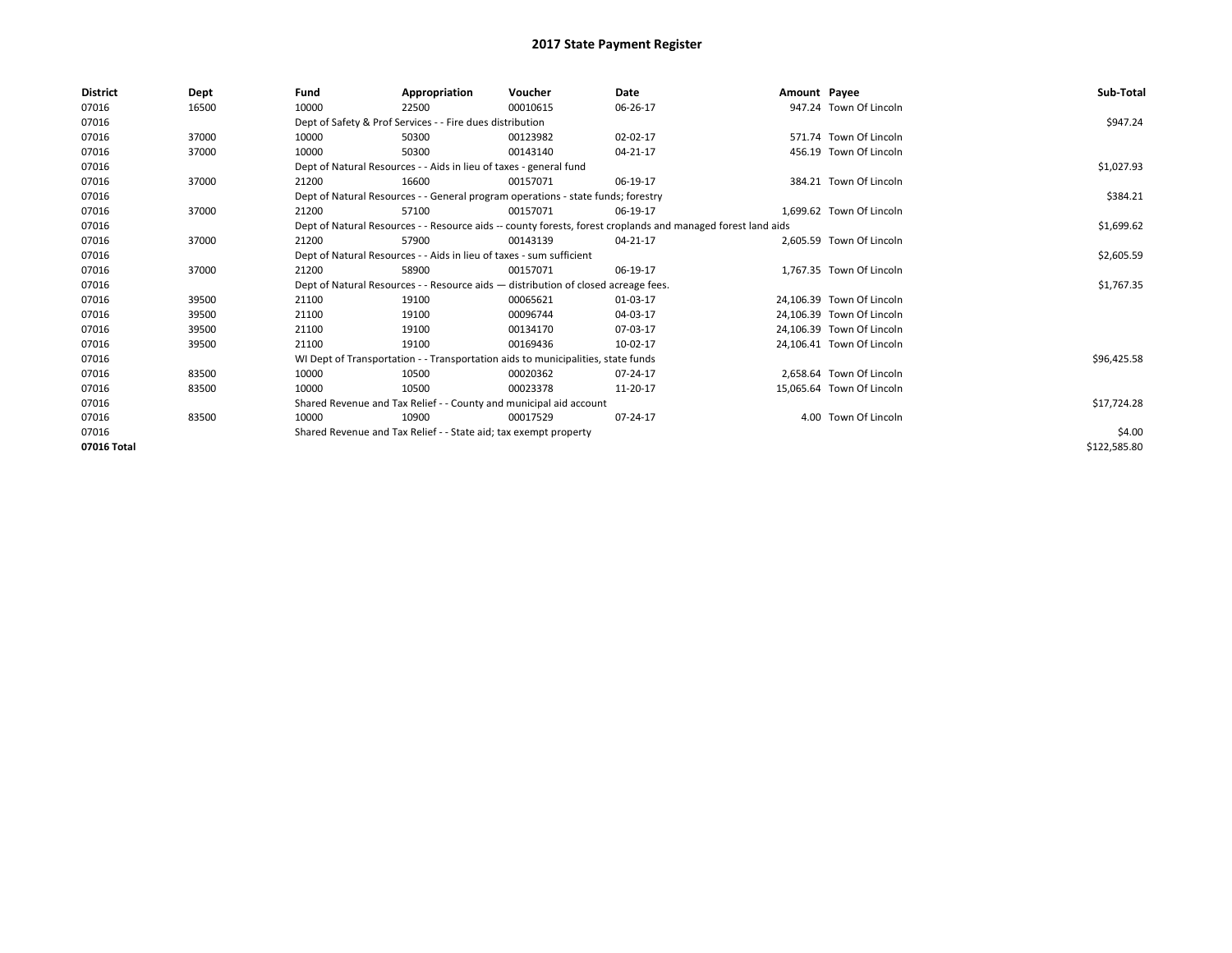| <b>District</b> | Dept  | Fund  | Appropriation                                                                                                | Voucher  | Date       | Amount Payee |                           | Sub-Total    |
|-----------------|-------|-------|--------------------------------------------------------------------------------------------------------------|----------|------------|--------------|---------------------------|--------------|
| 07018           | 16500 | 10000 | 22500                                                                                                        | 00012407 | 06-30-17   |              | 4,519.71 Town of Meenon   |              |
| 07018           |       |       | Dept of Safety & Prof Services - - Fire dues distribution                                                    |          |            |              |                           | \$4,519.71   |
| 07018           | 37000 | 10000 | 50300                                                                                                        | 00124016 | 02-02-17   |              | 274.70 Town of Meenon     |              |
| 07018           | 37000 | 10000 | 50300                                                                                                        | 00144192 | 04-21-17   |              | 17.50 Town of Meenon      |              |
| 07018           | 37000 | 10000 | 50300                                                                                                        | 00144193 | 04-21-17   |              | 23.05 Town of Meenon      |              |
| 07018           |       |       | Dept of Natural Resources - - Aids in lieu of taxes - general fund                                           |          |            |              |                           | \$315.25     |
| 07018           | 37000 | 21200 | 16600                                                                                                        | 00157072 | 06-19-17   |              | 163.20 Town of Meenon     |              |
| 07018           |       |       | Dept of Natural Resources - - General program operations - state funds; forestry                             |          |            |              |                           | \$163.20     |
| 07018           | 37000 | 21200 | 57100                                                                                                        | 00157072 | 06-19-17   |              | 383.75 Town of Meenon     |              |
| 07018           |       |       | Dept of Natural Resources - - Resource aids -- county forests, forest croplands and managed forest land aids |          |            |              |                           | \$383.75     |
| 07018           | 37000 | 21200 | 57900                                                                                                        | 00144194 | 04-21-17   |              | 0.64 Town of Meenon       |              |
| 07018           |       |       | Dept of Natural Resources - - Aids in lieu of taxes - sum sufficient                                         |          |            |              |                           | \$0.64       |
| 07018           | 37000 | 21200 | 58900                                                                                                        | 00157072 | 06-19-17   |              | 750.72 Town of Meenon     |              |
| 07018           |       |       | Dept of Natural Resources - - Resource aids - distribution of closed acreage fees.                           |          |            |              |                           | \$750.72     |
| 07018           | 39500 | 21100 | 17400                                                                                                        | 00110989 | 05-01-17   |              | 126,066.79 Town of Meenon |              |
| 07018           | 39500 | 21100 | 17400                                                                                                        | 00180699 | 10-19-17   |              | 49,945.07 Town of Meenon  |              |
| 07018           |       |       | WI Dept of Transportation - - Disaster damage aids, state funds                                              |          |            |              |                           | \$176,011.86 |
| 07018           | 39500 | 21100 | 19100                                                                                                        | 00065622 | 01-03-17   |              | 26,726.77 Town of Meenon  |              |
| 07018           | 39500 | 21100 | 19100                                                                                                        | 00096745 | 04-03-17   |              | 26,726.77 Town of Meenon  |              |
| 07018           | 39500 | 21100 | 19100                                                                                                        | 00134171 | 07-03-17   |              | 26,726.77 Town of Meenon  |              |
| 07018           | 39500 | 21100 | 19100                                                                                                        | 00169437 | 10-02-17   |              | 26,726.79 Town of Meenon  |              |
| 07018           |       |       | WI Dept of Transportation - - Transportation aids to municipalities, state funds                             |          |            |              |                           | \$106,907.10 |
| 07018           | 83500 | 10000 | 10500                                                                                                        | 00020363 | 07-24-17   |              | 1,733.46 Town of Meenon   |              |
| 07018           | 83500 | 10000 | 10500                                                                                                        | 00023379 | 11-20-17   |              | 9,822.93 Town of Meenon   |              |
| 07018           |       |       | Shared Revenue and Tax Relief - - County and municipal aid account                                           |          |            |              |                           | \$11,556.39  |
| 07018           | 83500 | 10000 | 10900                                                                                                        | 00017530 | 07-24-17   |              | 33.00 Town of Meenon      |              |
| 07018           |       |       | Shared Revenue and Tax Relief - - State aid; tax exempt property                                             |          |            |              |                           | \$33.00      |
| 07018           | 83500 | 10000 | 11000                                                                                                        | 00020363 | 07-24-17   |              | 701.62 Town of Meenon     |              |
| 07018           | 83500 | 10000 | 11000                                                                                                        | 00023379 | 11-20-17   |              | 4,013.88 Town of Meenon   |              |
| 07018           |       |       | Shared Revenue and Tax Relief - - Public utility distribution account                                        |          | \$4,715.50 |              |                           |              |
| 07018 Total     |       |       |                                                                                                              |          |            |              |                           | \$305,357.12 |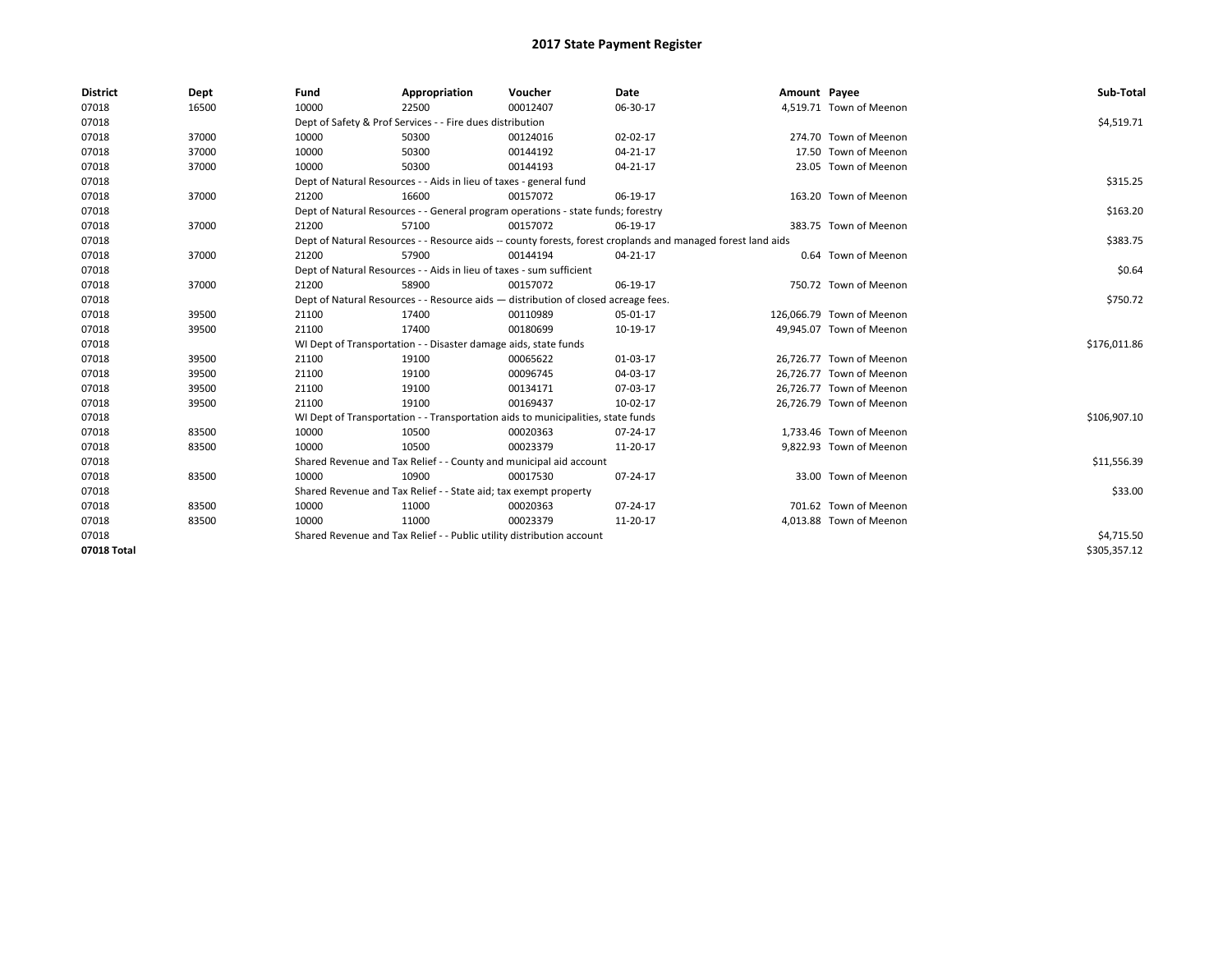| <b>District</b> | Dept  | Fund  | Appropriation                                                                                                | Voucher  | Date                                                                                               | Amount Payee |                           | Sub-Total    |  |  |
|-----------------|-------|-------|--------------------------------------------------------------------------------------------------------------|----------|----------------------------------------------------------------------------------------------------|--------------|---------------------------|--------------|--|--|
| 07020           | 16500 | 10000 | 22500                                                                                                        | 00010616 | 06-26-17                                                                                           |              | 7,229.90 Town Of Oakland  |              |  |  |
| 07020           |       |       | Dept of Safety & Prof Services - - Fire dues distribution                                                    |          |                                                                                                    |              |                           | \$7,229.90   |  |  |
| 07020           | 37000 | 10000 | 50300                                                                                                        | 00142960 | $04 - 21 - 17$                                                                                     |              | 52.45 Town Of Oakland     |              |  |  |
| 07020           | 37000 | 10000 | 50300                                                                                                        | 00142961 | $04 - 21 - 17$                                                                                     |              | 166.22 Town Of Oakland    |              |  |  |
| 07020           |       |       | Dept of Natural Resources - - Aids in lieu of taxes - general fund                                           |          |                                                                                                    |              |                           | \$218.67     |  |  |
| 07020           | 37000 | 21200 | 16600                                                                                                        | 00157073 | 06-19-17                                                                                           |              | 543.52 Town Of Oakland    |              |  |  |
| 07020           |       |       | Dept of Natural Resources - - General program operations - state funds; forestry                             |          |                                                                                                    |              |                           | \$543.52     |  |  |
| 07020           | 37000 | 21200 | 57100                                                                                                        | 00157073 | 06-19-17                                                                                           |              | 427.97 Town Of Oakland    |              |  |  |
| 07020           |       |       | Dept of Natural Resources - - Resource aids -- county forests, forest croplands and managed forest land aids |          |                                                                                                    |              |                           |              |  |  |
| 07020           | 37000 | 21200 | 57900                                                                                                        | 00142959 | $04 - 21 - 17$                                                                                     |              | 0.04 Town Of Oakland      |              |  |  |
| 07020           | 37000 | 21200 | 57900                                                                                                        | 00142962 | 04-21-17                                                                                           |              | 8.83 Town Of Oakland      |              |  |  |
| 07020           |       |       | Dept of Natural Resources - - Aids in lieu of taxes - sum sufficient                                         |          | \$8.87                                                                                             |              |                           |              |  |  |
| 07020           | 37000 | 21200 | 58900                                                                                                        | 00157073 | 06-19-17                                                                                           |              | 2,500.20 Town Of Oakland  |              |  |  |
| 07020           |       |       | Dept of Natural Resources - - Resource aids - distribution of closed acreage fees.                           |          | \$2,500.20                                                                                         |              |                           |              |  |  |
| 07020           | 39500 | 21100 | 19100                                                                                                        | 00065623 | 01-03-17                                                                                           |              | 26,396.47 Town Of Oakland |              |  |  |
| 07020           | 39500 | 21100 | 19100                                                                                                        | 00096746 | 04-03-17                                                                                           |              | 26,396.47 Town Of Oakland |              |  |  |
| 07020           | 39500 | 21100 | 19100                                                                                                        | 00134172 | 07-03-17                                                                                           |              | 26,396.47 Town Of Oakland |              |  |  |
| 07020           | 39500 | 21100 | 19100                                                                                                        | 00169438 | 10-02-17                                                                                           |              | 26,396.49 Town Of Oakland |              |  |  |
| 07020           |       |       | WI Dept of Transportation - - Transportation aids to municipalities, state funds                             |          |                                                                                                    |              |                           | \$105,585.90 |  |  |
| 07020           | 46500 | 10000 | 30500                                                                                                        | 00029014 | 07-11-17                                                                                           |              | 4,336.19 Town Of Oakland  |              |  |  |
| 07020           |       |       |                                                                                                              |          | Department of Military Affairs - - Disaster recovery aid; public health emergency quarantine costs |              |                           | \$4,336.19   |  |  |
| 07020           | 46500 | 10000 | 34200                                                                                                        | 00029014 | 07-11-17                                                                                           |              | 26,017.11 Town Of Oakland |              |  |  |
| 07020           |       |       | Department of Military Affairs - - Federal aid, local assistance                                             |          |                                                                                                    |              |                           | \$26,017.11  |  |  |
| 07020           | 83500 | 10000 | 10500                                                                                                        | 00020364 | $07 - 24 - 17$                                                                                     |              | 1.086.19 Town Of Oakland  |              |  |  |
| 07020           | 83500 | 10000 | 10500                                                                                                        | 00023380 | 11-20-17                                                                                           |              | 6.155.07 Town Of Oakland  |              |  |  |
| 07020           |       |       | Shared Revenue and Tax Relief - - County and municipal aid account                                           |          |                                                                                                    |              |                           | \$7,241.26   |  |  |
| 07020           | 83500 | 10000 | 10900                                                                                                        | 00017531 | 07-24-17                                                                                           |              | 7.00 Town Of Oakland      |              |  |  |
| 07020           |       |       | Shared Revenue and Tax Relief - - State aid; tax exempt property                                             |          |                                                                                                    |              |                           | \$7.00       |  |  |
| 07020           | 83500 | 10000 | 11000                                                                                                        | 00020364 | $07 - 24 - 17$                                                                                     |              | 100.46 Town Of Oakland    |              |  |  |
| 07020           | 83500 | 10000 | 11000                                                                                                        | 00023380 | 11-20-17                                                                                           |              | 569.86 Town Of Oakland    |              |  |  |
| 07020           |       |       | Shared Revenue and Tax Relief - - Public utility distribution account                                        |          |                                                                                                    |              |                           | \$670.32     |  |  |
| 07020 Total     |       |       |                                                                                                              |          |                                                                                                    |              |                           | \$154,786.91 |  |  |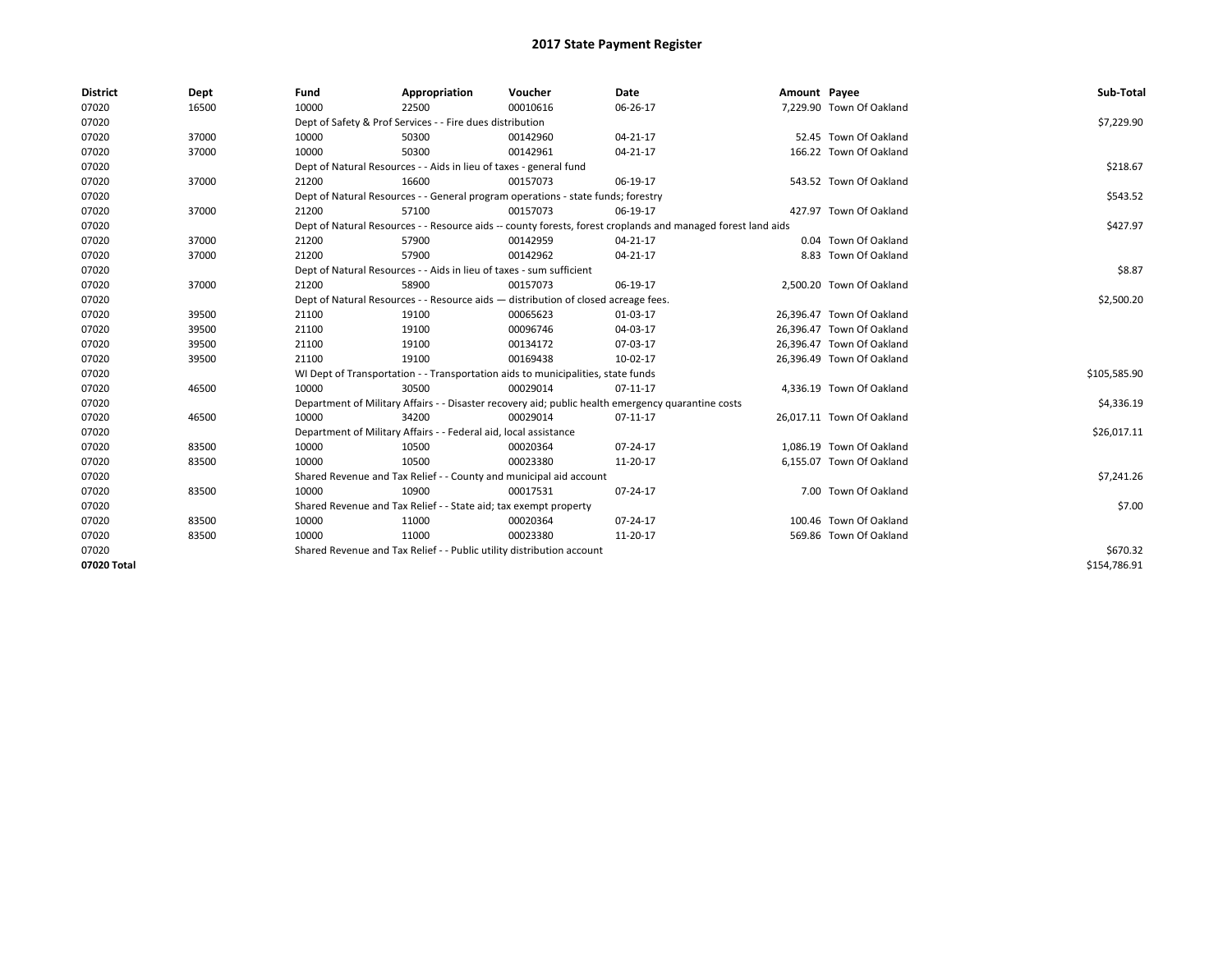| <b>District</b> | Dept  | Fund                                                             | Appropriation                                                                      | Voucher  | Date                                                                                                         | Amount Payee |                             | Sub-Total   |
|-----------------|-------|------------------------------------------------------------------|------------------------------------------------------------------------------------|----------|--------------------------------------------------------------------------------------------------------------|--------------|-----------------------------|-------------|
| 07022           | 16500 | 10000                                                            | 22500                                                                              | 00014035 | 11-13-17                                                                                                     |              | 684.01 Town Of Roosevelt    |             |
| 07022           |       |                                                                  | Dept of Safety & Prof Services - - Fire dues distribution                          |          |                                                                                                              |              |                             | \$684.01    |
| 07022           | 37000 | 10000                                                            | 50300                                                                              | 00123967 | 02-02-17                                                                                                     |              | 5.418.67 Town Of Roosevelt  |             |
| 07022           | 37000 | 10000                                                            | 50300                                                                              | 00142854 | 04-21-17                                                                                                     |              | 471.03 Town Of Roosevelt    |             |
| 07022           |       |                                                                  | Dept of Natural Resources - - Aids in lieu of taxes - general fund                 |          |                                                                                                              |              |                             | \$5,889.70  |
| 07022           | 37000 | 21200                                                            | 16600                                                                              | 00157074 | 06-19-17                                                                                                     |              | 1.506.33 Town Of Roosevelt  |             |
| 07022           |       |                                                                  | Dept of Natural Resources - - General program operations - state funds; forestry   |          |                                                                                                              |              |                             | \$1,506.33  |
| 07022           | 37000 | 21200                                                            | 57100                                                                              | 00157074 | 06-19-17                                                                                                     |              | 1.997.61 Town Of Roosevelt  |             |
| 07022           |       |                                                                  |                                                                                    |          | Dept of Natural Resources - - Resource aids -- county forests, forest croplands and managed forest land aids |              |                             | \$1,997.61  |
| 07022           | 37000 | 21200                                                            | 57900                                                                              | 00142855 | 04-21-17                                                                                                     |              | 1.514.79 Town Of Roosevelt  |             |
| 07022           |       |                                                                  | Dept of Natural Resources - - Aids in lieu of taxes - sum sufficient               |          |                                                                                                              |              |                             | \$1,514.79  |
| 07022           | 37000 | 21200                                                            | 58900                                                                              | 00157074 | 06-19-17                                                                                                     |              | 6.929.11 Town Of Roosevelt  |             |
| 07022           |       |                                                                  | Dept of Natural Resources - - Resource aids - distribution of closed acreage fees. |          |                                                                                                              |              |                             | \$6,929.11  |
| 07022           | 39500 | 21100                                                            | 19100                                                                              | 00065624 | 01-03-17                                                                                                     |              | 13.657.90 Town Of Roosevelt |             |
| 07022           | 39500 | 21100                                                            | 19100                                                                              | 00096747 | 04-03-17                                                                                                     |              | 13,657.90 Town Of Roosevelt |             |
| 07022           | 39500 | 21100                                                            | 19100                                                                              | 00134173 | 07-03-17                                                                                                     |              | 13.657.90 Town Of Roosevelt |             |
| 07022           | 39500 | 21100                                                            | 19100                                                                              | 00169439 | 10-02-17                                                                                                     |              | 13,657.92 Town Of Roosevelt |             |
| 07022           |       |                                                                  | WI Dept of Transportation - - Transportation aids to municipalities, state funds   |          |                                                                                                              |              |                             | \$54,631.62 |
| 07022           | 83500 | 10000                                                            | 10500                                                                              | 00020365 | 07-24-17                                                                                                     |              | 1,420.57 Town Of Roosevelt  |             |
| 07022           | 83500 | 10000                                                            | 10500                                                                              | 00023381 | 11-20-17                                                                                                     |              | 8.049.89 Town Of Roosevelt  |             |
| 07022           |       |                                                                  | Shared Revenue and Tax Relief - - County and municipal aid account                 |          |                                                                                                              |              |                             | \$9,470.46  |
| 07022           | 83500 | 10000                                                            | 10900                                                                              | 00017532 | 07-24-17                                                                                                     |              | 1.00 Town Of Roosevelt      |             |
| 07022           |       | Shared Revenue and Tax Relief - - State aid; tax exempt property |                                                                                    | \$1.00   |                                                                                                              |              |                             |             |
| 07022 Total     |       |                                                                  |                                                                                    |          |                                                                                                              |              |                             | \$82,624.63 |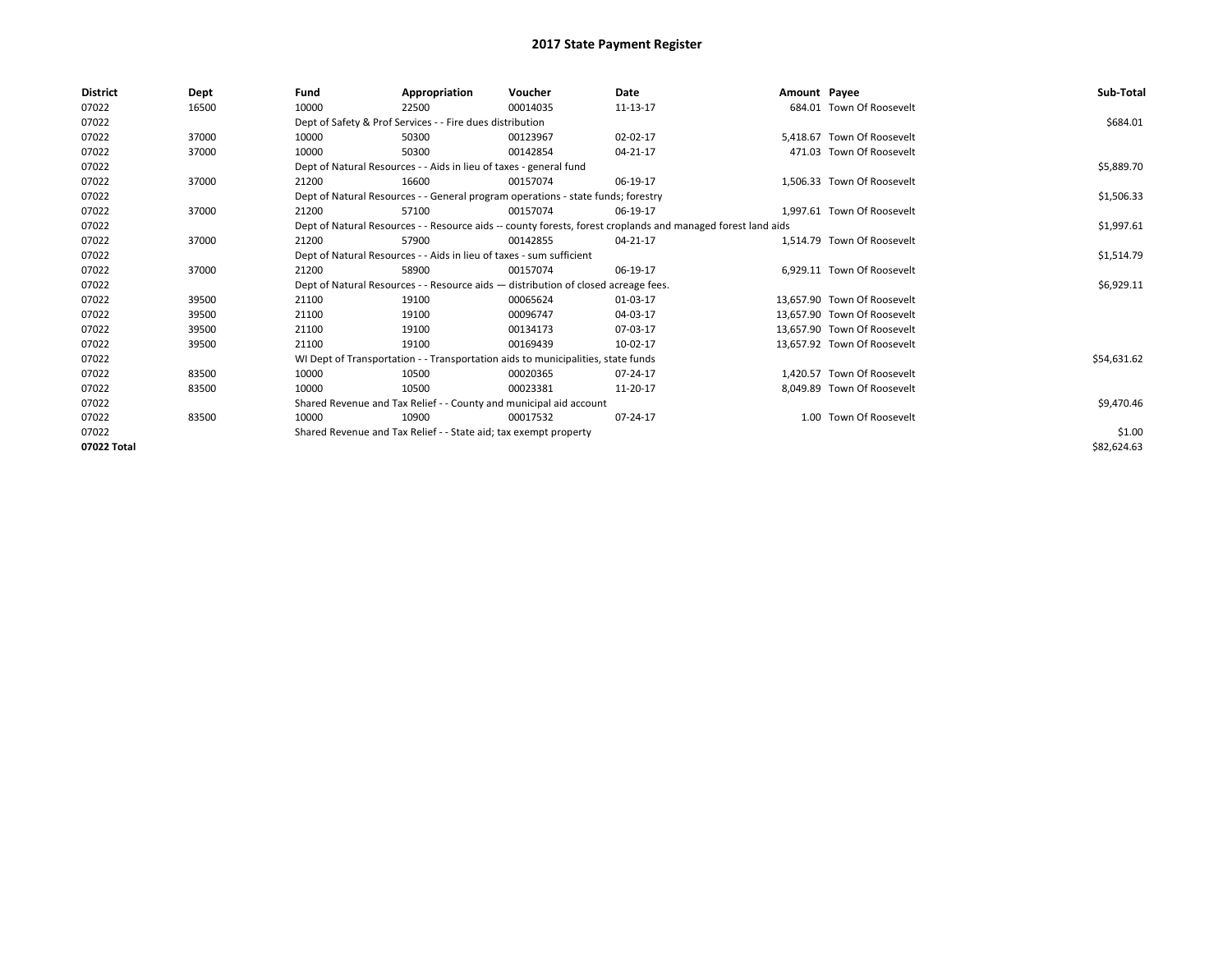| <b>District</b> | Dept  | Fund  | Appropriation                                                                      | Voucher  | Date                                                                                                         | Amount Payee |                        | Sub-Total    |
|-----------------|-------|-------|------------------------------------------------------------------------------------|----------|--------------------------------------------------------------------------------------------------------------|--------------|------------------------|--------------|
| 07024           | 16500 | 10000 | 22500                                                                              | 00010617 | 06-26-17                                                                                                     |              | 2,300.51 Town Of Rusk  |              |
| 07024           |       |       | Dept of Safety & Prof Services - - Fire dues distribution                          |          |                                                                                                              |              |                        | \$2,300.51   |
| 07024           | 37000 | 21200 | 16600                                                                              | 00157075 | 06-19-17                                                                                                     |              | 522.41 Town Of Rusk    |              |
| 07024           |       |       | Dept of Natural Resources - - General program operations - state funds; forestry   |          |                                                                                                              |              |                        | \$522.41     |
| 07024           | 37000 | 21200 | 57100                                                                              | 00157075 | 06-19-17                                                                                                     |              | 2,067.47 Town Of Rusk  |              |
| 07024           |       |       |                                                                                    |          | Dept of Natural Resources - - Resource aids -- county forests, forest croplands and managed forest land aids |              |                        | \$2,067.47   |
| 07024           | 37000 | 21200 | 58900                                                                              | 00157075 | 06-19-17                                                                                                     |              | 2,403.09 Town Of Rusk  |              |
| 07024           |       |       | Dept of Natural Resources - - Resource aids - distribution of closed acreage fees. |          | \$2,403.09                                                                                                   |              |                        |              |
| 07024           | 39500 | 21100 | 19100                                                                              | 00065625 | 01-03-17                                                                                                     |              | 24,640.38 Town Of Rusk |              |
| 07024           | 39500 | 21100 | 19100                                                                              | 00096748 | 04-03-17                                                                                                     |              | 24,640.38 Town Of Rusk |              |
| 07024           | 39500 | 21100 | 19100                                                                              | 00134174 | 07-03-17                                                                                                     |              | 24,640.38 Town Of Rusk |              |
| 07024           | 39500 | 21100 | 19100                                                                              | 00169440 | 10-02-17                                                                                                     |              | 24,640.38 Town Of Rusk |              |
| 07024           |       |       | WI Dept of Transportation - - Transportation aids to municipalities, state funds   |          |                                                                                                              |              |                        | \$98,561.52  |
| 07024           | 83500 | 10000 | 10500                                                                              | 00020366 | 07-24-17                                                                                                     |              | 763.88 Town Of Rusk    |              |
| 07024           | 83500 | 10000 | 10500                                                                              | 00023382 | 11-20-17                                                                                                     |              | 4,328.64 Town Of Rusk  |              |
| 07024           |       |       | Shared Revenue and Tax Relief - - County and municipal aid account                 |          |                                                                                                              |              |                        | \$5,092.52   |
| 07024           | 83500 | 10000 | 10900                                                                              | 00017533 | 07-24-17                                                                                                     |              | 1.00 Town Of Rusk      |              |
| 07024           |       |       | Shared Revenue and Tax Relief - - State aid; tax exempt property                   |          |                                                                                                              |              |                        | \$1.00       |
| 07024           | 83500 | 10000 | 11000                                                                              | 00020366 | 07-24-17                                                                                                     |              | 89.52 Town Of Rusk     |              |
| 07024           | 83500 | 10000 | 11000                                                                              | 00023382 | 11-20-17                                                                                                     |              | 503.58 Town Of Rusk    |              |
| 07024           |       |       | Shared Revenue and Tax Relief - - Public utility distribution account              |          |                                                                                                              |              |                        | \$593.10     |
| 07024 Total     |       |       |                                                                                    |          |                                                                                                              |              |                        | \$111,541.62 |
|                 |       |       |                                                                                    |          |                                                                                                              |              |                        |              |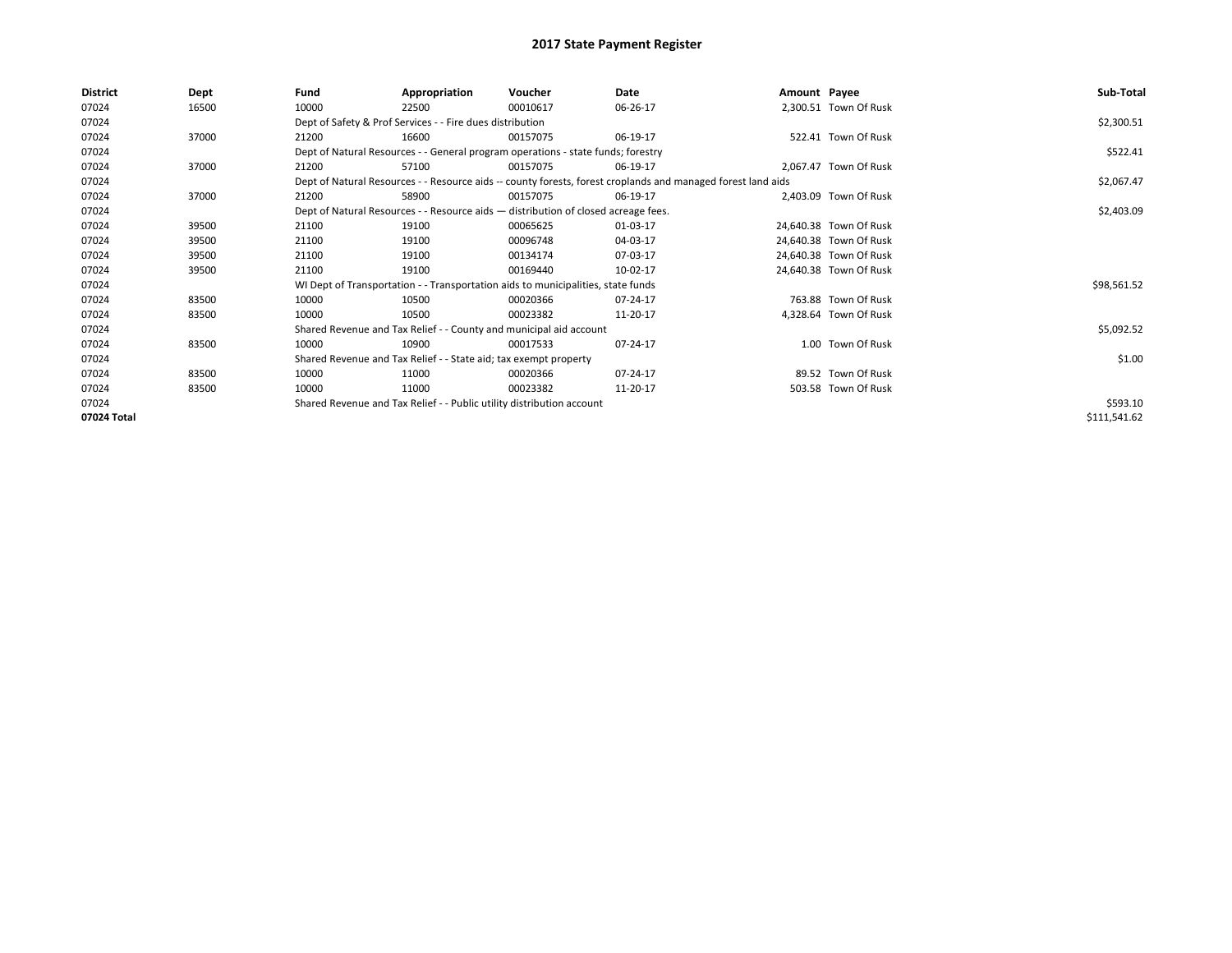| <b>District</b> | Dept  | Fund                                                                  | Appropriation                                                                      | Voucher    | Date                                                                                                         | Amount Payee |                             | Sub-Total    |  |  |
|-----------------|-------|-----------------------------------------------------------------------|------------------------------------------------------------------------------------|------------|--------------------------------------------------------------------------------------------------------------|--------------|-----------------------------|--------------|--|--|
| 07026           | 16500 | 10000                                                                 | 22500                                                                              | 00010618   | 06-26-17                                                                                                     |              | 2,775.32 Town Of Sand Lake  |              |  |  |
| 07026           |       |                                                                       | Dept of Safety & Prof Services - - Fire dues distribution                          |            |                                                                                                              |              |                             | \$2,775.32   |  |  |
| 07026           | 37000 | 10000                                                                 | 50300                                                                              | 00123950   | 02-02-17                                                                                                     |              | 781.24 Town Of Sand Lake    |              |  |  |
| 07026           | 37000 | 10000                                                                 | 50300                                                                              | 00142496   | 04-21-17                                                                                                     |              | 94.04 Town Of Sand Lake     |              |  |  |
| 07026           |       |                                                                       | Dept of Natural Resources - - Aids in lieu of taxes - general fund                 |            |                                                                                                              |              |                             | \$875.28     |  |  |
| 07026           | 37000 | 21200                                                                 | 16600                                                                              | 00157076   | 06-19-17                                                                                                     |              | 239.37 Town Of Sand Lake    |              |  |  |
| 07026           |       |                                                                       | Dept of Natural Resources - - General program operations - state funds; forestry   |            |                                                                                                              |              |                             |              |  |  |
| 07026           | 37000 | 21200                                                                 | 57100                                                                              | 00157076   | 06-19-17                                                                                                     |              | 1.899.26 Town Of Sand Lake  |              |  |  |
| 07026           |       |                                                                       |                                                                                    |            | Dept of Natural Resources - - Resource aids -- county forests, forest croplands and managed forest land aids |              |                             | \$1,899.26   |  |  |
| 07026           | 37000 | 21200                                                                 | 57900                                                                              | 00142495   | 04-21-17                                                                                                     |              | 3.42 Town Of Sand Lake      |              |  |  |
| 07026           |       | Dept of Natural Resources - - Aids in lieu of taxes - sum sufficient  |                                                                                    | \$3.42     |                                                                                                              |              |                             |              |  |  |
| 07026           | 37000 | 21200                                                                 | 58900                                                                              | 00157076   | 06-19-17                                                                                                     |              | 1.101.11 Town Of Sand Lake  |              |  |  |
| 07026           |       |                                                                       | Dept of Natural Resources - - Resource aids - distribution of closed acreage fees. |            |                                                                                                              |              |                             | \$1,101.11   |  |  |
| 07026           | 39500 | 21100                                                                 | 19100                                                                              | 00065626   | 01-03-17                                                                                                     |              | 23.594.43 Town Of Sand Lake |              |  |  |
| 07026           | 39500 | 21100                                                                 | 19100                                                                              | 00096749   | 04-03-17                                                                                                     |              | 23.594.43 Town Of Sand Lake |              |  |  |
| 07026           | 39500 | 21100                                                                 | 19100                                                                              | 00134175   | 07-03-17                                                                                                     |              | 23.594.43 Town Of Sand Lake |              |  |  |
| 07026           | 39500 | 21100                                                                 | 19100                                                                              | 00169441   | 10-02-17                                                                                                     |              | 23,594.43 Town Of Sand Lake |              |  |  |
| 07026           |       |                                                                       | WI Dept of Transportation - - Transportation aids to municipalities, state funds   |            |                                                                                                              |              |                             | \$94,377.72  |  |  |
| 07026           | 83500 | 10000                                                                 | 10500                                                                              | 00020367   | 07-24-17                                                                                                     |              | 869.79 Town Of Sand Lake    |              |  |  |
| 07026           | 83500 | 10000                                                                 | 10500                                                                              | 00023383   | 11-20-17                                                                                                     |              | 4,928.79 Town Of Sand Lake  |              |  |  |
| 07026           |       |                                                                       | Shared Revenue and Tax Relief - - County and municipal aid account                 |            |                                                                                                              |              |                             | \$5,798.58   |  |  |
| 07026           | 83500 | 10000                                                                 | 11000                                                                              | 00020367   | 07-24-17                                                                                                     |              | 192.85 Town Of Sand Lake    |              |  |  |
| 07026           | 83500 | 10000                                                                 | 11000                                                                              | 00023383   | 11-20-17                                                                                                     |              | 1.120.43 Town Of Sand Lake  |              |  |  |
| 07026           |       | Shared Revenue and Tax Relief - - Public utility distribution account |                                                                                    | \$1,313.28 |                                                                                                              |              |                             |              |  |  |
| 07026 Total     |       |                                                                       |                                                                                    |            |                                                                                                              |              |                             | \$108,383.34 |  |  |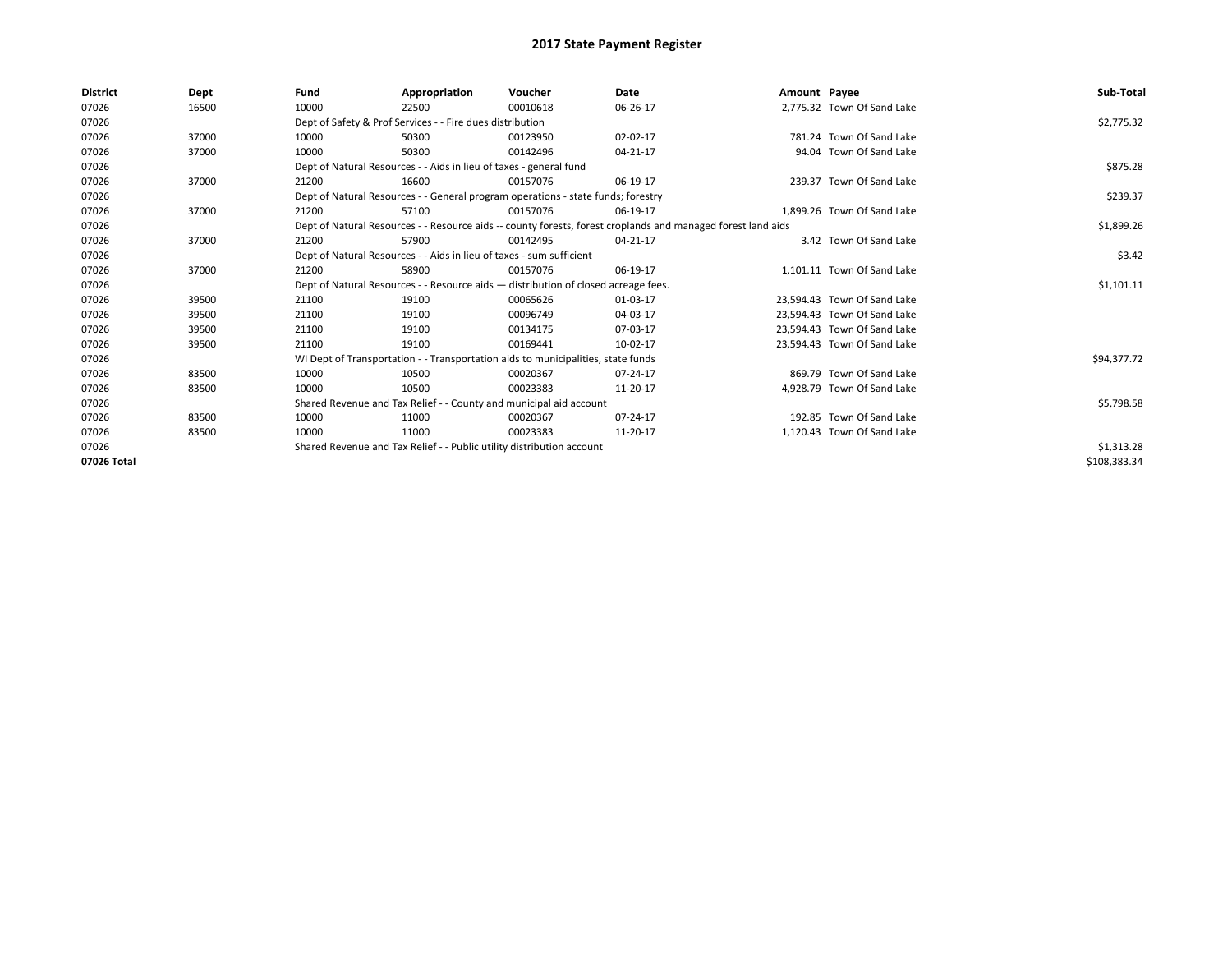| <b>District</b> | Dept  | Fund                                                               | Appropriation                                                                      | Voucher    | Date                                                                                                         | Amount Payee |                         | Sub-Total    |
|-----------------|-------|--------------------------------------------------------------------|------------------------------------------------------------------------------------|------------|--------------------------------------------------------------------------------------------------------------|--------------|-------------------------|--------------|
| 07028           | 16500 | 10000                                                              | 22500                                                                              | 00010619   | 06-26-17                                                                                                     |              | 6,350.03 Town Of Scott  |              |
| 07028           |       |                                                                    | Dept of Safety & Prof Services - - Fire dues distribution                          |            |                                                                                                              |              |                         | \$6,350.03   |
| 07028           | 37000 | 21200                                                              | 16600                                                                              | 00157077   | 06-19-17                                                                                                     |              | 959.29 Town Of Scott    |              |
| 07028           |       |                                                                    | Dept of Natural Resources - - General program operations - state funds; forestry   |            |                                                                                                              |              |                         | \$959.29     |
| 07028           | 37000 | 21200                                                              | 57100                                                                              | 00157077   | 06-19-17                                                                                                     |              | 493.35 Town Of Scott    |              |
| 07028           |       |                                                                    |                                                                                    |            | Dept of Natural Resources - - Resource aids -- county forests, forest croplands and managed forest land aids |              |                         | \$493.35     |
| 07028           | 37000 | 21200                                                              | 57900                                                                              | 00142421   | $04 - 21 - 17$                                                                                               |              | 26.71 Town Of Scott     |              |
| 07028           | 37000 | 21200                                                              | 57900                                                                              | 00142422   | 04-21-17                                                                                                     |              | 183.56 Town Of Scott    |              |
| 07028           |       |                                                                    | Dept of Natural Resources - - Aids in lieu of taxes - sum sufficient               |            |                                                                                                              |              |                         | \$210.27     |
| 07028           | 37000 | 21200                                                              | 58900                                                                              | 00157077   | 06-19-17                                                                                                     |              | 4,412.73 Town Of Scott  |              |
| 07028           |       |                                                                    | Dept of Natural Resources - - Resource aids - distribution of closed acreage fees. |            | \$4,412.73                                                                                                   |              |                         |              |
| 07028           | 39500 | 21100                                                              | 19100                                                                              | 00065627   | 01-03-17                                                                                                     |              | 26,468.04 Town Of Scott |              |
| 07028           | 39500 | 21100                                                              | 19100                                                                              | 00096750   | 04-03-17                                                                                                     |              | 26,468.04 Town Of Scott |              |
| 07028           | 39500 | 21100                                                              | 19100                                                                              | 00134176   | 07-03-17                                                                                                     |              | 26,468.04 Town Of Scott |              |
| 07028           | 39500 | 21100                                                              | 19100                                                                              | 00169442   | 10-02-17                                                                                                     |              | 26,468.04 Town Of Scott |              |
| 07028           |       |                                                                    | WI Dept of Transportation - - Transportation aids to municipalities, state funds   |            |                                                                                                              |              |                         | \$105,872.16 |
| 07028           | 46500 | 10000                                                              | 30500                                                                              | 00031289   | 09-06-17                                                                                                     |              | 3,253.72 Town Of Scott  |              |
| 07028           |       |                                                                    |                                                                                    |            | Department of Military Affairs - - Disaster recovery aid; public health emergency quarantine costs           |              |                         | \$3,253.72   |
| 07028           | 46500 | 10000                                                              | 34200                                                                              | 00031289   | 09-06-17                                                                                                     |              | 19,522.31 Town Of Scott |              |
| 07028           |       |                                                                    | Department of Military Affairs - - Federal aid, local assistance                   |            |                                                                                                              |              |                         | \$19,522.31  |
| 07028           | 83500 | 10000                                                              | 10500                                                                              | 00020368   | $07 - 24 - 17$                                                                                               |              | 987.80 Town Of Scott    |              |
| 07028           | 83500 | 10000                                                              | 10500                                                                              | 00023384   | 11-20-17                                                                                                     |              | 5,597.51 Town Of Scott  |              |
| 07028           |       | Shared Revenue and Tax Relief - - County and municipal aid account |                                                                                    | \$6,585.31 |                                                                                                              |              |                         |              |
| 07028           | 83500 | 10000                                                              | 10900                                                                              | 00017534   | 07-24-17                                                                                                     |              | 43.00 Town Of Scott     |              |
| 07028           |       |                                                                    | Shared Revenue and Tax Relief - - State aid; tax exempt property                   |            | \$43.00                                                                                                      |              |                         |              |
| 07028 Total     |       |                                                                    |                                                                                    |            |                                                                                                              |              |                         | \$147,702.17 |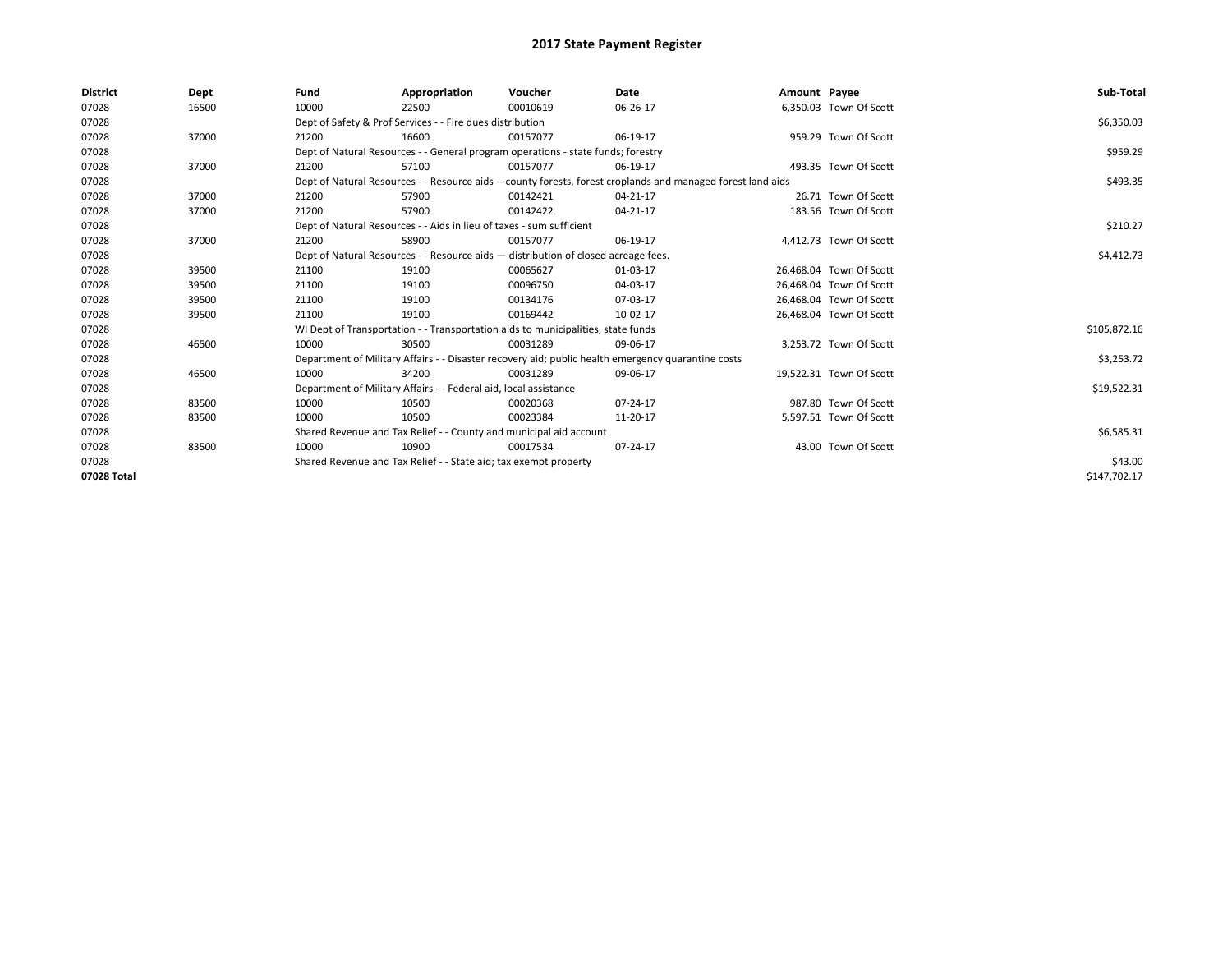| <b>District</b> | Dept  | Fund                                                                 | Appropriation                                                                                                | Voucher  | Date     | Amount Payee |                         | Sub-Total    |
|-----------------|-------|----------------------------------------------------------------------|--------------------------------------------------------------------------------------------------------------|----------|----------|--------------|-------------------------|--------------|
| 07030           | 16500 | 10000                                                                | 22500                                                                                                        | 00010620 | 06-27-17 |              | 4,757.05 Town Of Siren  |              |
| 07030           |       |                                                                      | Dept of Safety & Prof Services - - Fire dues distribution                                                    |          |          |              |                         | \$4,757.05   |
| 07030           | 37000 | 10000                                                                | 50300                                                                                                        | 00123948 | 02-02-17 |              | 4,661.04 Town Of Siren  |              |
| 07030           | 37000 | 10000                                                                | 50300                                                                                                        | 00123949 | 02-02-17 |              | 7,723.38 Town Of Siren  |              |
| 07030           | 37000 | 10000                                                                | 50300                                                                                                        | 00142474 | 04-21-17 |              | 117.52 Town Of Siren    |              |
| 07030           | 37000 | 10000                                                                | 50300                                                                                                        | 00142478 | 04-21-17 |              | 34.75 Town Of Siren     |              |
| 07030           |       |                                                                      | Dept of Natural Resources - - Aids in lieu of taxes - general fund                                           |          |          |              |                         | \$12,536.69  |
| 07030           | 37000 | 21200                                                                | 16600                                                                                                        | 00157078 | 06-19-17 |              | 194.46 Town Of Siren    |              |
| 07030           |       |                                                                      | Dept of Natural Resources - - General program operations - state funds; forestry                             |          |          |              |                         | \$194.46     |
| 07030           | 37000 | 21200                                                                | 57100                                                                                                        | 00157078 | 06-19-17 |              | 195.80 Town Of Siren    |              |
| 07030           |       |                                                                      | Dept of Natural Resources - - Resource aids -- county forests, forest croplands and managed forest land aids |          | \$195.80 |              |                         |              |
| 07030           | 37000 | 21200                                                                | 57900                                                                                                        | 00142475 | 04-21-17 |              | 9.08 Town Of Siren      |              |
| 07030           | 37000 | 21200                                                                | 57900                                                                                                        | 00142476 | 04-21-17 |              | 17.86 Town Of Siren     |              |
| 07030           | 37000 | 21200                                                                | 57900                                                                                                        | 00142477 | 04-21-17 |              | 23.32 Town Of Siren     |              |
| 07030           |       | Dept of Natural Resources - - Aids in lieu of taxes - sum sufficient |                                                                                                              | \$50.26  |          |              |                         |              |
| 07030           | 37000 | 21200                                                                | 58900                                                                                                        | 00157078 | 06-19-17 |              | 894.51 Town Of Siren    |              |
| 07030           |       |                                                                      | Dept of Natural Resources - - Resource aids - distribution of closed acreage fees.                           |          |          |              |                         | \$894.51     |
| 07030           | 39500 | 21100                                                                | 19100                                                                                                        | 00065628 | 01-03-17 |              | 34,538.37 Town Of Siren |              |
| 07030           | 39500 | 21100                                                                | 19100                                                                                                        | 00096751 | 04-03-17 |              | 34,538.37 Town Of Siren |              |
| 07030           | 39500 | 21100                                                                | 19100                                                                                                        | 00134177 | 07-03-17 |              | 34,538.37 Town Of Siren |              |
| 07030           | 39500 | 21100                                                                | 19100                                                                                                        | 00169443 | 10-02-17 |              | 34,538.37 Town Of Siren |              |
| 07030           |       |                                                                      | WI Dept of Transportation - - Transportation aids to municipalities, state funds                             |          |          |              |                         | \$138,153.48 |
| 07030           | 83500 | 10000                                                                | 10500                                                                                                        | 00020369 | 07-24-17 |              | 2,198.73 Town Of Siren  |              |
| 07030           | 83500 | 10000                                                                | 10500                                                                                                        | 00023385 | 11-20-17 |              | 12,459.45 Town Of Siren |              |
| 07030           |       |                                                                      | Shared Revenue and Tax Relief - - County and municipal aid account                                           |          |          |              |                         | \$14,658.18  |
| 07030           | 83500 | 10000                                                                | 10900                                                                                                        | 00017535 | 07-24-17 |              | 572.00 Town Of Siren    |              |
| 07030           |       |                                                                      | Shared Revenue and Tax Relief - - State aid; tax exempt property                                             |          |          |              |                         | \$572.00     |
| 07030           | 83500 | 10000                                                                | 50100                                                                                                        | 00015172 | 01-31-17 |              | 255.09 Town Of Siren    |              |
| 07030           |       | Shared Revenue and Tax Relief - - Payments for municipal services    |                                                                                                              | \$255.09 |          |              |                         |              |
| 07030 Total     |       |                                                                      |                                                                                                              |          |          |              |                         | \$172,267.52 |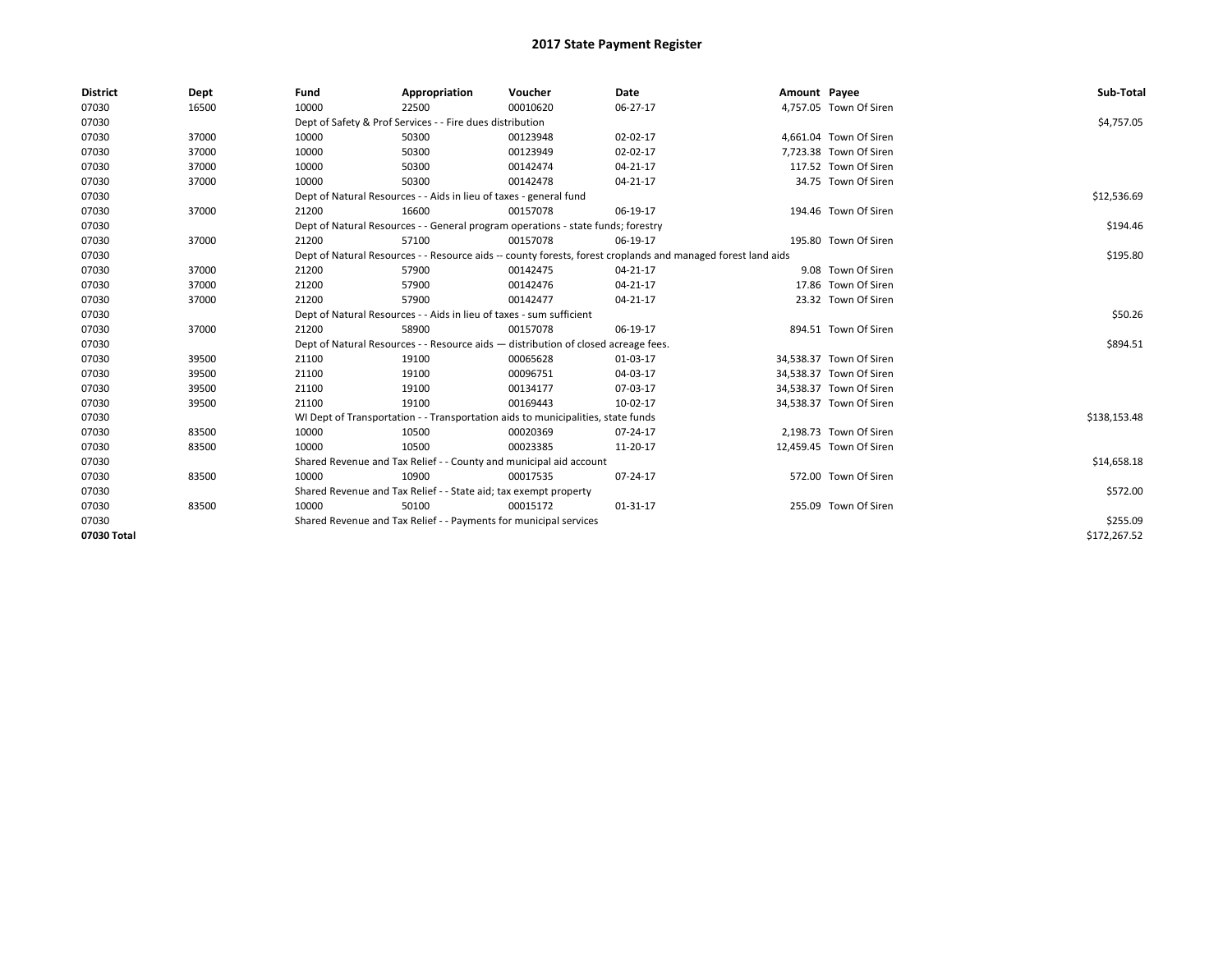| <b>District</b> | Dept  | Fund  | Appropriation                                                                      | Voucher  | Date                                                                                                         | Amount Payee |                          | Sub-Total    |  |  |
|-----------------|-------|-------|------------------------------------------------------------------------------------|----------|--------------------------------------------------------------------------------------------------------------|--------------|--------------------------|--------------|--|--|
| 07032           | 16500 | 10000 | 22500                                                                              | 00010621 | 06-26-17                                                                                                     |              | 4,593.15 Town Of Swiss   |              |  |  |
| 07032           |       |       | Dept of Safety & Prof Services - - Fire dues distribution                          |          |                                                                                                              |              |                          | \$4,593.15   |  |  |
| 07032           | 37000 | 10000 | 50300                                                                              | 00124012 | 02-02-17                                                                                                     |              | 2,850.49 Town Of Swiss   |              |  |  |
| 07032           | 37000 | 10000 | 50300                                                                              | 00144082 | 04-21-17                                                                                                     |              | 54.78 Town Of Swiss      |              |  |  |
| 07032           | 37000 | 10000 | 50300                                                                              | 00144083 | 04-21-17                                                                                                     |              | 12.32 Town Of Swiss      |              |  |  |
| 07032           | 37000 | 10000 | 50300                                                                              | 00144084 | 04-21-17                                                                                                     |              | 99.75 Town Of Swiss      |              |  |  |
| 07032           |       |       | Dept of Natural Resources - - Aids in lieu of taxes - general fund                 |          |                                                                                                              |              |                          | \$3,017.34   |  |  |
| 07032           | 37000 | 21200 | 16600                                                                              | 00157079 | 06-19-17                                                                                                     |              | 324.50 Town Of Swiss     |              |  |  |
| 07032           |       |       | Dept of Natural Resources - - General program operations - state funds; forestry   |          | \$324.50                                                                                                     |              |                          |              |  |  |
| 07032           | 37000 | 21200 | 57100                                                                              | 00157079 | 06-19-17                                                                                                     |              | 6,406.72 Town Of Swiss   |              |  |  |
| 07032           |       |       |                                                                                    |          | Dept of Natural Resources - - Resource aids -- county forests, forest croplands and managed forest land aids |              |                          | \$6,406.72   |  |  |
| 07032           | 37000 | 21200 | 57900                                                                              | 00144085 | 04-21-17                                                                                                     |              | 262.24 Town Of Swiss     |              |  |  |
| 07032           | 37000 | 21200 | 57900                                                                              | 00144086 | 04-21-17                                                                                                     |              | 1.23 Town Of Swiss       |              |  |  |
| 07032           |       |       | Dept of Natural Resources - - Aids in lieu of taxes - sum sufficient               |          | \$263.47                                                                                                     |              |                          |              |  |  |
| 07032           | 37000 | 21200 | 58900                                                                              | 00157079 | 06-19-17                                                                                                     |              | 1,492.68 Town Of Swiss   |              |  |  |
| 07032           |       |       | Dept of Natural Resources - - Resource aids - distribution of closed acreage fees. |          |                                                                                                              |              |                          | \$1,492.68   |  |  |
| 07032           | 39500 | 21100 | 17400                                                                              | 00144769 | 07-28-17                                                                                                     |              | 209,813.77 Town Of Swiss |              |  |  |
| 07032           |       |       | WI Dept of Transportation - - Disaster damage aids, state funds                    |          |                                                                                                              |              |                          |              |  |  |
| 07032           | 39500 | 21100 | 19100                                                                              | 00065629 | 01-03-17                                                                                                     |              | 45,840.13 Town Of Swiss  |              |  |  |
| 07032           | 39500 | 21100 | 19100                                                                              | 00096752 | 04-03-17                                                                                                     |              | 45,840.13 Town Of Swiss  |              |  |  |
| 07032           | 39500 | 21100 | 19100                                                                              | 00134178 | 07-03-17                                                                                                     |              | 45,840.13 Town Of Swiss  |              |  |  |
| 07032           | 39500 | 21100 | 19100                                                                              | 00169444 | 10-02-17                                                                                                     |              | 45,840.15 Town Of Swiss  |              |  |  |
| 07032           |       |       | WI Dept of Transportation - - Transportation aids to municipalities, state funds   |          |                                                                                                              |              |                          | \$183,360.54 |  |  |
| 07032           | 46500 | 10000 | 30500                                                                              | 00025652 | 05-04-17                                                                                                     |              | 3,451.58 Town Of Swiss   |              |  |  |
| 07032           |       |       |                                                                                    |          | Department of Military Affairs - - Disaster recovery aid; public health emergency quarantine costs           |              |                          | \$3,451.58   |  |  |
| 07032           | 46500 | 10000 | 34200                                                                              | 00025652 | 05-04-17                                                                                                     |              | 20,709.44 Town Of Swiss  |              |  |  |
| 07032           |       |       | Department of Military Affairs - - Federal aid, local assistance                   |          |                                                                                                              |              |                          | \$20,709.44  |  |  |
| 07032           | 83500 | 10000 | 10500                                                                              | 00020370 | 07-24-17                                                                                                     |              | 2,894.03 Town Of Swiss   |              |  |  |
| 07032           | 83500 | 10000 | 10500                                                                              | 00023386 | 11-20-17                                                                                                     |              | 16,399.49 Town Of Swiss  |              |  |  |
| 07032           |       |       | Shared Revenue and Tax Relief - - County and municipal aid account                 |          |                                                                                                              |              |                          | \$19,293.52  |  |  |
| 07032           | 83500 | 10000 | 10900                                                                              | 00017536 | 07-24-17                                                                                                     |              | 226.00 Town Of Swiss     |              |  |  |
| 07032           |       |       | Shared Revenue and Tax Relief - - State aid; tax exempt property                   |          |                                                                                                              |              |                          | \$226.00     |  |  |
| 07032           | 83500 | 10000 | 11000                                                                              | 00020370 | 07-24-17                                                                                                     |              | 1,080.55 Town Of Swiss   |              |  |  |
| 07032           | 83500 | 10000 | 11000                                                                              | 00023386 | 11-20-17                                                                                                     |              | 6,083.28 Town Of Swiss   |              |  |  |
| 07032           |       |       | Shared Revenue and Tax Relief - - Public utility distribution account              |          |                                                                                                              |              |                          | \$7,163.83   |  |  |
| 07032 Total     |       |       |                                                                                    |          |                                                                                                              |              |                          | \$460,116.54 |  |  |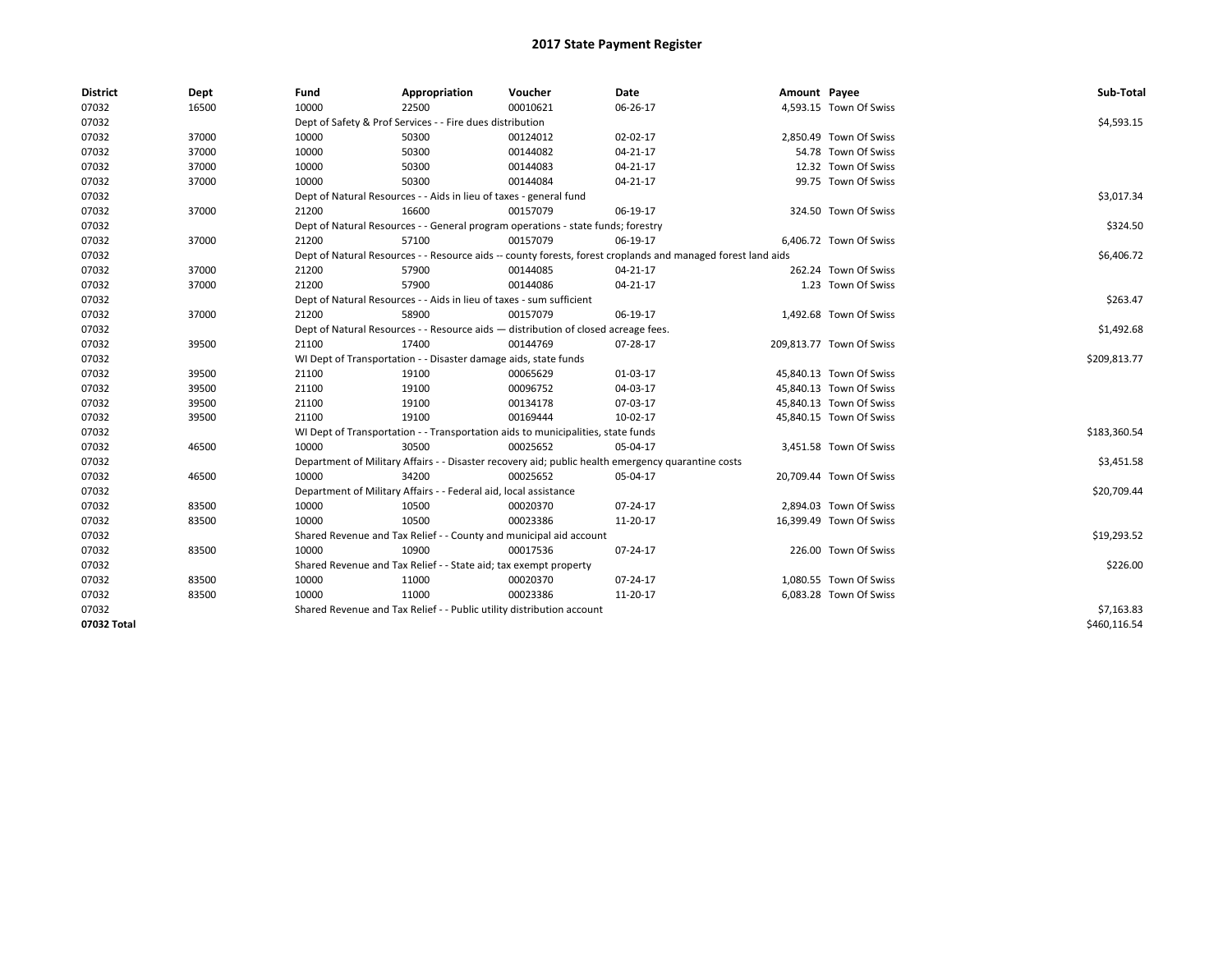| <b>District</b> | Dept  | Fund  | Appropriation                                                                                                | Voucher                                                                            | Date     | Amount Payee |                              | Sub-Total    |
|-----------------|-------|-------|--------------------------------------------------------------------------------------------------------------|------------------------------------------------------------------------------------|----------|--------------|------------------------------|--------------|
| 07034           | 16500 | 10000 | 22500                                                                                                        | 00010622                                                                           | 06-26-17 |              | 3,698.17 Town Of Trade Lake  |              |
| 07034           |       |       | Dept of Safety & Prof Services - - Fire dues distribution                                                    |                                                                                    |          |              |                              | \$3,698.17   |
| 07034           | 37000 | 10000 | 50300                                                                                                        | 00142468                                                                           | 04-21-17 |              | 13.05 Town Of Trade Lake     |              |
| 07034           |       |       | Dept of Natural Resources - - Aids in lieu of taxes - general fund                                           |                                                                                    |          |              |                              | \$13.05      |
| 07034           | 37000 | 21200 | 16600                                                                                                        | 00157080                                                                           | 06-19-17 |              | 127.99 Town Of Trade Lake    |              |
| 07034           |       |       |                                                                                                              | Dept of Natural Resources - - General program operations - state funds; forestry   |          |              |                              | \$127.99     |
| 07034           | 37000 | 21200 | 57100                                                                                                        | 00157080                                                                           | 06-19-17 |              | 89.18 Town Of Trade Lake     |              |
| 07034           |       |       | Dept of Natural Resources - - Resource aids -- county forests, forest croplands and managed forest land aids |                                                                                    | \$89.18  |              |                              |              |
| 07034           | 37000 | 21200 | 57900                                                                                                        | 00142469                                                                           | 04-21-17 |              | 0.12 Town Of Trade Lake      |              |
| 07034           | 37000 | 21200 | 57900                                                                                                        | 00142470                                                                           | 04-21-17 |              | 1.41 Town Of Trade Lake      |              |
| 07034           |       |       | Dept of Natural Resources - - Aids in lieu of taxes - sum sufficient                                         |                                                                                    |          |              |                              | \$1.53       |
| 07034           | 37000 | 21200 | 58900                                                                                                        | 00157080                                                                           | 06-19-17 |              | 588.77 Town Of Trade Lake    |              |
| 07034           |       |       |                                                                                                              | Dept of Natural Resources - - Resource aids - distribution of closed acreage fees. |          |              |                              | \$588.77     |
| 07034           | 39500 | 21100 | 19100                                                                                                        | 00065630                                                                           | 01-03-17 |              | 29.088.42 Town Of Trade Lake |              |
| 07034           | 39500 | 21100 | 19100                                                                                                        | 00096753                                                                           | 04-03-17 |              | 29.088.42 Town Of Trade Lake |              |
| 07034           | 39500 | 21100 | 19100                                                                                                        | 00134179                                                                           | 07-03-17 |              | 29.088.42 Town Of Trade Lake |              |
| 07034           | 39500 | 21100 | 19100                                                                                                        | 00169445                                                                           | 10-02-17 |              | 29,088.42 Town Of Trade Lake |              |
| 07034           |       |       |                                                                                                              | WI Dept of Transportation - - Transportation aids to municipalities, state funds   |          |              |                              | \$116,353.68 |
| 07034           | 83500 | 10000 | 10500                                                                                                        | 00020371                                                                           | 07-24-17 |              | 2.089.53 Town Of Trade Lake  |              |
| 07034           | 83500 | 10000 | 10500                                                                                                        | 00023387                                                                           | 11-20-17 |              | 11,840.65 Town Of Trade Lake |              |
| 07034           |       |       | Shared Revenue and Tax Relief - - County and municipal aid account                                           |                                                                                    |          |              |                              | \$13,930.18  |
| 07034           | 83500 | 10000 | 10900                                                                                                        | 00017537                                                                           | 07-24-17 |              | 24.00 Town Of Trade Lake     |              |
| 07034           |       |       | Shared Revenue and Tax Relief - - State aid; tax exempt property                                             |                                                                                    |          |              |                              | \$24.00      |
| 07034 Total     |       |       |                                                                                                              |                                                                                    |          |              |                              | \$134,826.55 |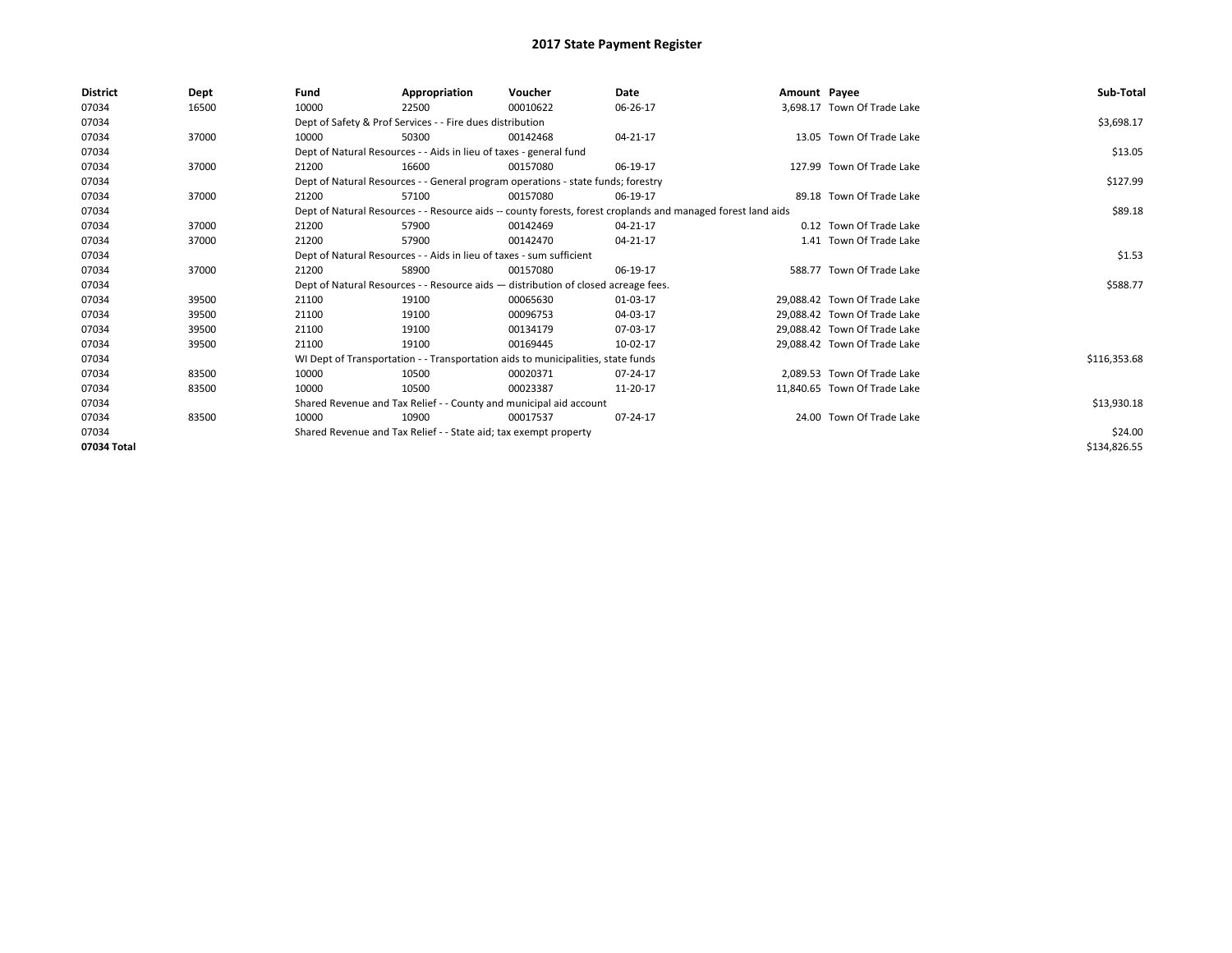| <b>District</b> | Dept  | Fund  | Appropriation                                                                      | Voucher  | Date                                                                                                         | Amount Payee |                         | Sub-Total    |
|-----------------|-------|-------|------------------------------------------------------------------------------------|----------|--------------------------------------------------------------------------------------------------------------|--------------|-------------------------|--------------|
| 07036           | 16500 | 10000 | 22500                                                                              | 00010623 | 06-26-17                                                                                                     |              | 2,623.31 Town Of Union  |              |
| 07036           |       |       | Dept of Safety & Prof Services - - Fire dues distribution                          |          |                                                                                                              |              |                         | \$2,623.31   |
| 07036           | 37000 | 21200 | 16600                                                                              | 00157081 | 06-19-17                                                                                                     |              | 228.32 Town Of Union    |              |
| 07036           |       |       | Dept of Natural Resources - - General program operations - state funds; forestry   |          |                                                                                                              |              |                         | \$228.32     |
| 07036           | 37000 | 21200 | 57100                                                                              | 00157081 | 06-19-17                                                                                                     |              | 3.117.28 Town Of Union  |              |
| 07036           |       |       |                                                                                    |          | Dept of Natural Resources - - Resource aids -- county forests, forest croplands and managed forest land aids |              |                         | \$3,117.28   |
| 07036           | 37000 | 21200 | 57900                                                                              | 00142987 | 04-21-17                                                                                                     |              | 2,913.15 Town Of Union  |              |
| 07036           | 37000 | 21200 | 57900                                                                              | 00142988 | 04-21-17                                                                                                     |              | 270.33 Town Of Union    |              |
| 07036           |       |       | Dept of Natural Resources - - Aids in lieu of taxes - sum sufficient               |          | \$3,183.48                                                                                                   |              |                         |              |
| 07036           | 37000 | 21200 | 58900                                                                              | 00157081 | 06-19-17                                                                                                     |              | 1.050.25 Town Of Union  |              |
| 07036           |       |       | Dept of Natural Resources - - Resource aids - distribution of closed acreage fees. |          | \$1,050.25                                                                                                   |              |                         |              |
| 07036           | 39500 | 21100 | 19100                                                                              | 00065631 | 01-03-17                                                                                                     |              | 20,594.20 Town Of Union |              |
| 07036           | 39500 | 21100 | 19100                                                                              | 00096754 | 04-03-17                                                                                                     |              | 20.594.20 Town Of Union |              |
| 07036           | 39500 | 21100 | 19100                                                                              | 00134180 | 07-03-17                                                                                                     |              | 20,594.20 Town Of Union |              |
| 07036           | 39500 | 21100 | 19100                                                                              | 00169446 | 10-02-17                                                                                                     |              | 20,594.22 Town Of Union |              |
| 07036           |       |       | WI Dept of Transportation - - Transportation aids to municipalities, state funds   |          |                                                                                                              |              |                         | \$82,376.82  |
| 07036           | 46500 | 10000 | 30500                                                                              | 00035820 | 12-20-17                                                                                                     |              | 1,845.88 Town Of Union  |              |
| 07036           |       |       |                                                                                    |          | Department of Military Affairs - - Disaster recovery aid; public health emergency quarantine costs           |              |                         | \$1,845.88   |
| 07036           | 46500 | 10000 | 34200                                                                              | 00035820 | 12-20-17                                                                                                     |              | 11.075.29 Town Of Union |              |
| 07036           |       |       | Department of Military Affairs - - Federal aid, local assistance                   |          |                                                                                                              |              |                         | \$11,075.29  |
| 07036           | 83500 | 10000 | 10900                                                                              | 00017538 | 07-24-17                                                                                                     |              | 1.00 Town Of Union      |              |
| 07036           |       |       | Shared Revenue and Tax Relief - - State aid; tax exempt property                   |          |                                                                                                              |              |                         | \$1.00       |
| 07036 Total     |       |       |                                                                                    |          |                                                                                                              |              |                         | \$105,501.63 |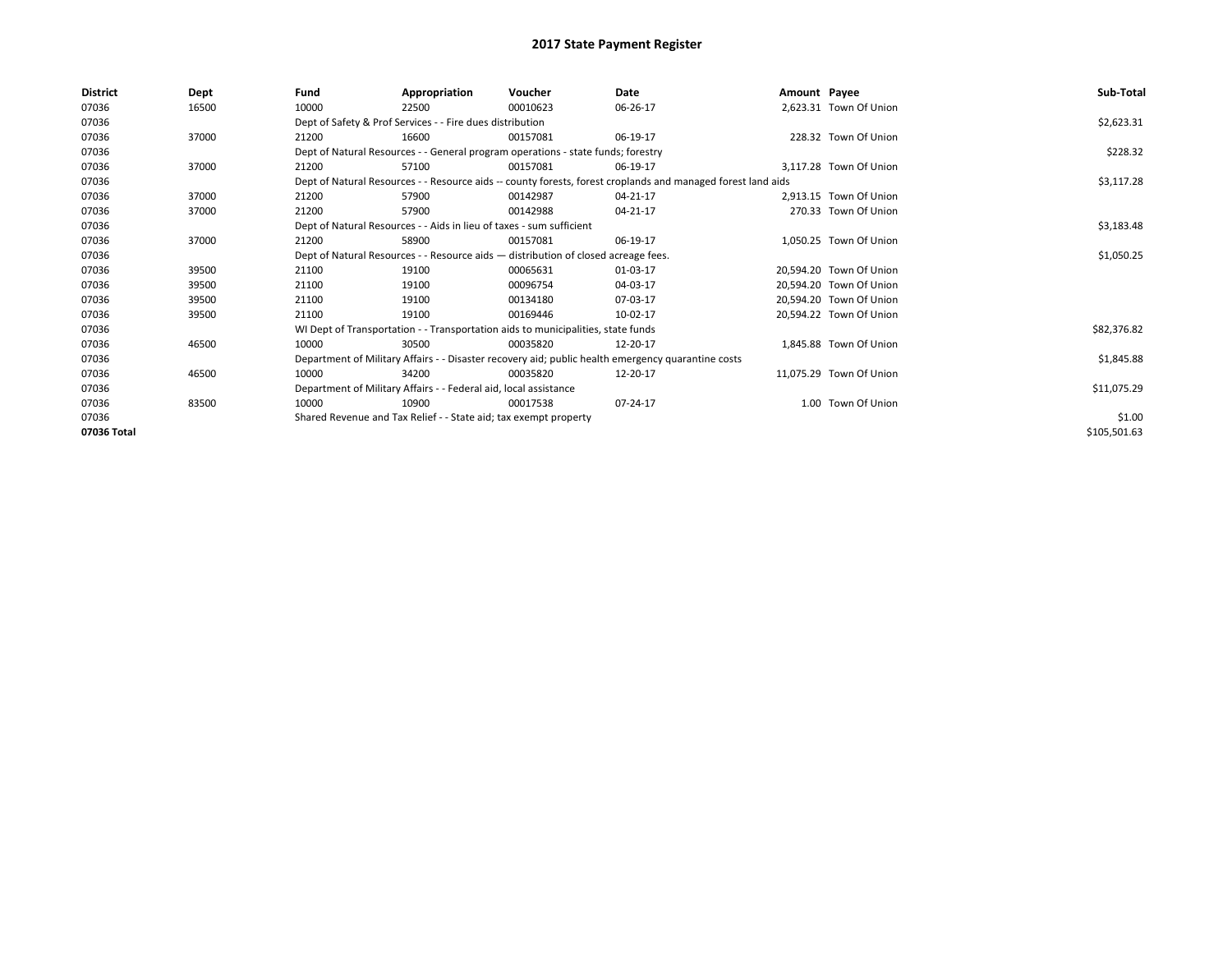| <b>District</b> | Dept  | Fund  | Appropriation                                                         | Voucher                                                                            | <b>Date</b>                                                                                                  | Amount Payee |                              | Sub-Total    |
|-----------------|-------|-------|-----------------------------------------------------------------------|------------------------------------------------------------------------------------|--------------------------------------------------------------------------------------------------------------|--------------|------------------------------|--------------|
| 07038           | 16500 | 10000 | 22500                                                                 | 00010624                                                                           | 06-26-17                                                                                                     |              | 5,832.64 Town Of Webb Lake   |              |
| 07038           |       |       | Dept of Safety & Prof Services - - Fire dues distribution             |                                                                                    |                                                                                                              |              |                              | \$5,832.64   |
| 07038           | 37000 | 21200 | 16600                                                                 | 00157082                                                                           | 06-19-17                                                                                                     |              | 292.63 Town Of Webb Lake     |              |
| 07038           |       |       |                                                                       | Dept of Natural Resources - - General program operations - state funds; forestry   |                                                                                                              |              |                              | \$292.63     |
| 07038           | 37000 | 21200 | 57100                                                                 | 00157082                                                                           | 06-19-17                                                                                                     |              | 3,180.27 Town Of Webb Lake   |              |
| 07038           |       |       |                                                                       |                                                                                    | Dept of Natural Resources - - Resource aids -- county forests, forest croplands and managed forest land aids |              |                              | \$3,180.27   |
| 07038           | 37000 | 21200 | 58900                                                                 | 00157082                                                                           | 06-19-17                                                                                                     |              | 1,346.10 Town Of Webb Lake   |              |
| 07038           |       |       |                                                                       | Dept of Natural Resources - - Resource aids - distribution of closed acreage fees. |                                                                                                              |              |                              | \$1,346.10   |
| 07038           | 37000 | 27400 | 67000                                                                 | 00154136                                                                           | 06-01-17                                                                                                     |              | 2,283.81 Town Of Webb Lake   |              |
| 07038           |       |       |                                                                       | Dept of Natural Resources - - Financial assistance for responsible units           |                                                                                                              |              |                              | \$2,283.81   |
| 07038           | 39500 | 21100 | 17400                                                                 | 00073593                                                                           | $01 - 20 - 17$                                                                                               |              | 89.724.58 Town Of Webb Lake  |              |
| 07038           | 39500 | 21100 | 17400                                                                 | 00180703                                                                           | 10-19-17                                                                                                     |              | 137,260.94 Town Of Webb Lake |              |
| 07038           |       |       | WI Dept of Transportation - - Disaster damage aids, state funds       |                                                                                    |                                                                                                              |              |                              | \$226,985.52 |
| 07038           | 39500 | 21100 | 19100                                                                 | 00065632                                                                           | 01-03-17                                                                                                     |              | 41,562.75 Town Of Webb Lake  |              |
| 07038           | 39500 | 21100 | 19100                                                                 | 00096755                                                                           | 04-03-17                                                                                                     |              | 41,562.75 Town Of Webb Lake  |              |
| 07038           | 39500 | 21100 | 19100                                                                 | 00134181                                                                           | 07-03-17                                                                                                     |              | 41.562.75 Town Of Webb Lake  |              |
| 07038           | 39500 | 21100 | 19100                                                                 | 00169447                                                                           | 10-02-17                                                                                                     |              | 41,562.75 Town Of Webb Lake  |              |
| 07038           |       |       |                                                                       | WI Dept of Transportation - - Transportation aids to municipalities, state funds   |                                                                                                              |              |                              | \$166,251.00 |
| 07038           | 46500 | 10000 | 30500                                                                 | 00031855                                                                           | 09-20-17                                                                                                     |              | 7,498.94 Town Of Webb Lake   |              |
| 07038           |       |       |                                                                       |                                                                                    | Department of Military Affairs - - Disaster recovery aid; public health emergency quarantine costs           |              |                              | \$7,498.94   |
| 07038           | 46500 | 10000 | 34200                                                                 | 00031855                                                                           | 09-20-17                                                                                                     |              | 44,993.63 Town Of Webb Lake  |              |
| 07038           |       |       | Department of Military Affairs - - Federal aid, local assistance      |                                                                                    |                                                                                                              |              |                              | \$44,993.63  |
| 07038           | 83500 | 10000 | 10500                                                                 | 00020372                                                                           | 07-24-17                                                                                                     |              | 518.50 Town Of Webb Lake     |              |
| 07038           | 83500 | 10000 | 10500                                                                 | 00023388                                                                           | 11-20-17                                                                                                     |              | 2,938.19 Town Of Webb Lake   |              |
| 07038           |       |       |                                                                       | Shared Revenue and Tax Relief - - County and municipal aid account                 |                                                                                                              |              |                              | \$3,456.69   |
| 07038           | 83500 | 10000 | 10900                                                                 | 00017539                                                                           | 07-24-17                                                                                                     |              | 12.00 Town Of Webb Lake      |              |
| 07038           |       |       | Shared Revenue and Tax Relief - - State aid; tax exempt property      |                                                                                    |                                                                                                              |              |                              | \$12.00      |
| 07038           | 83500 | 10000 | 11000                                                                 | 00020372                                                                           | 07-24-17                                                                                                     |              | 4.87 Town Of Webb Lake       |              |
| 07038           | 83500 | 10000 | 11000                                                                 | 00023388                                                                           | 11-20-17                                                                                                     |              | 27.75 Town Of Webb Lake      |              |
| 07038           |       |       | Shared Revenue and Tax Relief - - Public utility distribution account |                                                                                    |                                                                                                              |              |                              | \$32.62      |
| 07038           | 83500 | 52100 | 36300                                                                 | 00015683                                                                           | 03-27-17                                                                                                     |              | 179.88 Town Of Webb Lake     |              |
| 07038           |       |       | Shared Revenue and Tax Relief - - Lottery and gaming credit           |                                                                                    |                                                                                                              |              |                              | \$179.88     |
| 07038 Total     |       |       |                                                                       |                                                                                    |                                                                                                              |              |                              | \$462,345.73 |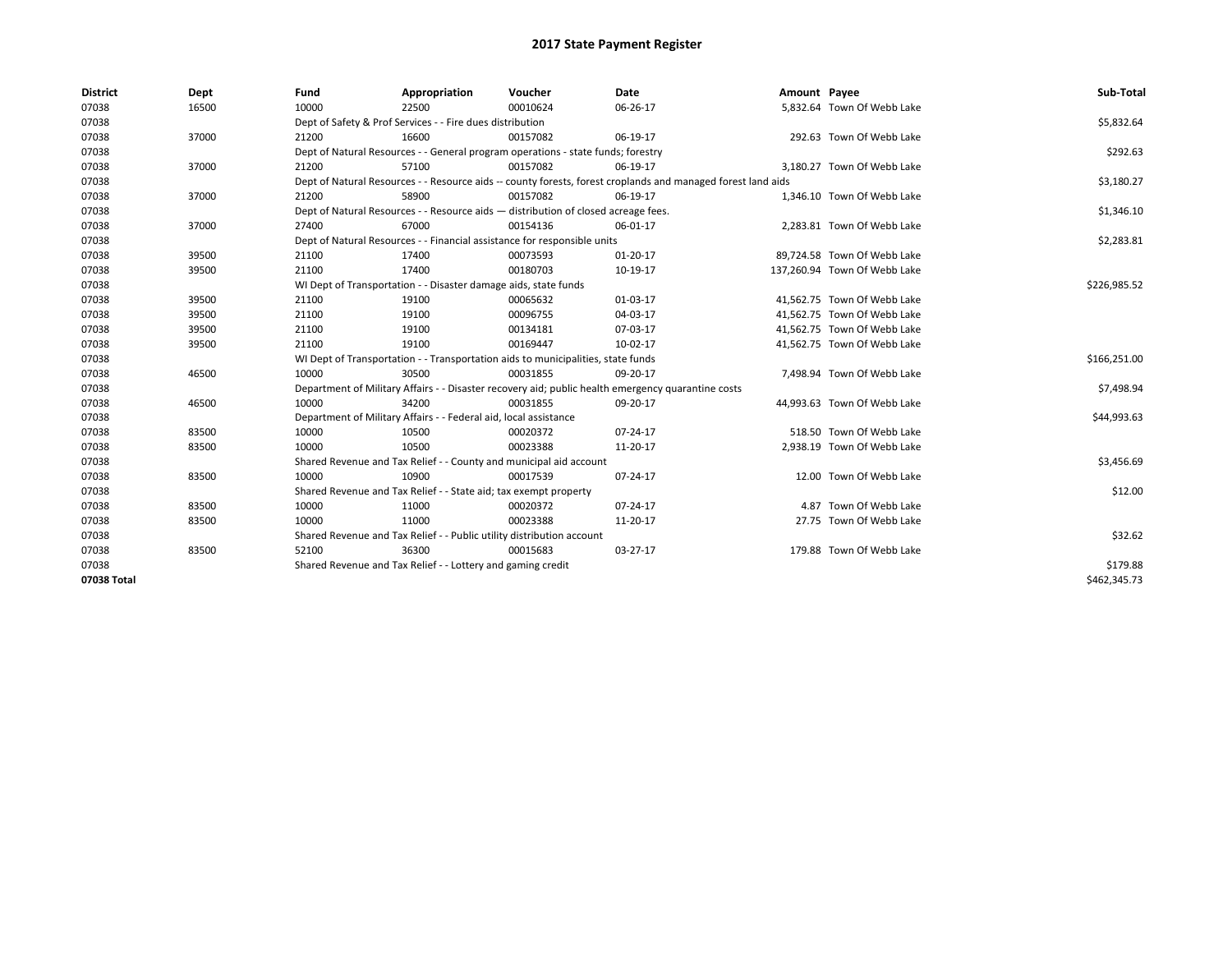| <b>District</b> | Dept  | Fund                                                               | Appropriation                                                                      | Voucher  | <b>Date</b>                                                                                                  | Amount Payee |                                  | Sub-Total    |
|-----------------|-------|--------------------------------------------------------------------|------------------------------------------------------------------------------------|----------|--------------------------------------------------------------------------------------------------------------|--------------|----------------------------------|--------------|
| 07040           | 16500 | 10000                                                              | 22500                                                                              | 00010625 | 06-26-17                                                                                                     |              | 842.00 Town Of West Marshland    |              |
| 07040           |       |                                                                    | Dept of Safety & Prof Services - - Fire dues distribution                          |          |                                                                                                              |              |                                  | \$842.00     |
| 07040           | 37000 | 10000                                                              | 50300                                                                              | 00123956 | 02-02-17                                                                                                     |              | 12,230.78 Town Of West Marshland |              |
| 07040           | 37000 | 10000                                                              | 50300                                                                              | 00123957 | 02-02-17                                                                                                     |              | 27.583.24 Town Of West Marshland |              |
| 07040           | 37000 | 10000                                                              | 50300                                                                              | 00142590 | 04-21-17                                                                                                     |              | 1,188.51 Town Of West Marshland  |              |
| 07040           | 37000 | 10000                                                              | 50300                                                                              | 00142593 | 04-21-17                                                                                                     |              | 107.97 Town Of West Marshland    |              |
| 07040           |       |                                                                    | Dept of Natural Resources - - Aids in lieu of taxes - general fund                 |          |                                                                                                              |              |                                  | \$41,110.50  |
| 07040           | 37000 | 21200                                                              | 16600                                                                              | 00157083 | 06-19-17                                                                                                     |              | 589.38 Town Of West Marshland    |              |
| 07040           |       |                                                                    | Dept of Natural Resources - - General program operations - state funds; forestry   |          |                                                                                                              |              |                                  | \$589.38     |
| 07040           | 37000 | 21200                                                              | 57100                                                                              | 00157083 | 06-19-17                                                                                                     |              | 1,142.16 Town Of West Marshland  |              |
| 07040           |       |                                                                    |                                                                                    |          | Dept of Natural Resources - - Resource aids -- county forests, forest croplands and managed forest land aids |              |                                  | \$1,142.16   |
| 07040           | 37000 | 21200                                                              | 57900                                                                              | 00142591 | 04-21-17                                                                                                     |              | 19,771.58 Town Of West Marshland |              |
| 07040           | 37000 | 21200                                                              | 57900                                                                              | 00142592 | 04-21-17                                                                                                     |              | 4,021.03 Town Of West Marshland  |              |
| 07040           |       |                                                                    | Dept of Natural Resources - - Aids in lieu of taxes - sum sufficient               |          |                                                                                                              |              |                                  | \$23,792.61  |
| 07040           | 37000 | 21200                                                              | 58900                                                                              | 00157083 | 06-19-17                                                                                                     |              | 2,711.14 Town Of West Marshland  |              |
| 07040           |       |                                                                    | Dept of Natural Resources - - Resource aids - distribution of closed acreage fees. |          |                                                                                                              |              |                                  | \$2,711.14   |
| 07040           | 39500 | 21100                                                              | 19100                                                                              | 00065633 | 01-03-17                                                                                                     |              | 49,429.39 Town Of West Marshland |              |
| 07040           | 39500 | 21100                                                              | 19100                                                                              | 00096756 | 04-03-17                                                                                                     |              | 49.429.39 Town Of West Marshland |              |
| 07040           | 39500 | 21100                                                              | 19100                                                                              | 00134182 | 07-03-17                                                                                                     |              | 49,429.39 Town Of West Marshland |              |
| 07040           | 39500 | 21100                                                              | 19100                                                                              | 00169448 | 10-02-17                                                                                                     |              | 49,429.41 Town Of West Marshland |              |
| 07040           |       |                                                                    | WI Dept of Transportation - - Transportation aids to municipalities, state funds   |          |                                                                                                              |              |                                  | \$197,717.58 |
| 07040           | 83500 | 10000                                                              | 10500                                                                              | 00020373 | 07-24-17                                                                                                     |              | 3,301.19 Town Of West Marshland  |              |
| 07040           | 83500 | 10000                                                              | 10500                                                                              | 00023389 | 11-20-17                                                                                                     |              | 18,706.73 Town Of West Marshland |              |
| 07040           |       | Shared Revenue and Tax Relief - - County and municipal aid account |                                                                                    |          |                                                                                                              |              |                                  | \$22,007.92  |
| 07040           | 83500 | 10000                                                              | 10900                                                                              | 00017540 | 07-24-17                                                                                                     |              | 1.00 Town Of West Marshland      |              |
| 07040           |       |                                                                    | Shared Revenue and Tax Relief - - State aid; tax exempt property                   |          |                                                                                                              |              |                                  | \$1.00       |
| 07040           | 83500 | 10000                                                              | 50100                                                                              | 00015173 | 01-31-17                                                                                                     |              | 99.69 Town Of West Marshland     |              |
| 07040           |       |                                                                    | Shared Revenue and Tax Relief - - Payments for municipal services                  |          |                                                                                                              |              |                                  | \$99.69      |
| 07040 Total     |       |                                                                    |                                                                                    |          |                                                                                                              |              |                                  | \$290,013.98 |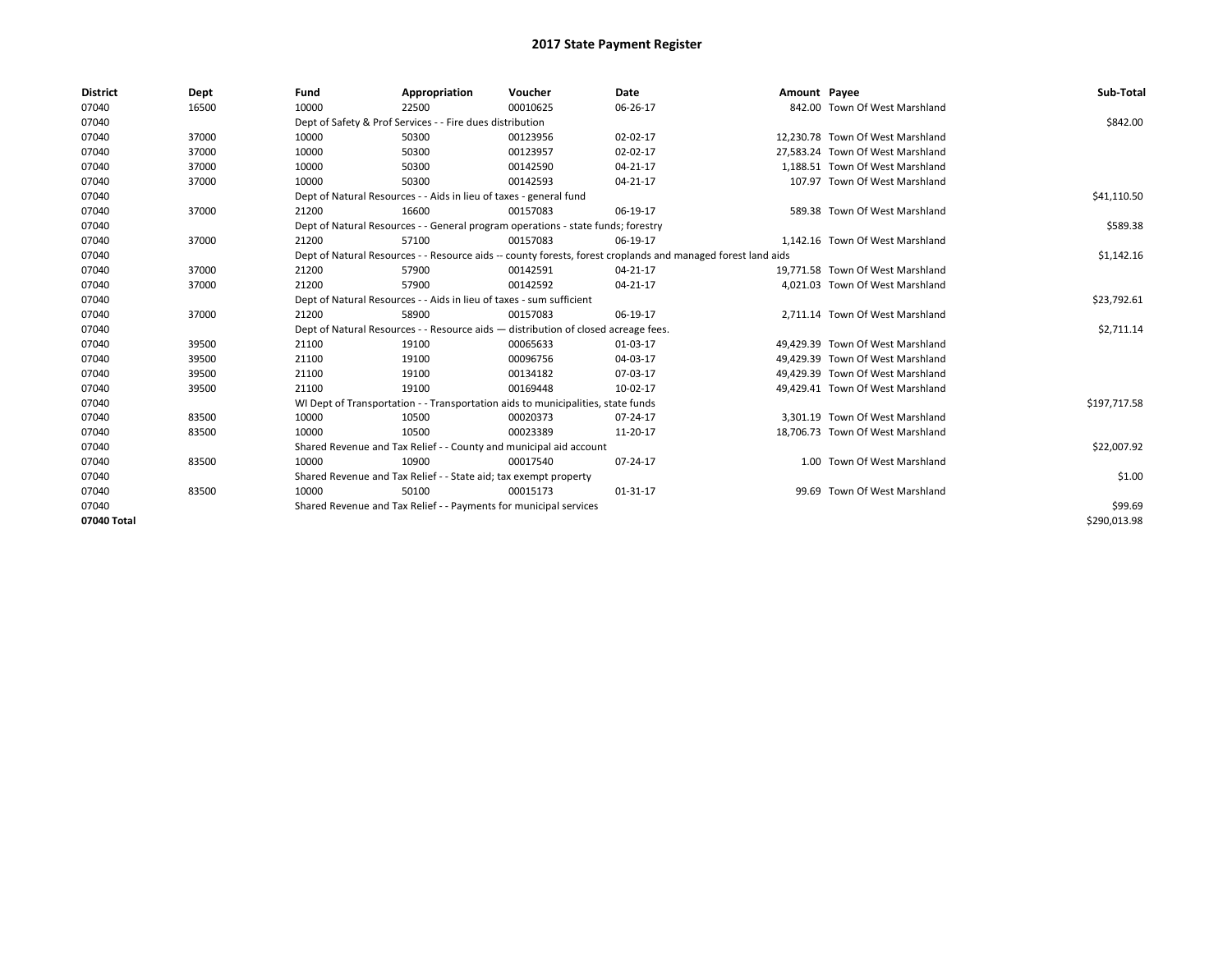| <b>District</b> | Dept  | Fund  | Appropriation                                                                                                | Voucher  | Date     | Amount Payee |                              | Sub-Total    |  |
|-----------------|-------|-------|--------------------------------------------------------------------------------------------------------------|----------|----------|--------------|------------------------------|--------------|--|
| 07042           | 16500 | 10000 | 22500                                                                                                        | 00010626 | 06-26-17 |              | 4.022.05 Town Of Wood River  |              |  |
| 07042           |       |       | Dept of Safety & Prof Services - - Fire dues distribution                                                    |          |          |              |                              |              |  |
| 07042           | 37000 | 10000 | 50300                                                                                                        | 00123970 | 02-02-17 |              | 4,080.38 Town Of Wood River  |              |  |
| 07042           |       |       | Dept of Natural Resources - - Aids in lieu of taxes - general fund                                           |          |          |              |                              | \$4,080.38   |  |
| 07042           | 37000 | 21200 | 16600                                                                                                        | 00157084 | 06-19-17 |              | 98.94 Town Of Wood River     |              |  |
| 07042           |       |       | Dept of Natural Resources - - General program operations - state funds; forestry                             |          |          |              |                              | \$98.94      |  |
| 07042           | 37000 | 21200 | 57100                                                                                                        | 00157084 | 06-19-17 |              | 45.28 Town Of Wood River     |              |  |
| 07042           |       |       | Dept of Natural Resources - - Resource aids -- county forests, forest croplands and managed forest land aids |          |          |              |                              | \$45.28      |  |
| 07042           | 37000 | 21200 | 57900                                                                                                        | 00142910 | 04-21-17 |              | 419.62 Town Of Wood River    |              |  |
| 07042           | 37000 | 21200 | 57900                                                                                                        | 00142911 | 04-21-17 |              | 4.75 Town Of Wood River      |              |  |
| 07042           |       |       | Dept of Natural Resources - - Aids in lieu of taxes - sum sufficient                                         |          |          |              |                              | \$424.37     |  |
| 07042           | 37000 | 21200 | 58900                                                                                                        | 00157084 | 06-19-17 |              | 455.11 Town Of Wood River    |              |  |
| 07042           |       |       | Dept of Natural Resources - - Resource aids - distribution of closed acreage fees.                           |          |          |              |                              | \$455.11     |  |
| 07042           | 39500 | 21100 | 19100                                                                                                        | 00065634 | 01-03-17 |              | 26,748.79 Town Of Wood River |              |  |
| 07042           | 39500 | 21100 | 19100                                                                                                        | 00096757 | 04-03-17 |              | 26,748.79 Town Of Wood River |              |  |
| 07042           | 39500 | 21100 | 19100                                                                                                        | 00134183 | 07-03-17 |              | 26.748.79 Town Of Wood River |              |  |
| 07042           | 39500 | 21100 | 19100                                                                                                        | 00169449 | 10-02-17 |              | 26,748.81 Town Of Wood River |              |  |
| 07042           |       |       | WI Dept of Transportation - - Transportation aids to municipalities, state funds                             |          |          |              |                              | \$106,995.18 |  |
| 07042           | 83500 | 10000 | 10500                                                                                                        | 00020374 | 07-24-17 |              | 3.203.72 Town Of Wood River  |              |  |
| 07042           | 83500 | 10000 | 10500                                                                                                        | 00023390 | 11-20-17 |              | 18,154.40 Town Of Wood River |              |  |
| 07042           |       |       | Shared Revenue and Tax Relief - - County and municipal aid account                                           |          |          |              |                              | \$21,358.12  |  |
| 07042           | 83500 | 10000 | 10900                                                                                                        | 00017541 | 07-24-17 |              | 279.00 Town Of Wood River    |              |  |
| 07042           |       |       | Shared Revenue and Tax Relief - - State aid; tax exempt property                                             |          |          |              |                              | \$279.00     |  |
| 07042           | 83500 | 10000 | 11000                                                                                                        | 00020374 | 07-24-17 |              | 304.67 Town Of Wood River    |              |  |
| 07042           | 83500 | 10000 | 11000                                                                                                        | 00023390 | 11-20-17 |              | 1,837.80 Town Of Wood River  |              |  |
| 07042           |       |       | Shared Revenue and Tax Relief - - Public utility distribution account                                        |          |          |              |                              | \$2,142.47   |  |
| 07042 Total     |       |       |                                                                                                              |          |          |              |                              | \$139,900.90 |  |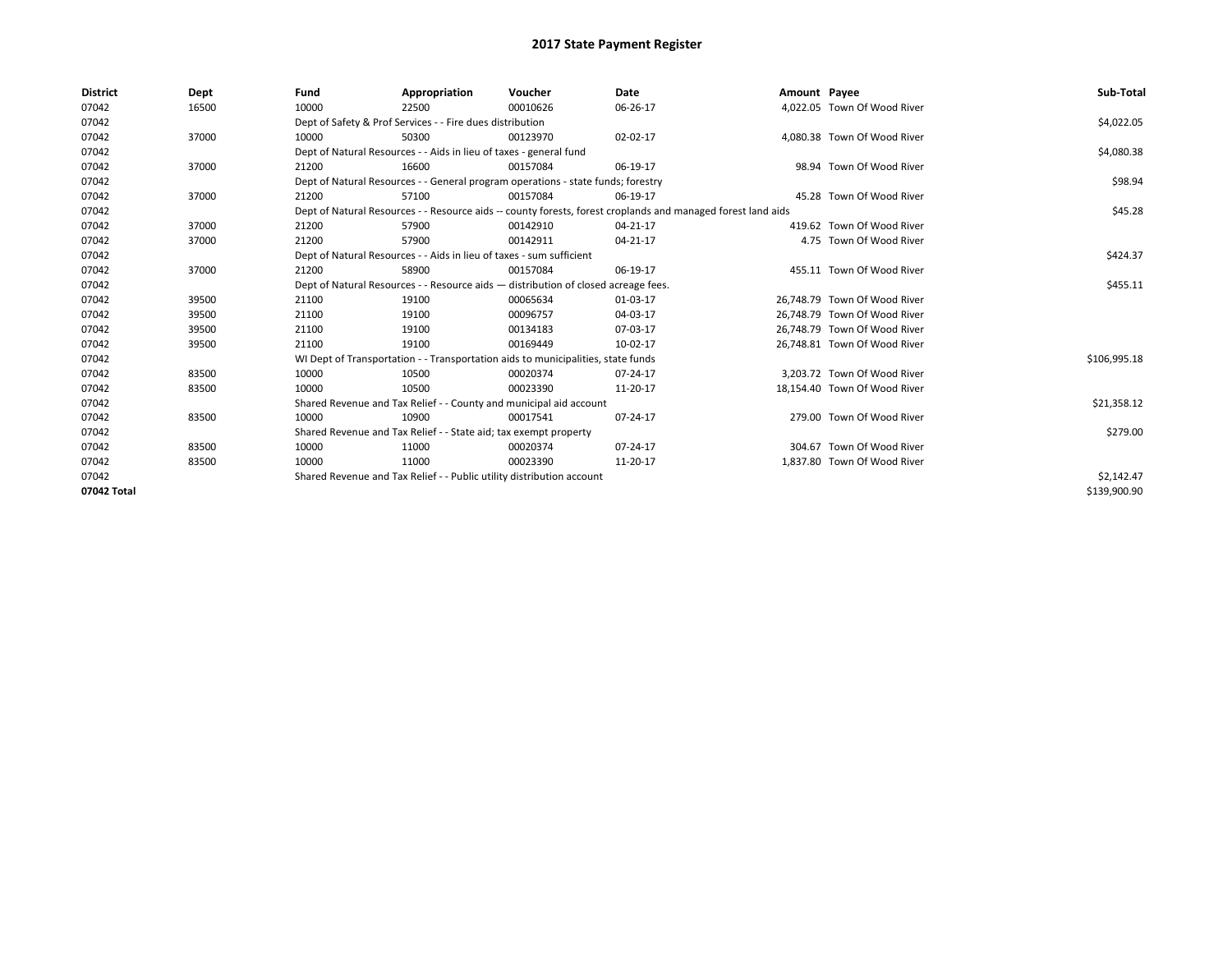| <b>District</b> | Dept  | Fund                                                                    | Appropriation                                                                    | Voucher     | <b>Date</b>    | Amount Payee |                                  | Sub-Total    |  |
|-----------------|-------|-------------------------------------------------------------------------|----------------------------------------------------------------------------------|-------------|----------------|--------------|----------------------------------|--------------|--|
| 07131           | 16500 | 10000                                                                   | 22500                                                                            | 00010627    | 06-26-17       |              | 2,753.19 Village Of Grantsburg   |              |  |
| 07131           |       | Dept of Safety & Prof Services - - Fire dues distribution               |                                                                                  | \$2,753.19  |                |              |                                  |              |  |
| 07131           | 37000 | 10000                                                                   | 50300                                                                            | 00143865    | 04-21-17       |              | 18.94 Village Of Grantsburg      |              |  |
| 07131           |       |                                                                         | Dept of Natural Resources - - Aids in lieu of taxes - general fund               |             |                |              |                                  | \$18.94      |  |
| 07131           | 37000 | 21200                                                                   | 57900                                                                            | 00143866    | $04 - 21 - 17$ |              | 364.45 Village Of Grantsburg     |              |  |
| 07131           | 37000 | 21200                                                                   | 57900                                                                            | 00143867    | 04-21-17       |              | 35.20 Village Of Grantsburg      |              |  |
| 07131           |       |                                                                         | Dept of Natural Resources - - Aids in lieu of taxes - sum sufficient             |             |                |              |                                  | \$399.65     |  |
| 07131           | 39500 | 21100                                                                   | 17400                                                                            | 00071398    | 01-09-17       |              | 64,814.34 Village Of Grantsburg  |              |  |
| 07131           |       |                                                                         | WI Dept of Transportation - - Disaster damage aids, state funds                  |             |                |              |                                  |              |  |
| 07131           | 39500 | 21100                                                                   | 19100                                                                            | 00065635    | 01-03-17       |              | 22,252.06 Village Of Grantsburg  |              |  |
| 07131           | 39500 | 21100                                                                   | 19100                                                                            | 00096758    | 04-03-17       |              | 22,252.06 Village Of Grantsburg  |              |  |
| 07131           | 39500 | 21100                                                                   | 19100                                                                            | 00134184    | 07-03-17       |              | 22,252.06 Village Of Grantsburg  |              |  |
| 07131           | 39500 | 21100                                                                   | 19100                                                                            | 00169450    | 10-02-17       |              | 22,252.09 Village Of Grantsburg  |              |  |
| 07131           |       |                                                                         | WI Dept of Transportation - - Transportation aids to municipalities, state funds |             |                |              |                                  | \$89,008.27  |  |
| 07131           | 45500 | 10000                                                                   | 23100                                                                            | 00039725    | 12-26-17       |              | 640.00 Village Of Grantsburg     |              |  |
| 07131           |       |                                                                         | Department of Justice - - Law enforcement training fund, local assistance        |             |                |              |                                  | \$640.00     |  |
| 07131           | 83500 | 10000                                                                   | 10100                                                                            | 00020375    | 07-24-17       |              | 13,384.27 Village Of Grantsburg  |              |  |
| 07131           |       | Shared Revenue and Tax Relief - - Expenditure restraint program account |                                                                                  | \$13,384.27 |                |              |                                  |              |  |
| 07131           | 83500 | 10000                                                                   | 10500                                                                            | 00020375    | 07-24-17       |              | 59,763.51 Village Of Grantsburg  |              |  |
| 07131           | 83500 | 10000                                                                   | 10500                                                                            | 00023391    | 11-20-17       |              | 338,659.86 Village Of Grantsburg |              |  |
| 07131           |       |                                                                         | Shared Revenue and Tax Relief - - County and municipal aid account               |             |                |              |                                  | \$398,423.37 |  |
| 07131           | 83500 | 10000                                                                   | 10900                                                                            | 00017542    | 07-24-17       |              | 2,101.00 Village Of Grantsburg   |              |  |
| 07131           | 83500 | 10000                                                                   | 10900                                                                            | 00019679    | 07-24-17       |              | 1,602.00 Village Of Grantsburg   |              |  |
| 07131           |       |                                                                         | Shared Revenue and Tax Relief - - State aid; tax exempt property                 |             |                |              |                                  | \$3,703.00   |  |
| 07131           | 83500 | 10000                                                                   | 11000                                                                            | 00020375    | 07-24-17       |              | 3,416.96 Village Of Grantsburg   |              |  |
| 07131           | 83500 | 10000                                                                   | 11000                                                                            | 00023391    | 11-20-17       |              | 19,302.15 Village Of Grantsburg  |              |  |
| 07131           |       |                                                                         | Shared Revenue and Tax Relief - - Public utility distribution account            |             |                |              |                                  | \$22,719.11  |  |
| 07131           | 83500 | 10000                                                                   | 50100                                                                            | 00015174    | 01-31-17       |              | 5,283.56 Village Of Grantsburg   |              |  |
| 07131           |       |                                                                         | Shared Revenue and Tax Relief - - Payments for municipal services                |             |                |              |                                  | \$5,283.56   |  |
| 07131 Total     |       |                                                                         |                                                                                  |             |                |              |                                  | \$601,147.70 |  |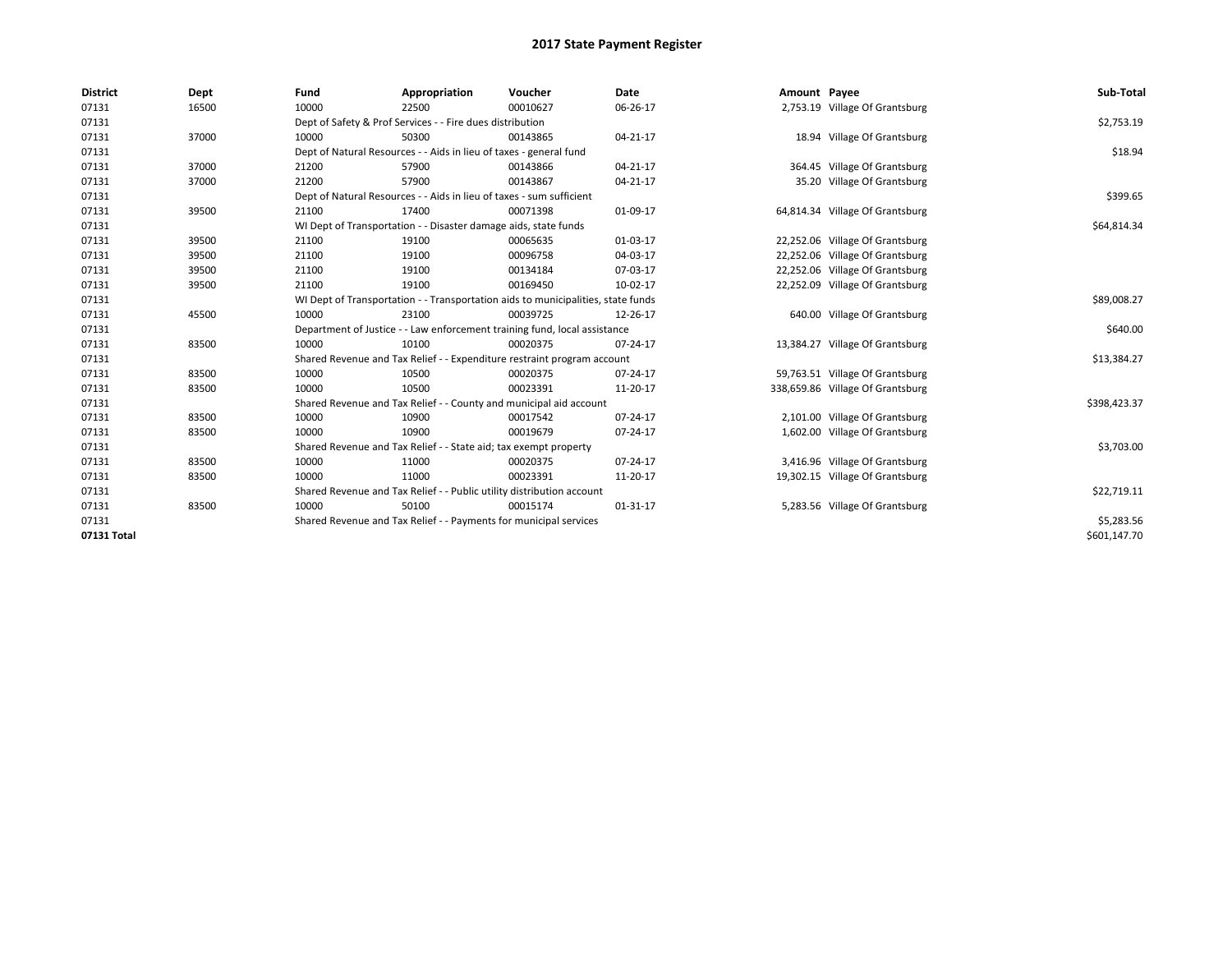| <b>District</b> | Dept  | Fund                                                                  | Appropriation                                                                    | Voucher    | Date     | Amount Payee |                             | Sub-Total    |
|-----------------|-------|-----------------------------------------------------------------------|----------------------------------------------------------------------------------|------------|----------|--------------|-----------------------------|--------------|
| 07181           | 16500 | 10000                                                                 | 22500                                                                            | 00010628   | 06-26-17 |              | 2,825.29 Village Of Siren   |              |
| 07181           |       | Dept of Safety & Prof Services - - Fire dues distribution             |                                                                                  | \$2,825.29 |          |              |                             |              |
| 07181           | 37000 | 10000                                                                 | 50300                                                                            | 00143937   | 04-21-17 |              | 21.46 Village Of Siren      |              |
| 07181           |       |                                                                       | Dept of Natural Resources - - Aids in lieu of taxes - general fund               |            |          |              |                             | \$21.46      |
| 07181           | 39500 | 21100                                                                 | 18500                                                                            | 00153116   | 08-14-17 |              | 4,000.00 Village Of Siren   |              |
| 07181           |       |                                                                       | WI Dept of Transportation - - Highway safety, local assistance, federal funds    |            |          |              |                             | \$4,000.00   |
| 07181           | 39500 | 21100                                                                 | 19100                                                                            | 00065636   | 01-03-17 |              | 15,327.14 Village Of Siren  |              |
| 07181           | 39500 | 21100                                                                 | 19100                                                                            | 00096759   | 04-03-17 |              | 15,327.14 Village Of Siren  |              |
| 07181           | 39500 | 21100                                                                 | 19100                                                                            | 00134185   | 07-03-17 |              | 15,327.14 Village Of Siren  |              |
| 07181           | 39500 | 21100                                                                 | 19100                                                                            | 00169451   | 10-02-17 |              | 15,327.17 Village Of Siren  |              |
| 07181           |       |                                                                       | WI Dept of Transportation - - Transportation aids to municipalities, state funds |            |          |              |                             | \$61,308.59  |
| 07181           | 45500 | 10000                                                                 | 23100                                                                            | 00034665   | 09-15-17 |              | 320.00 Village Of Siren     |              |
| 07181           |       |                                                                       | Department of Justice - - Law enforcement training fund, local assistance        |            |          |              |                             | \$320.00     |
| 07181           | 83500 | 10000                                                                 | 10500                                                                            | 00020376   | 07-24-17 |              | 24,788.14 Village Of Siren  |              |
| 07181           | 83500 | 10000                                                                 | 10500                                                                            | 00023392   | 11-20-17 |              | 140,466.14 Village Of Siren |              |
| 07181           |       |                                                                       | Shared Revenue and Tax Relief - - County and municipal aid account               |            |          |              |                             | \$165,254.28 |
| 07181           | 83500 | 10000                                                                 | 10900                                                                            | 00017543   | 07-24-17 |              | 608.00 Village Of Siren     |              |
| 07181           | 83500 | 10000                                                                 | 10900                                                                            | 00019680   | 07-24-17 |              | 638.00 Village Of Siren     |              |
| 07181           |       |                                                                       | Shared Revenue and Tax Relief - - State aid; tax exempt property                 |            |          |              |                             | \$1,246.00   |
| 07181           | 83500 | 10000                                                                 | 11000                                                                            | 00020376   | 07-24-17 |              | 232.67 Village Of Siren     |              |
| 07181           | 83500 | 10000                                                                 | 11000                                                                            | 00023392   | 11-20-17 |              | 1,393.82 Village Of Siren   |              |
| 07181           |       | Shared Revenue and Tax Relief - - Public utility distribution account |                                                                                  | \$1,626.49 |          |              |                             |              |
| 07181           | 83500 | 52100                                                                 | 36300                                                                            | 00015684   | 03-27-17 |              | 2,685.12 Village Of Siren   |              |
| 07181           |       |                                                                       | Shared Revenue and Tax Relief - - Lottery and gaming credit                      |            |          |              |                             | \$2,685.12   |
| 07181 Total     |       |                                                                       |                                                                                  |            |          |              |                             | \$239,287.23 |